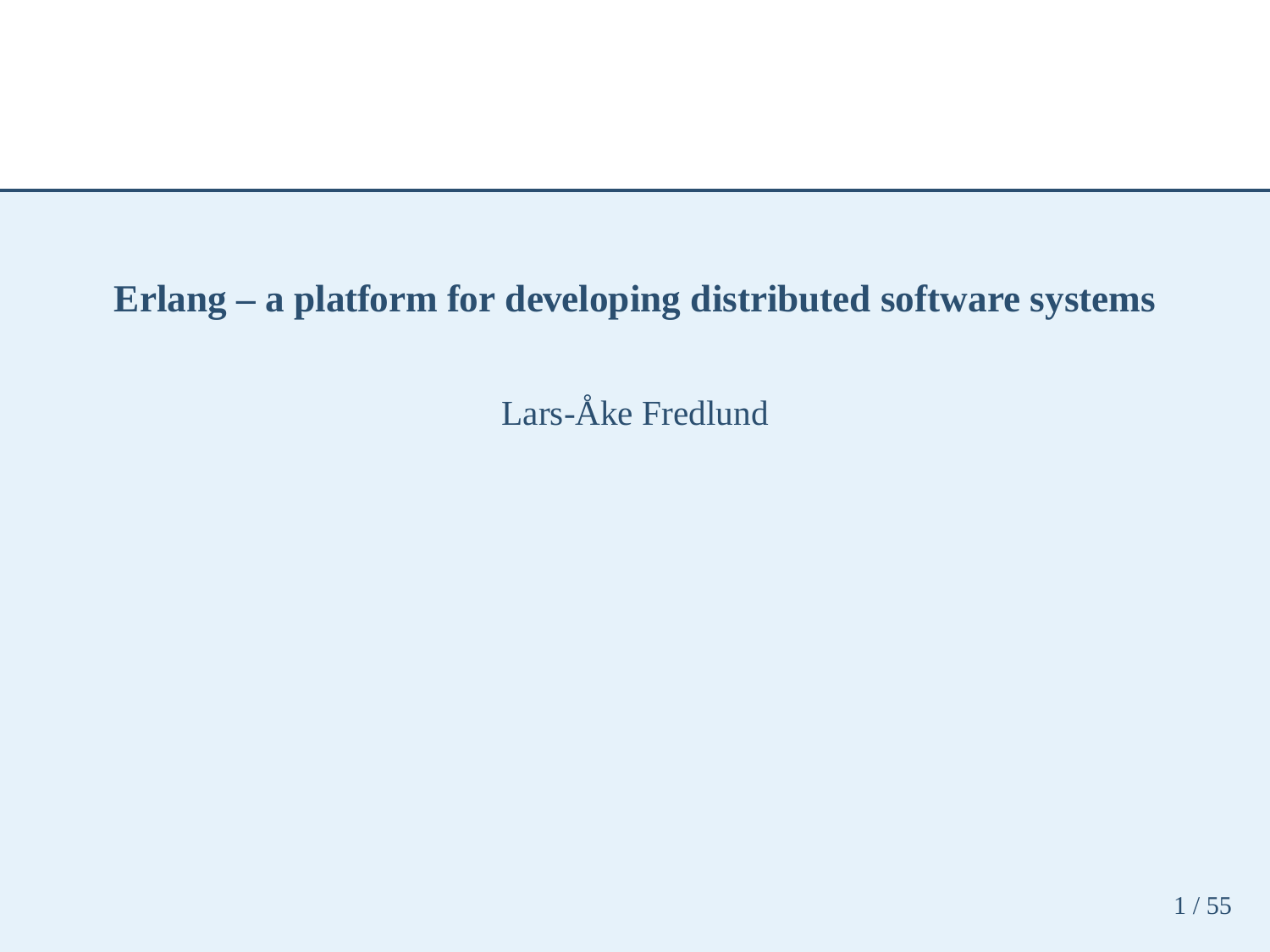#### **Problems of distributed systems**

- Distributed programming is **hard**
- Challenges for concurrency:
	- ◆ process coordination and communication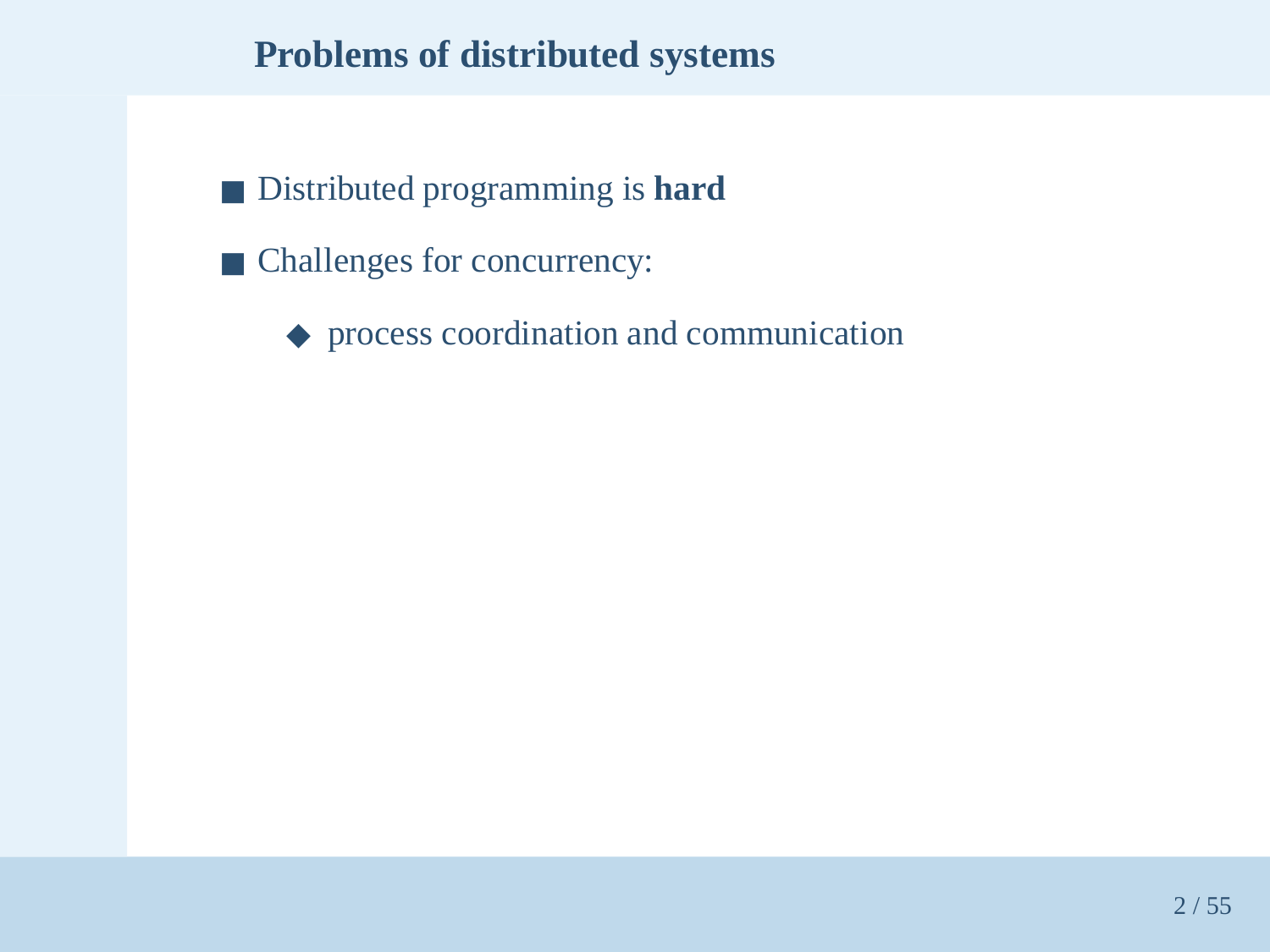#### **Problems of distributed systems**

- Distributed programming is **hard**
- Challenges for concurrency:
	- ◆ process coordination and communication
- And challenges for distributed software:
	- ◆ heterogeneous systems
	- ◆ security, reliability (lack of control)
	- ◆ performance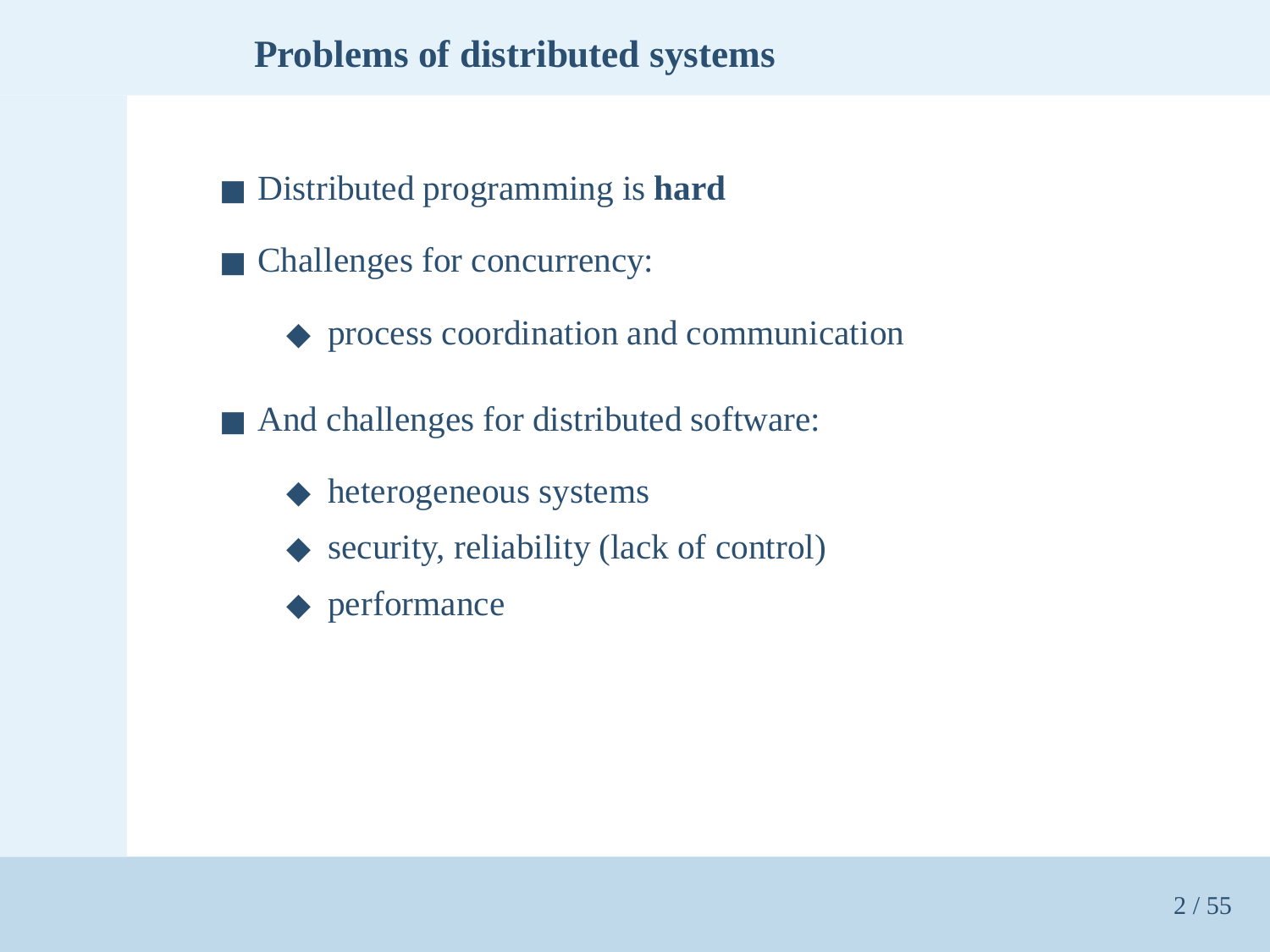# **Distributed Programming Today**

Todays contrasts:

- Vision easy programming of distributed systems
- The nightmare/reality Web services, XML, Apache, SOAP, WSDL, ...
- Why are Web services a nightmare? Too many standards, too many tools, too many layers, toocomplex!
- Erlang is an Industrially proven solution for developing and maintaining demanding distributed applications
- Good qualities of Erlang as a distributed systems platform: Complexity encapsulated in <sup>a</sup> programming language, goodperformance, efficient data formats, debuggable, not complex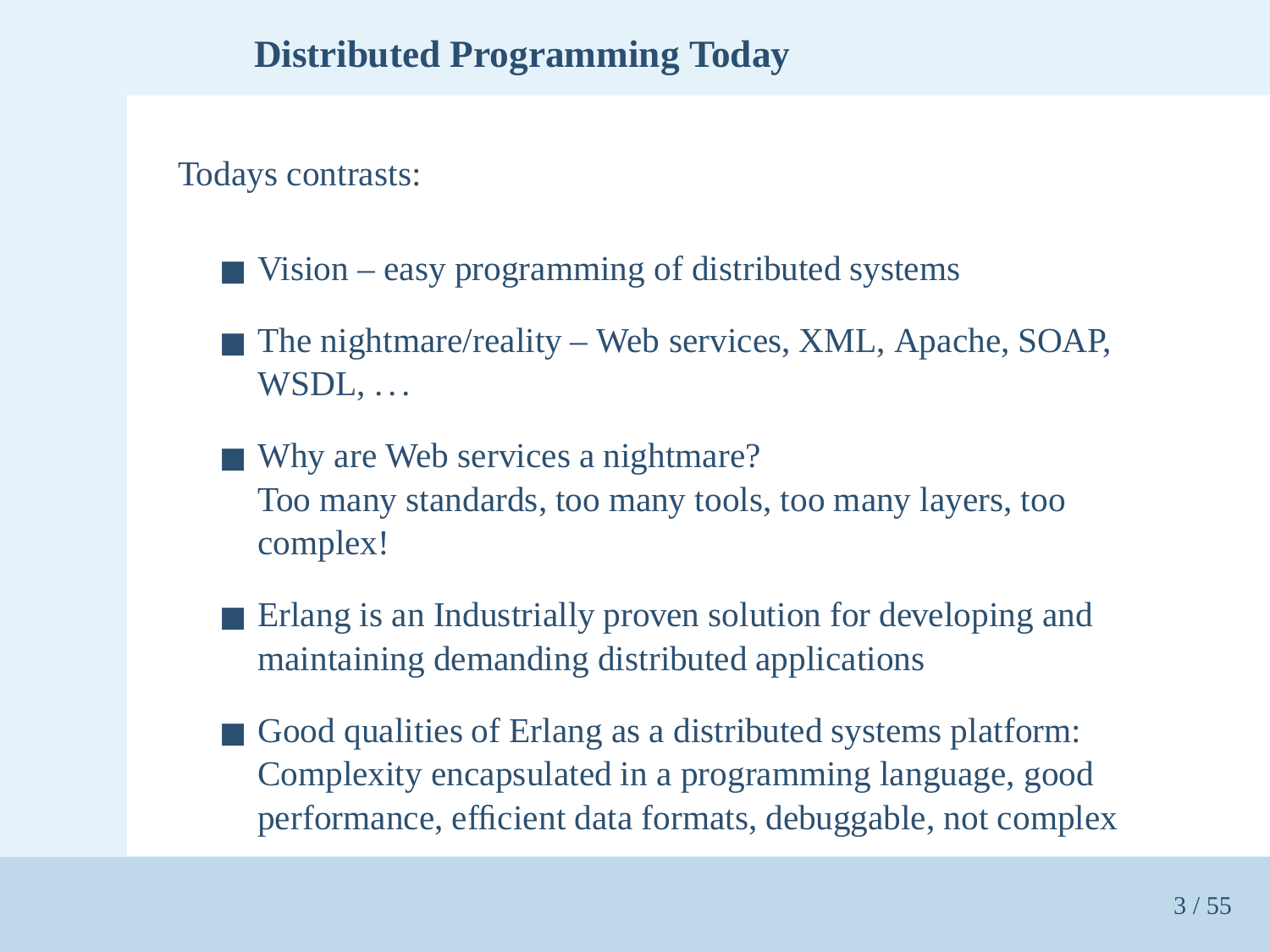■ **Processes** are the **components**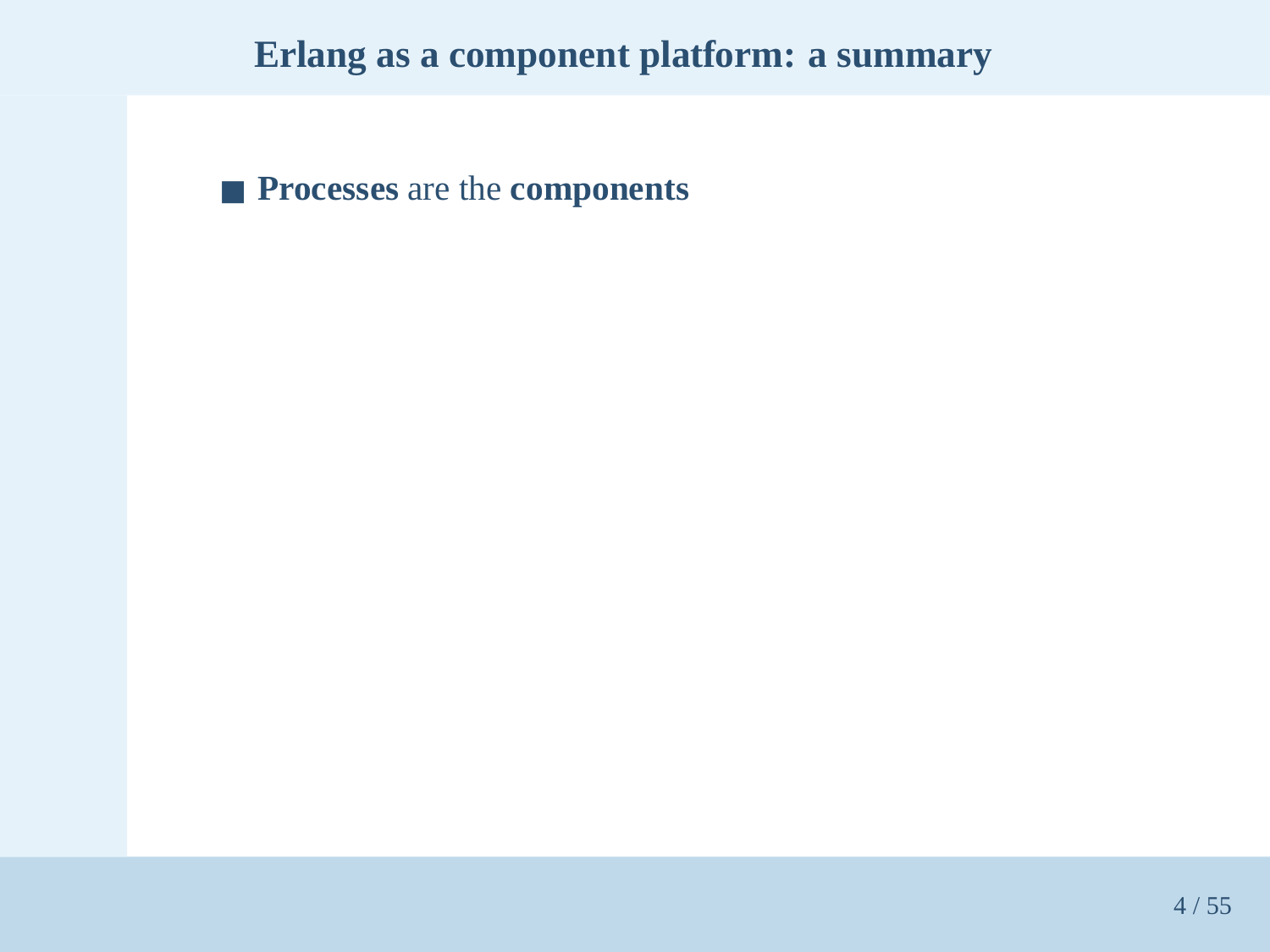- **Processes** are the **components**
- Components (processes) communicate by **binary asynchronous message passing**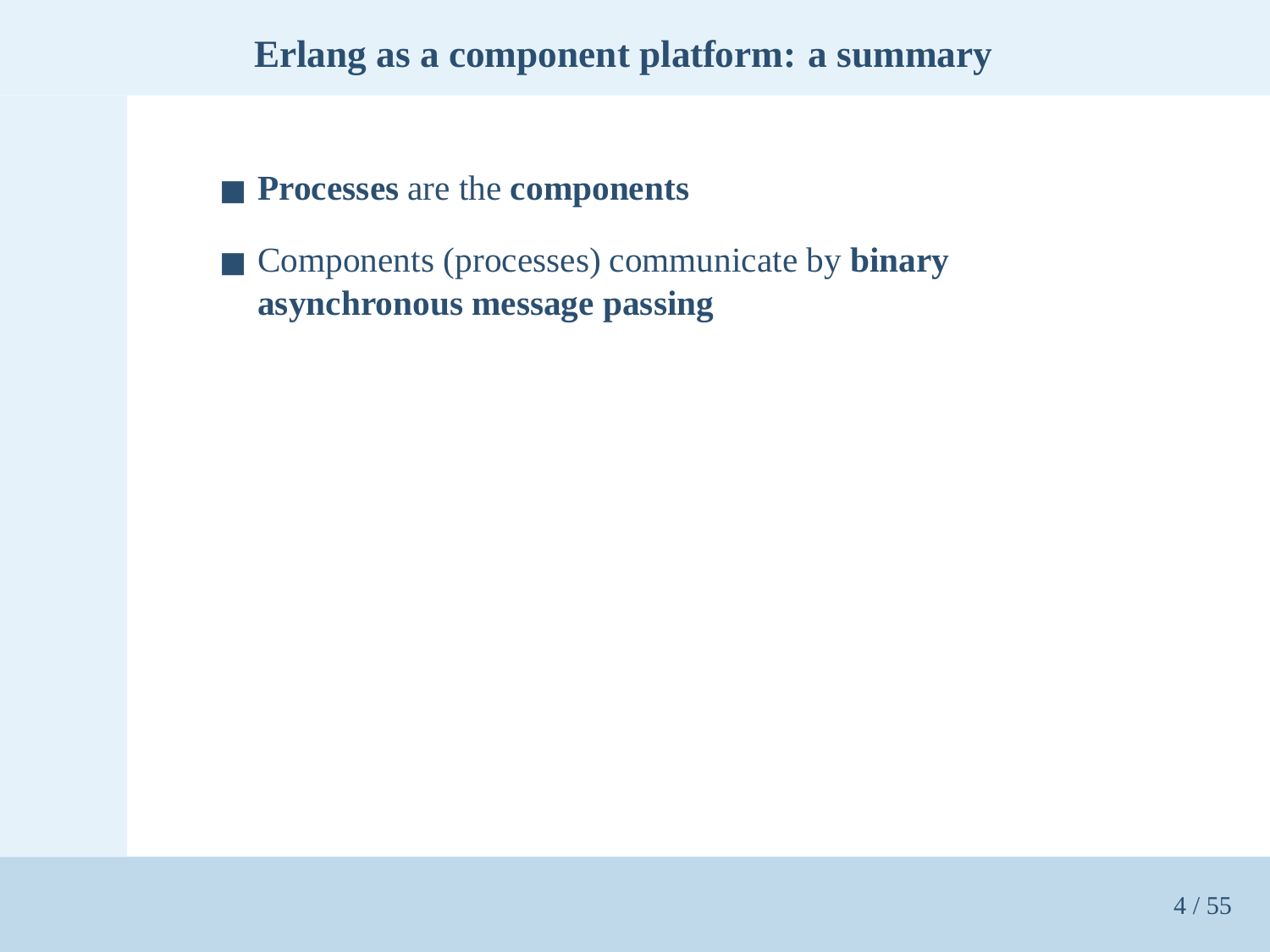- **Processes** are the **components**
- Components (processes) communicate by **binary asynchronous message passing**
- Component communication does not depend on whether components are located in the same node, or physicallyremote (**distribution is seamless**)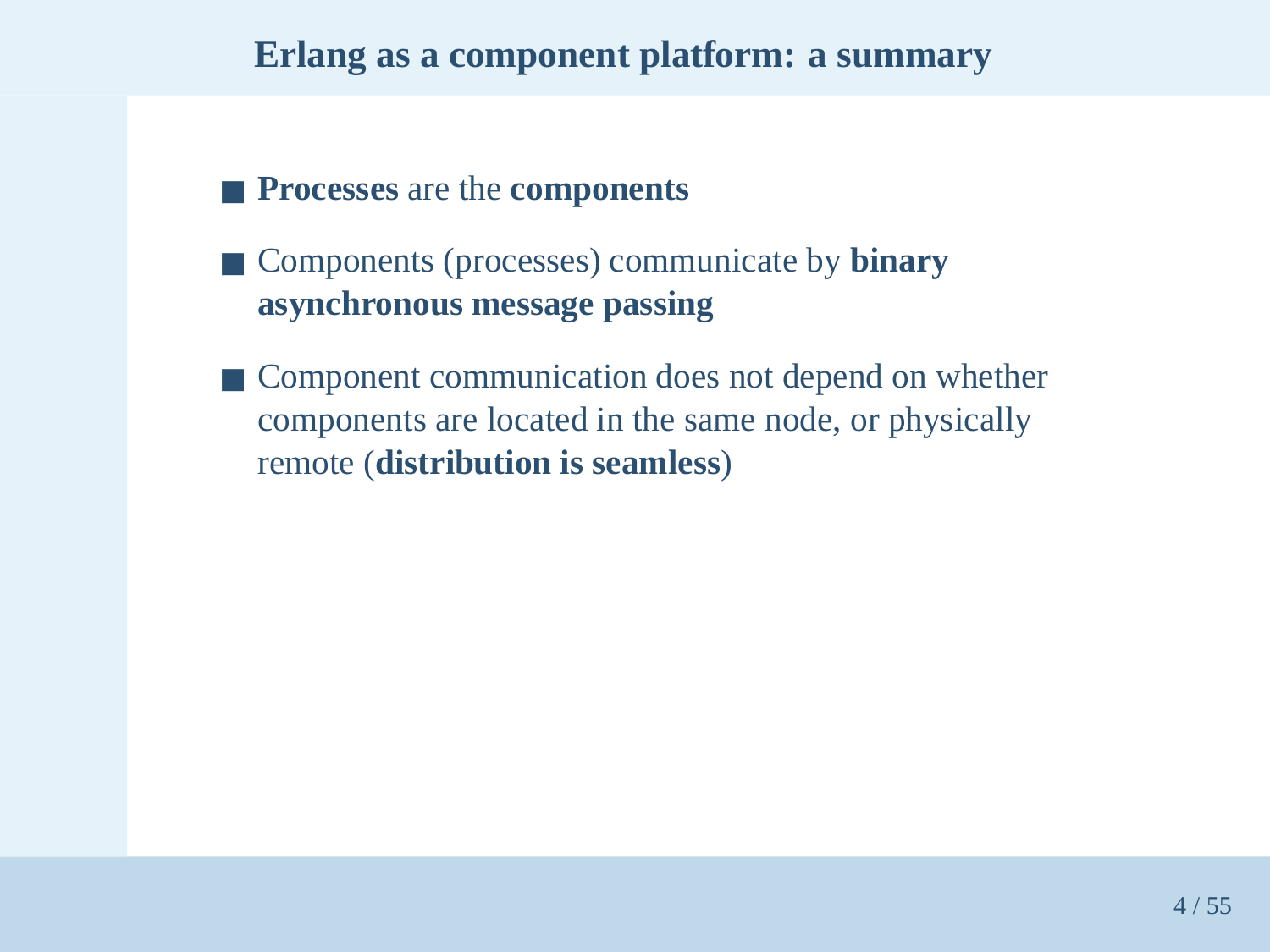- **Processes** are the **components**
- Components (processes) communicate by **binary asynchronous message passing**
- Component communication does not depend on whether components are located in the same node, or physicallyremote (**distribution is seamless**)
- Component programming is facilitated by using **design patterns** (client/server patterns, patterns for fault tolerant systems, etc) and **larger components** (web server, database)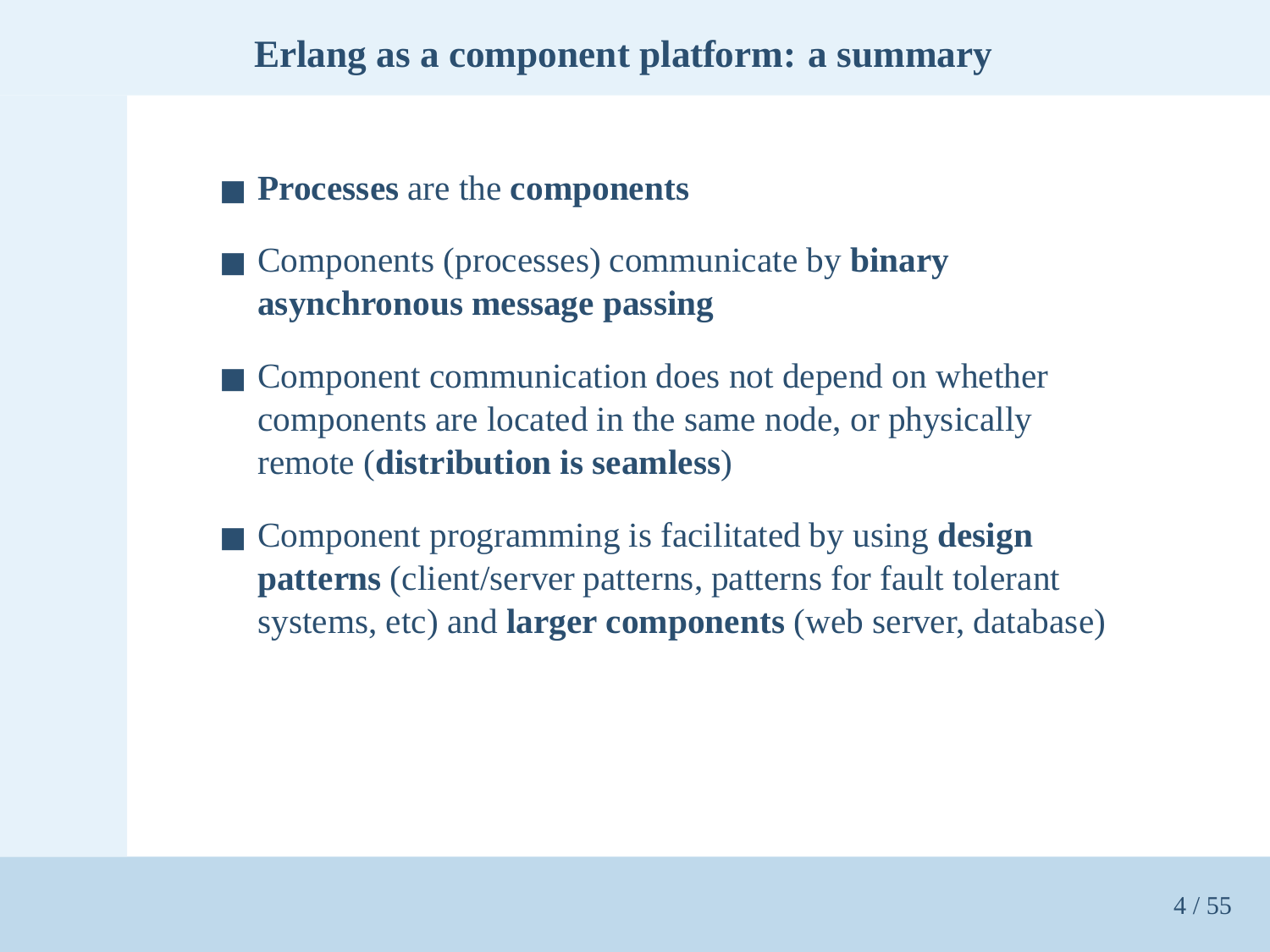- **Processes** are the **components**
- Components (processes) communicate by **binary asynchronous message passing**
- Component communication does not depend on whether components are located in the same node, or physicallyremote (**distribution is seamless**)
- Component programming is facilitated by using **design patterns** (client/server patterns, patterns for fault tolerant systems, etc) and **larger components** (web server, database)
- Component **maintenance**, and **fault tolerance** is facilitated by language features and design patterns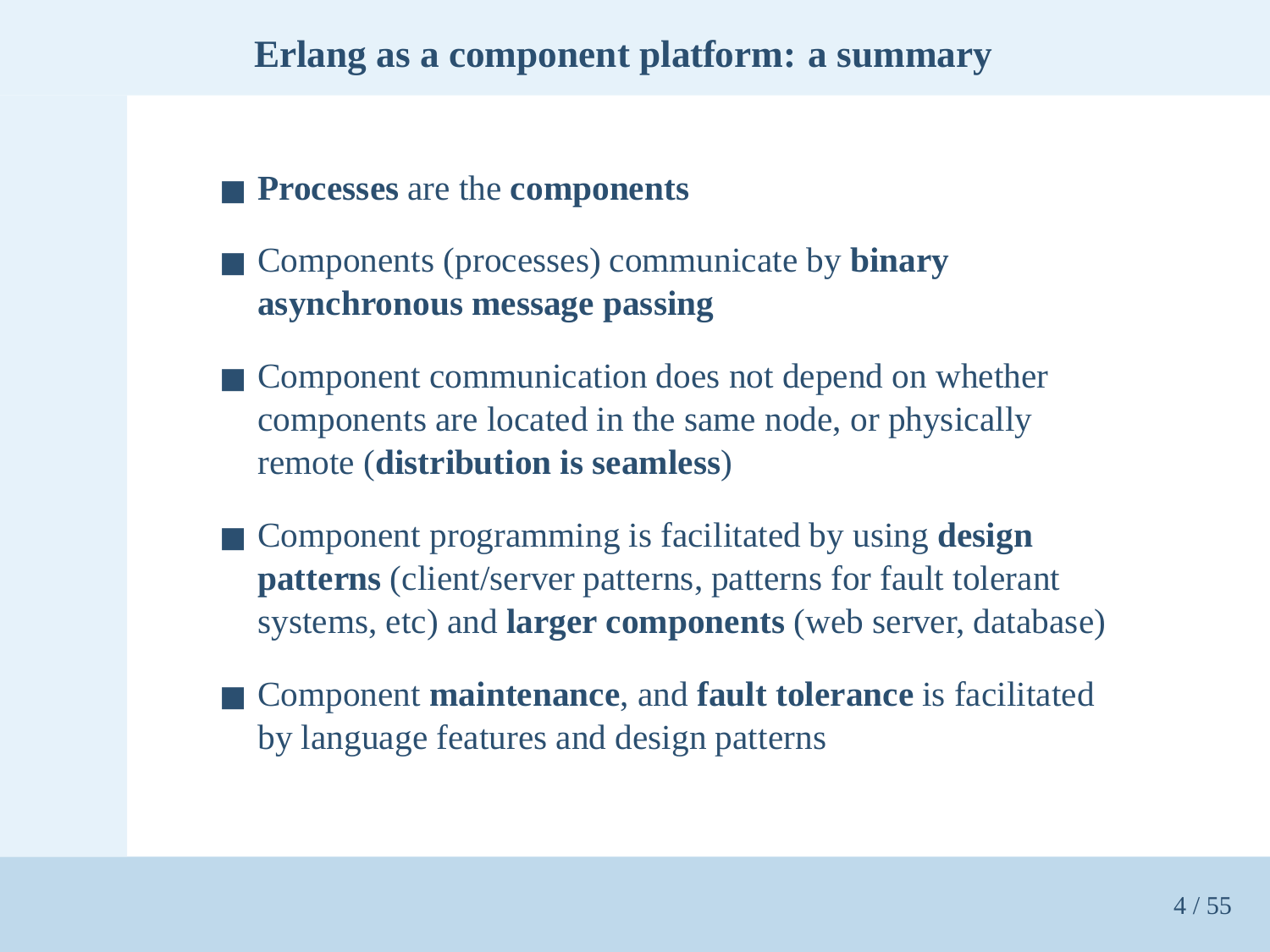- **Processes** are the **components**
- Components (processes) communicate by **binary asynchronous message passing**
- Component communication does not depend on whether components are located in the same node, or physicallyremote (**distribution is seamless**)
- Component programming is facilitated by using **design patterns** (client/server patterns, patterns for fault tolerant systems, etc) and **larger components** (web server, database)
- Component **maintenance**, and **fault tolerance** is facilitated by language features and design patterns
- But the devil is in the details: let's see them!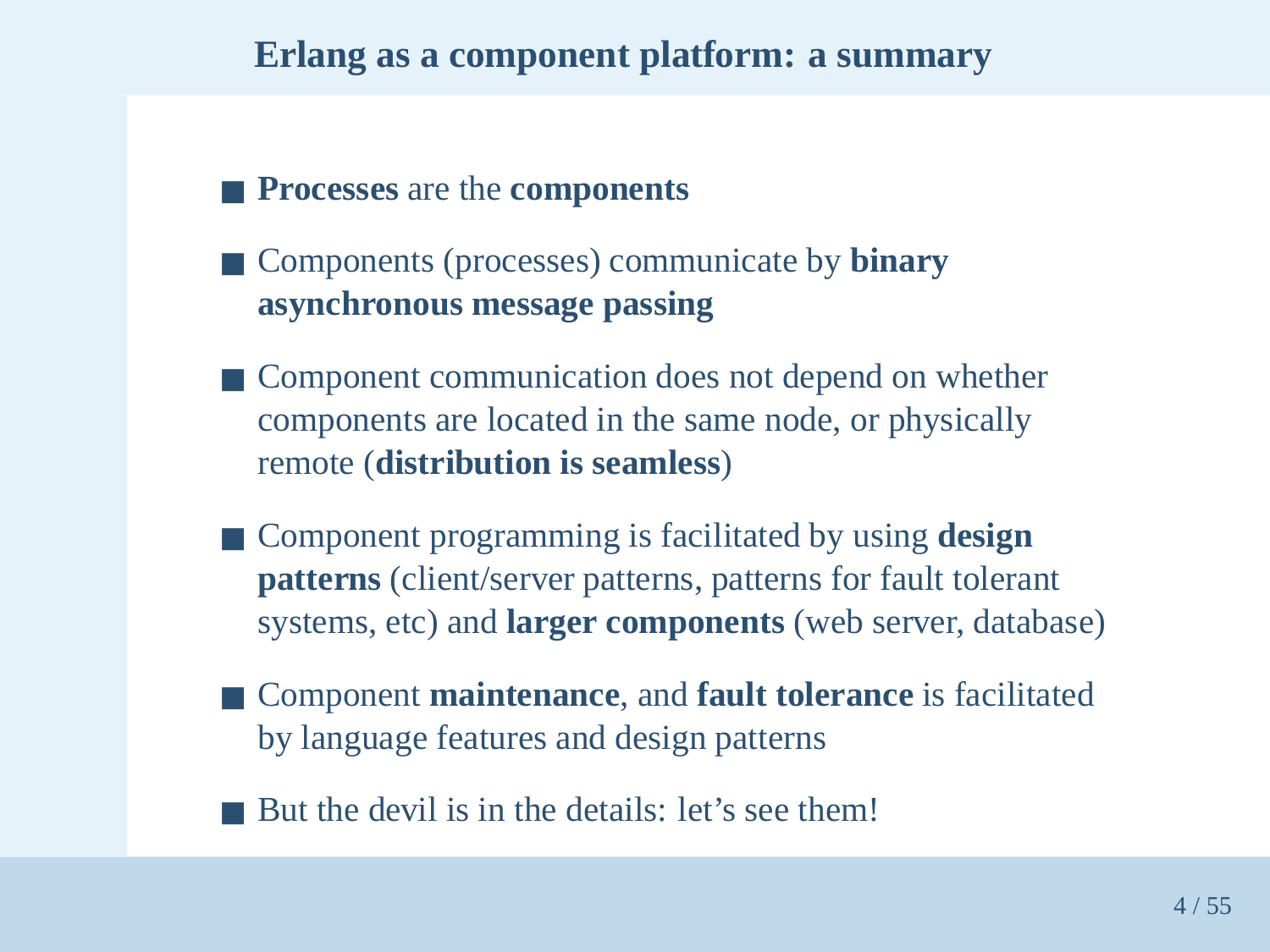# **Erlang/OTP**

- Basis: a general purpose functional programming language
- Automatic Garbage Collection
- With lightweight processes (in terms of speed and memory requirements)
- Typical software can make use of many thousands of processes; **smp** supported on standard <sup>p</sup>latforms
- Implemented using virtual machine technology and compilation to native code (Intel x86, Sparc, Power PC)Available on many OS:es (Windows, Linux, Solaris, . . . )
- Supported by extensive libraries: OTP – open telecom <sup>p</sup>latform – provides tools such as components, distributed database, web server, etc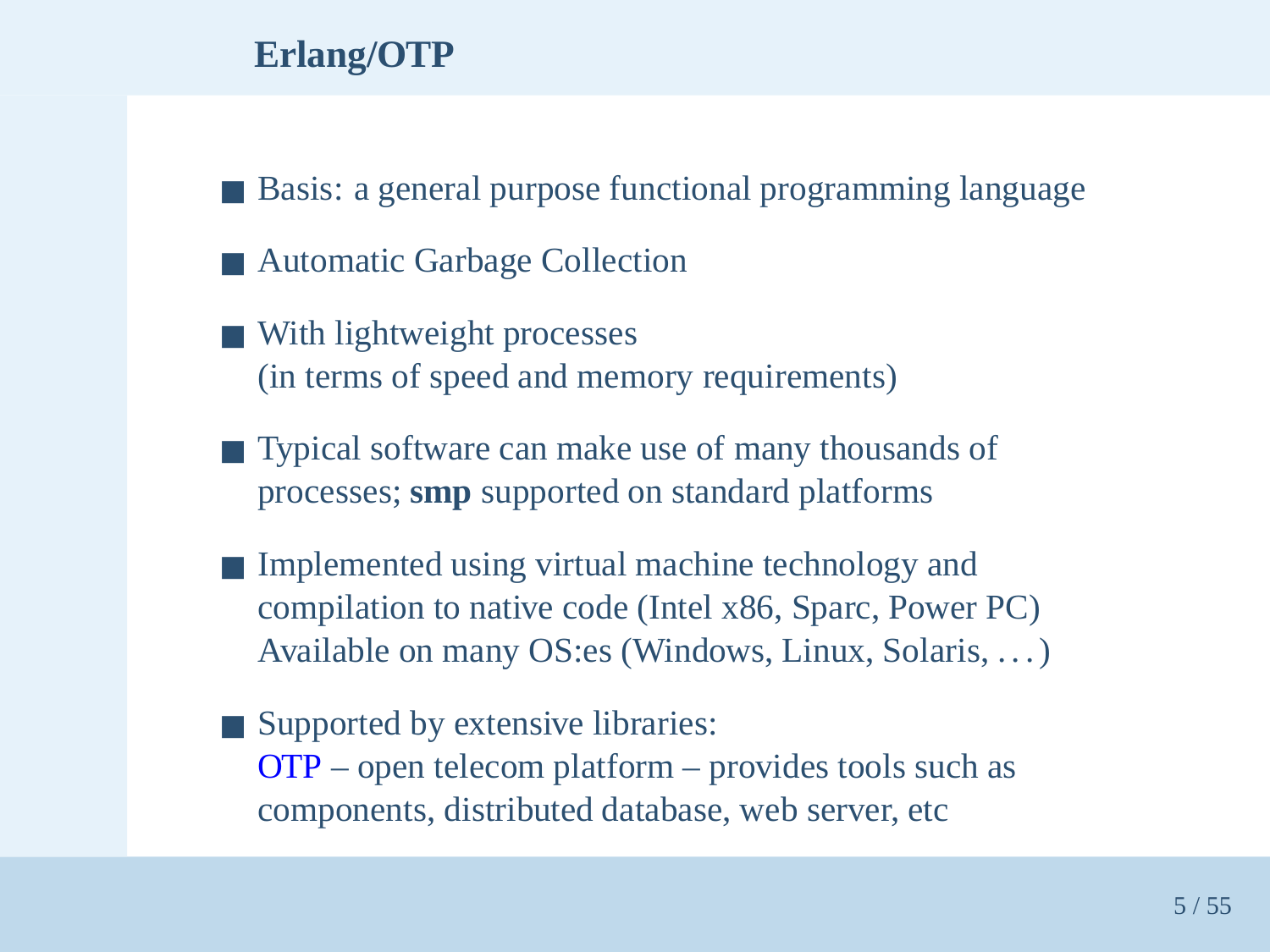# **Erlang/OTP History**

- Erlang language born in 1983
- Used inside and outside Ericsson for telecommunication applications, for soft real-time systems, . . .
- Industrial users: Ericsson, Swedish Telecom, T-Mobile (UK), and many smaller start-up companies (LambdaStream inA Coruña)
- Application example: High-speed ATM switch developed in Erlang (2 million lines of Erlang code), C code (350 000 linesof code), and 5 000 lines of Java code
- Other examples: parts of Facebook chat written in Erlang (70 million users), CouchDB (integrated in Ubuntu 9.10), users at Amazon, Yahoo, . . .
- Open-source; install from http://www.erlang.org/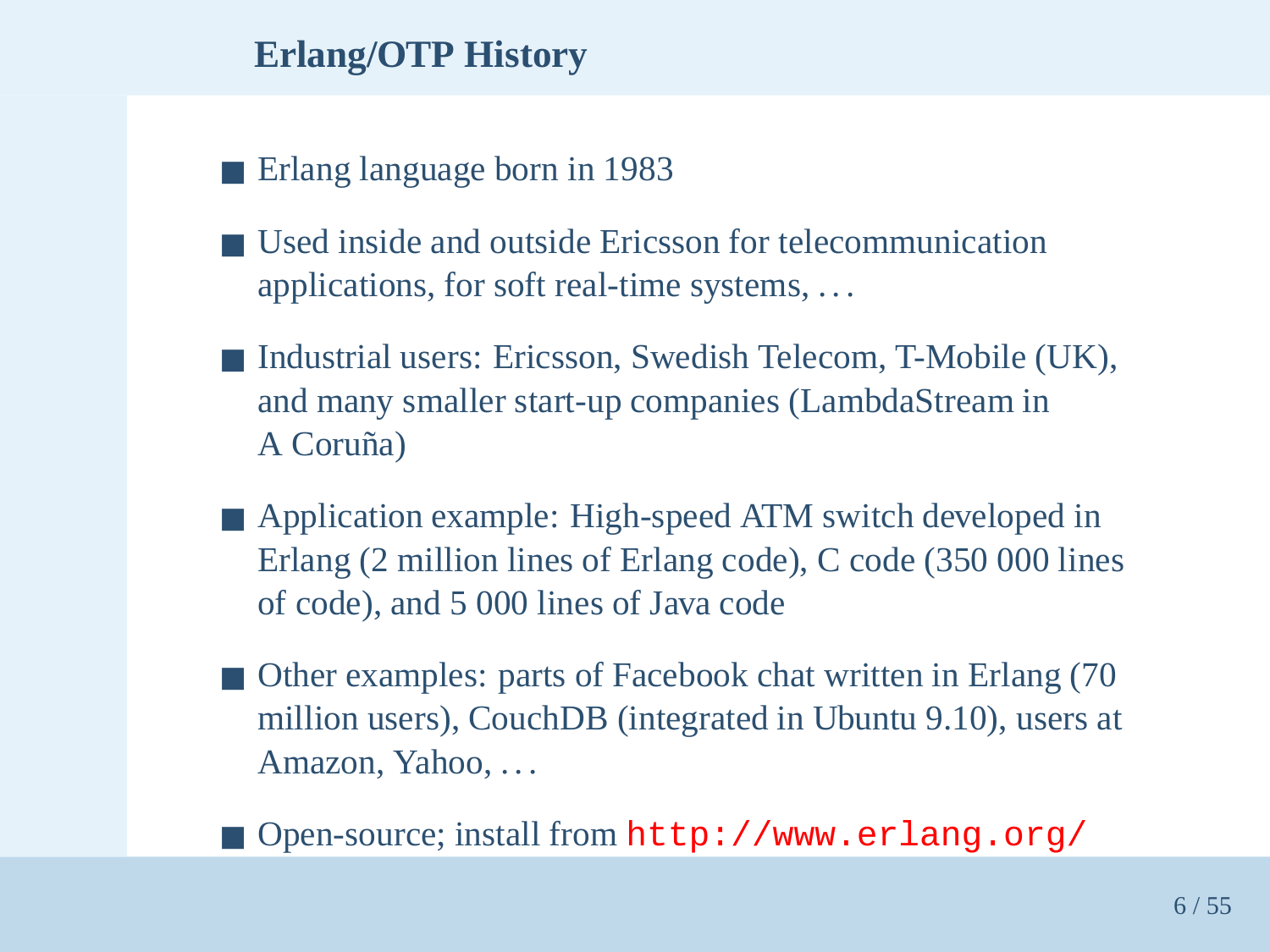# **Erlang is becoming popular**

C and C++ job offers over the last 5 years:



#### Erlang job offers the last 5 years:

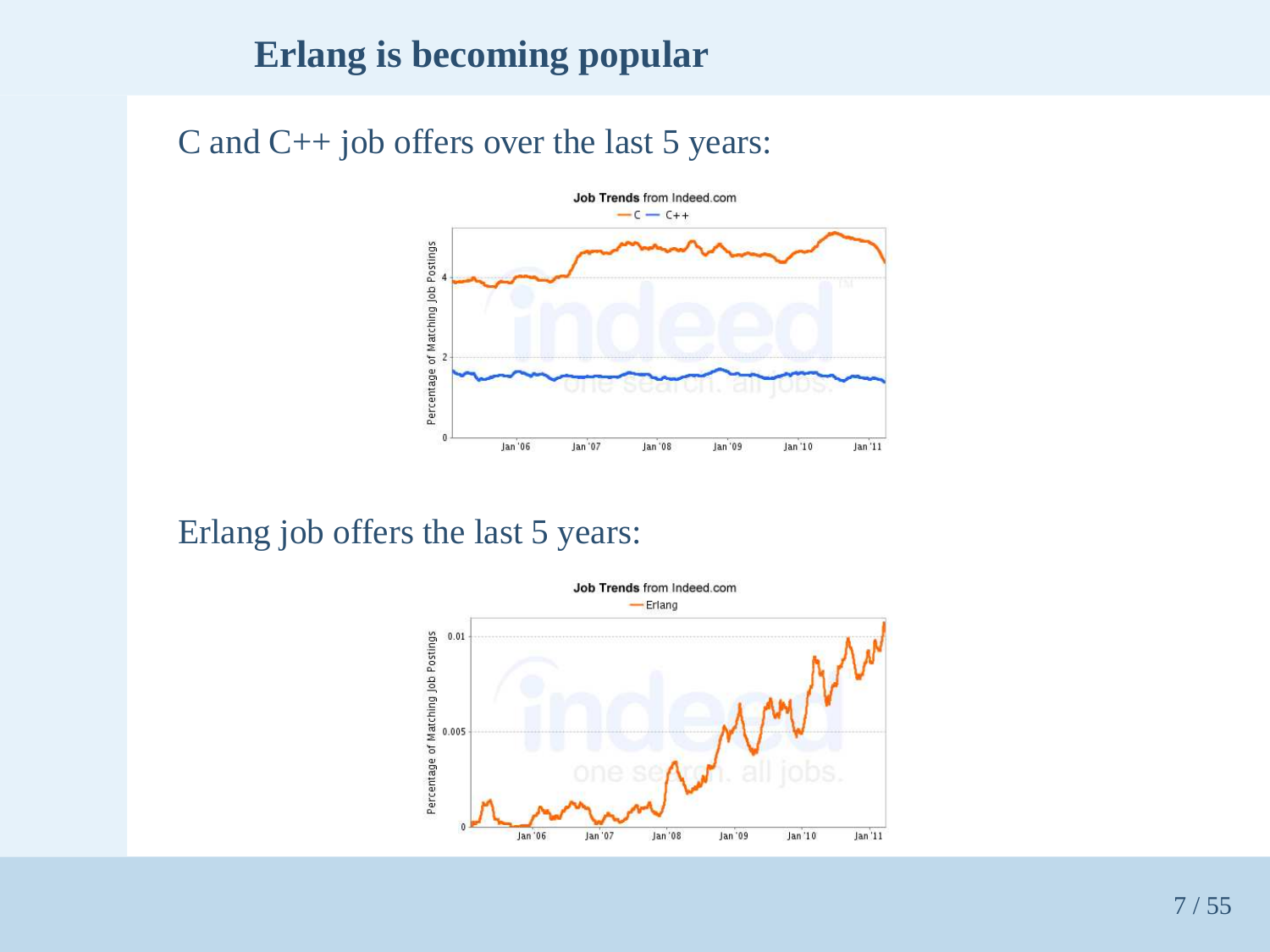# **Erlang as <sup>a</sup> source of inspiration**

- Concurrency and communication model from Erlang are also influencing other programming languages and libraries likeScala, Node.js, Clojure, ...
- $\blacksquare$  So lets see the main features...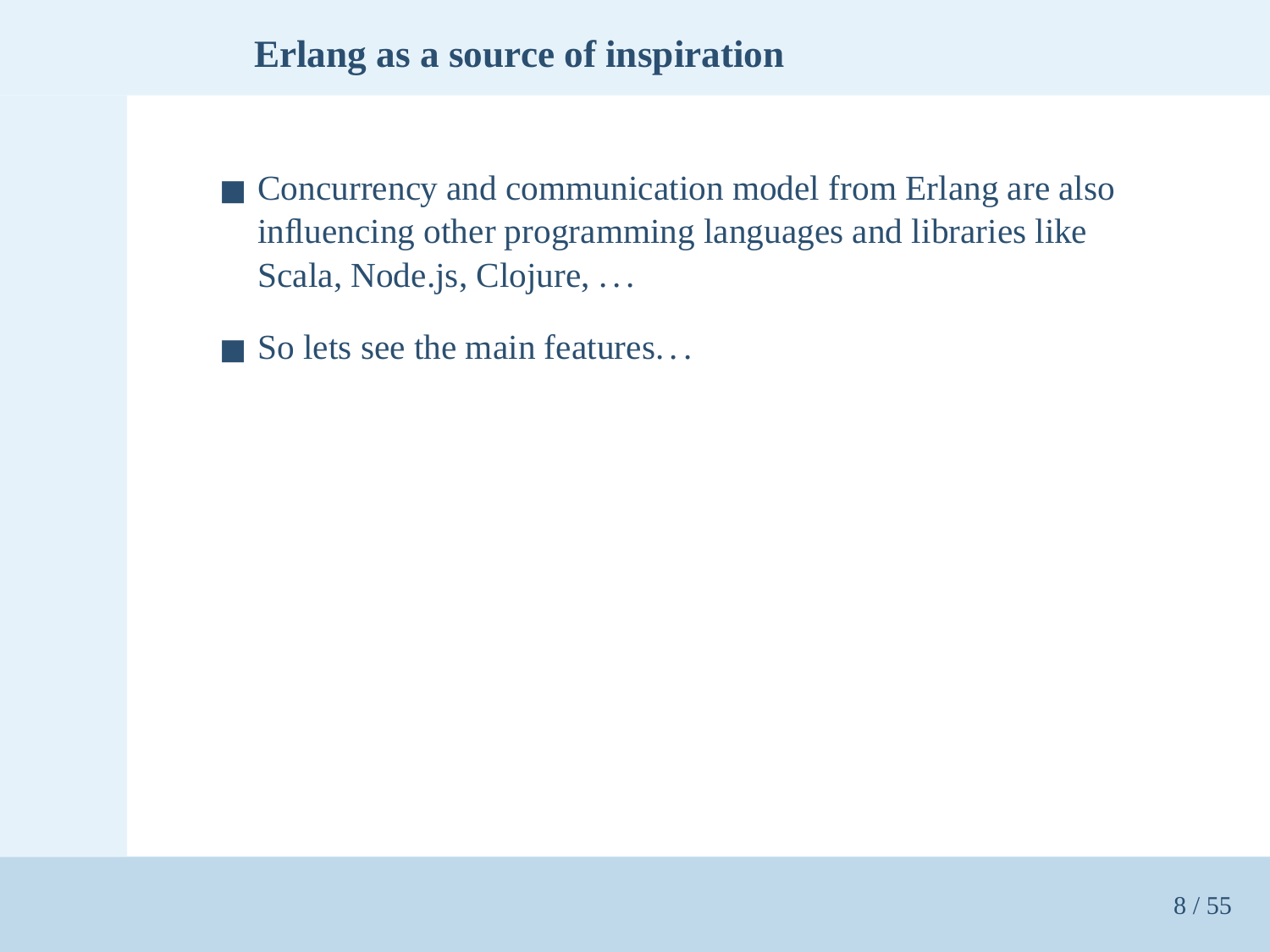### **Erlang basis**

A simple functional programming language:

- Simple data constructors: integers (2), floats (2.3), atoms (hola), tuples  $(2, \text{hola})$ and lists (**[**2,hola**]**,**[**2|X**]**), records(#process**{**label=hola**}**), bit strings (<<1:1,0:1>>)
- Call-by-value
- Variables can be assigned once only (Prolog heritage)
- *No static type system!* That is, expec<sup>t</sup> runtime errors and exceptions
- Similar to a scripting language (python, perl) why popular?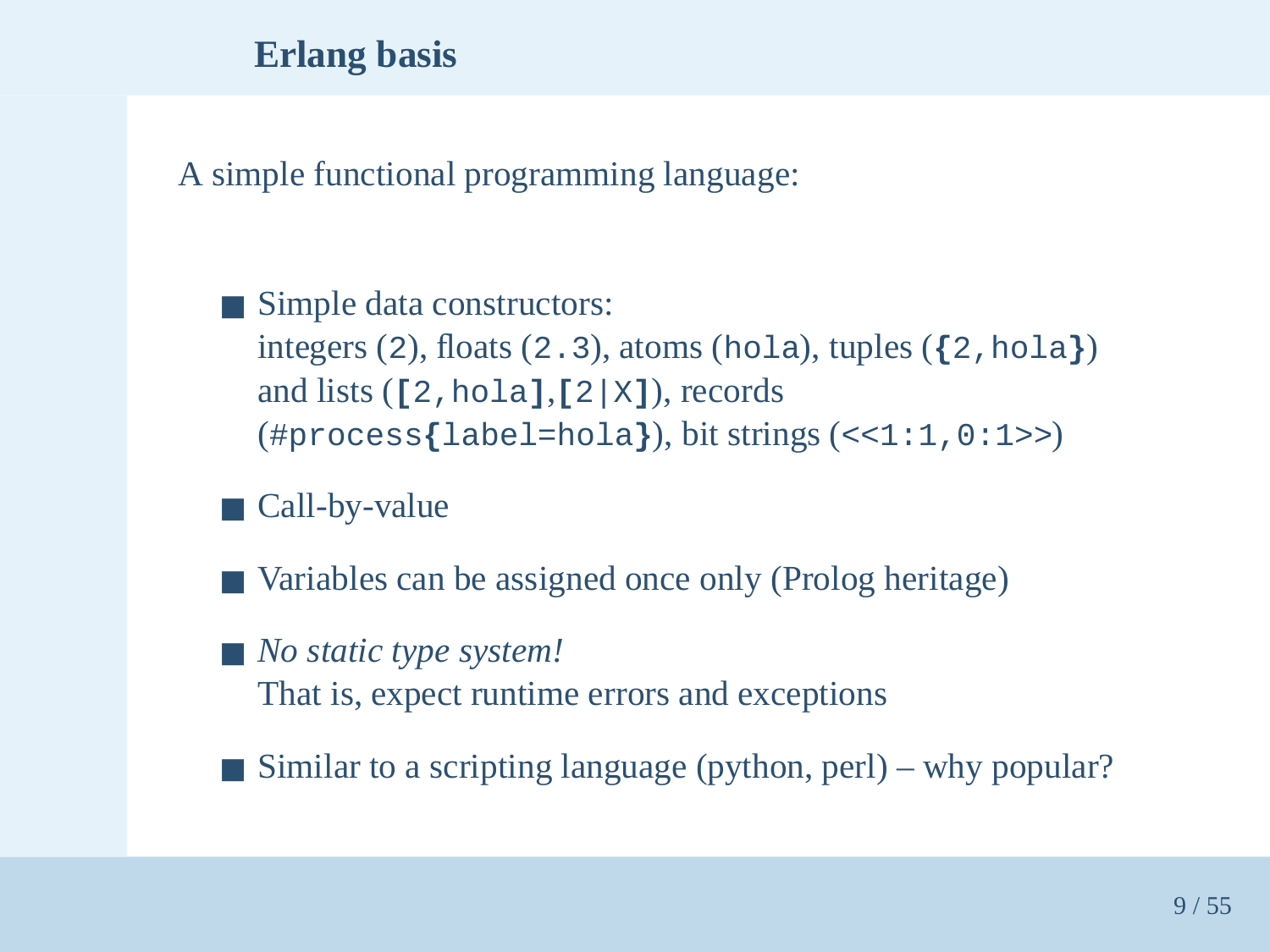#### **Erlang basis, II**

# ■ Example:

```
fac(N) ->
 ifN == 0 -> 1;
      true -> N*fac(N-1)
 end.
```
Variables begin with <sup>a</sup> capital (N)Atoms (symbols) begin with a lowercase letter (fac,true)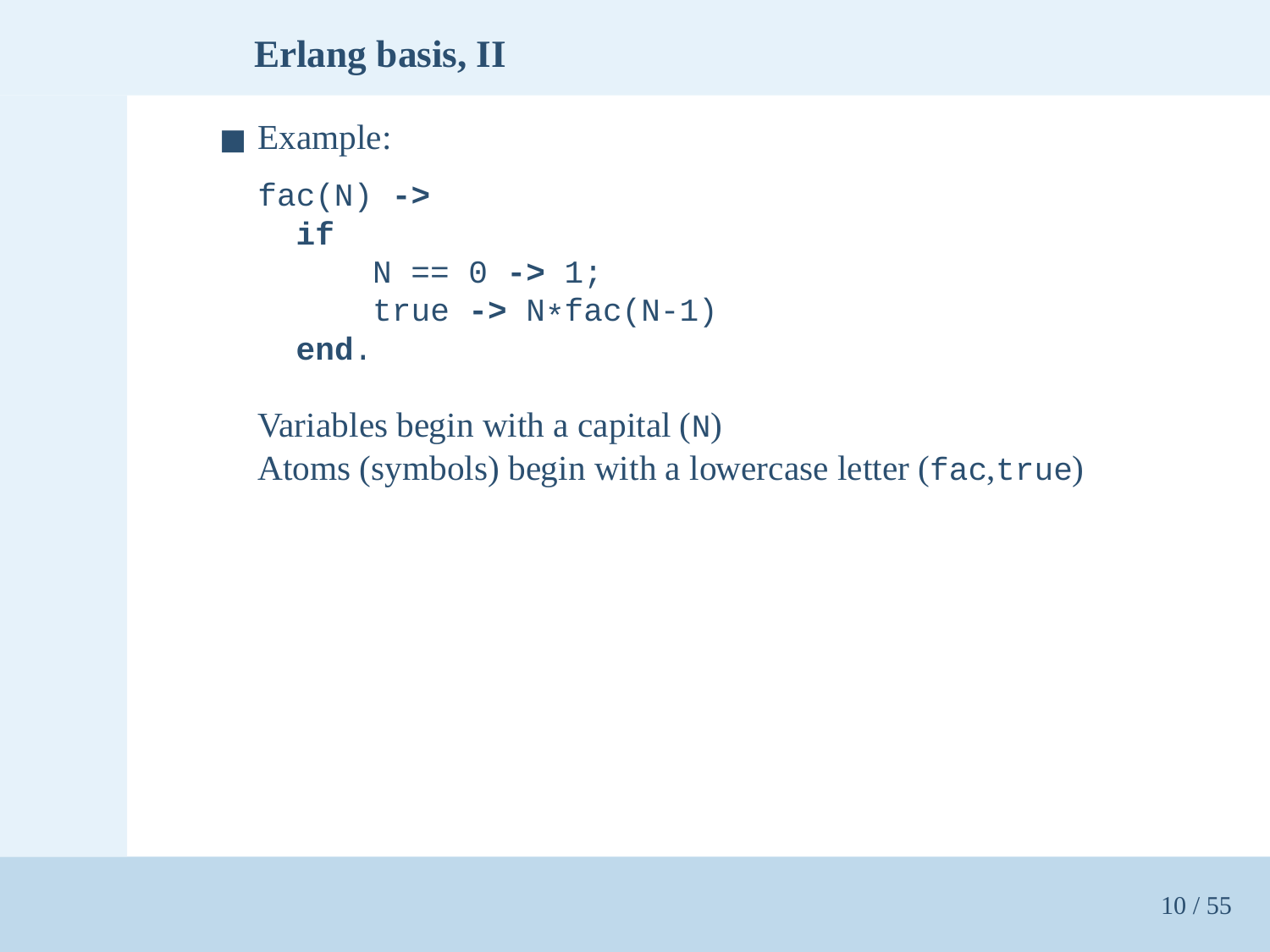#### **Erlang basis, II**

# ■ Example:

```
fac(N) ->
 ifN == 0 -> 1;
      true -> N*fac(N-1)
 end.
```
Variables begin with <sup>a</sup> capital (N)Atoms (symbols) begin with a lowercase letter (fac,true)

■ But this also compiles without warning:

```
fac(N) ->
 ifN == 0 -> 1;
      true -> "upm"*fac(N-1)
 end.
```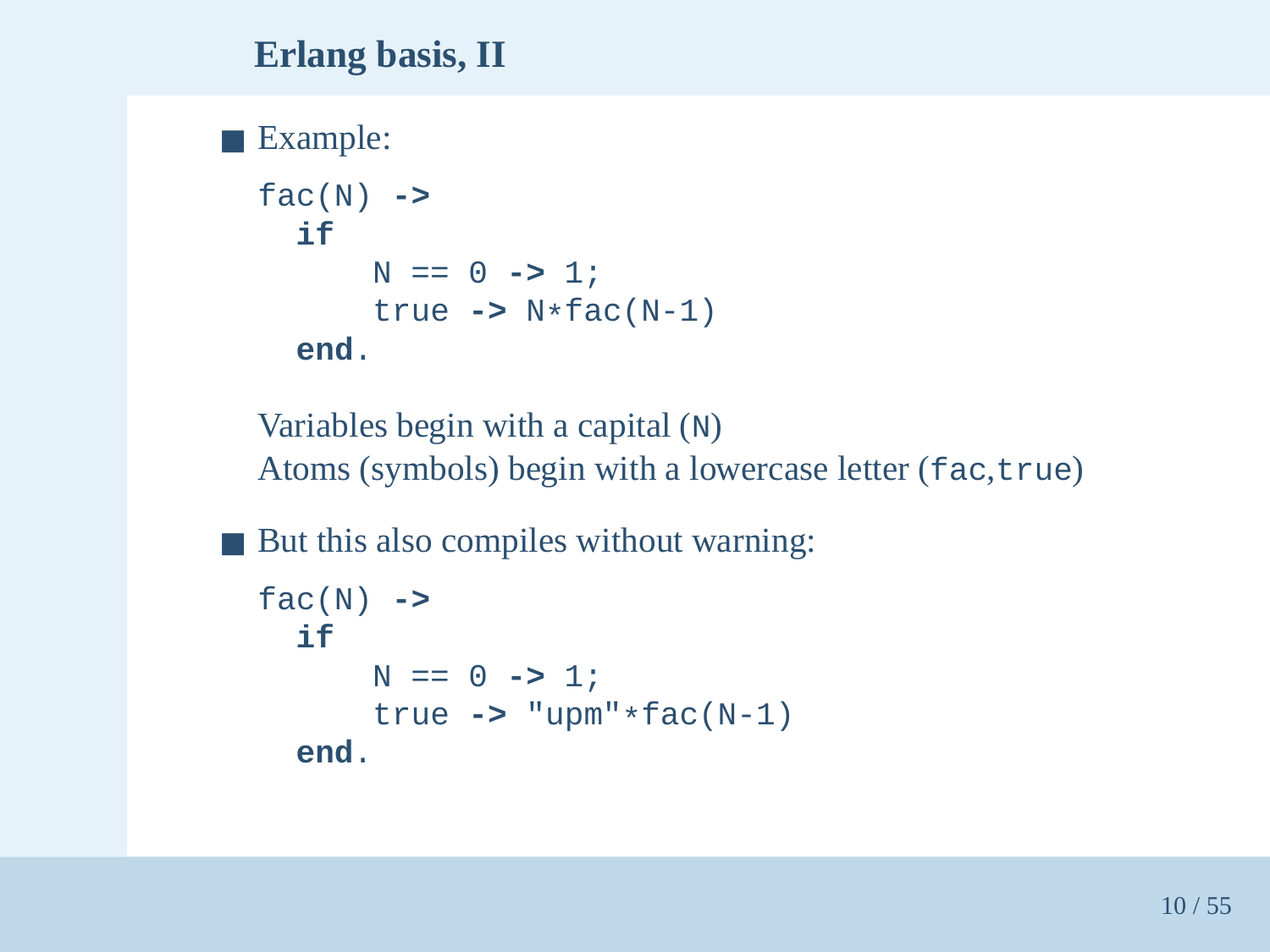### **Erlang basis, II**

# ■ Example:

```
fac(N) ->
 ifN == 0 -> 1;
      true -> N*fac(N-1)
 end.
```
Variables begin with <sup>a</sup> capital (N)Atoms (symbols) begin with a lowercase letter (fac,true)

■ But this also compiles without warning:

```
fac(N) ->
  ifN == 0 \rightarrow 1;
       true -> "upm"*fac(N-1)
  end.
```
■ And this call is permitted (what happens?): fac(0.5)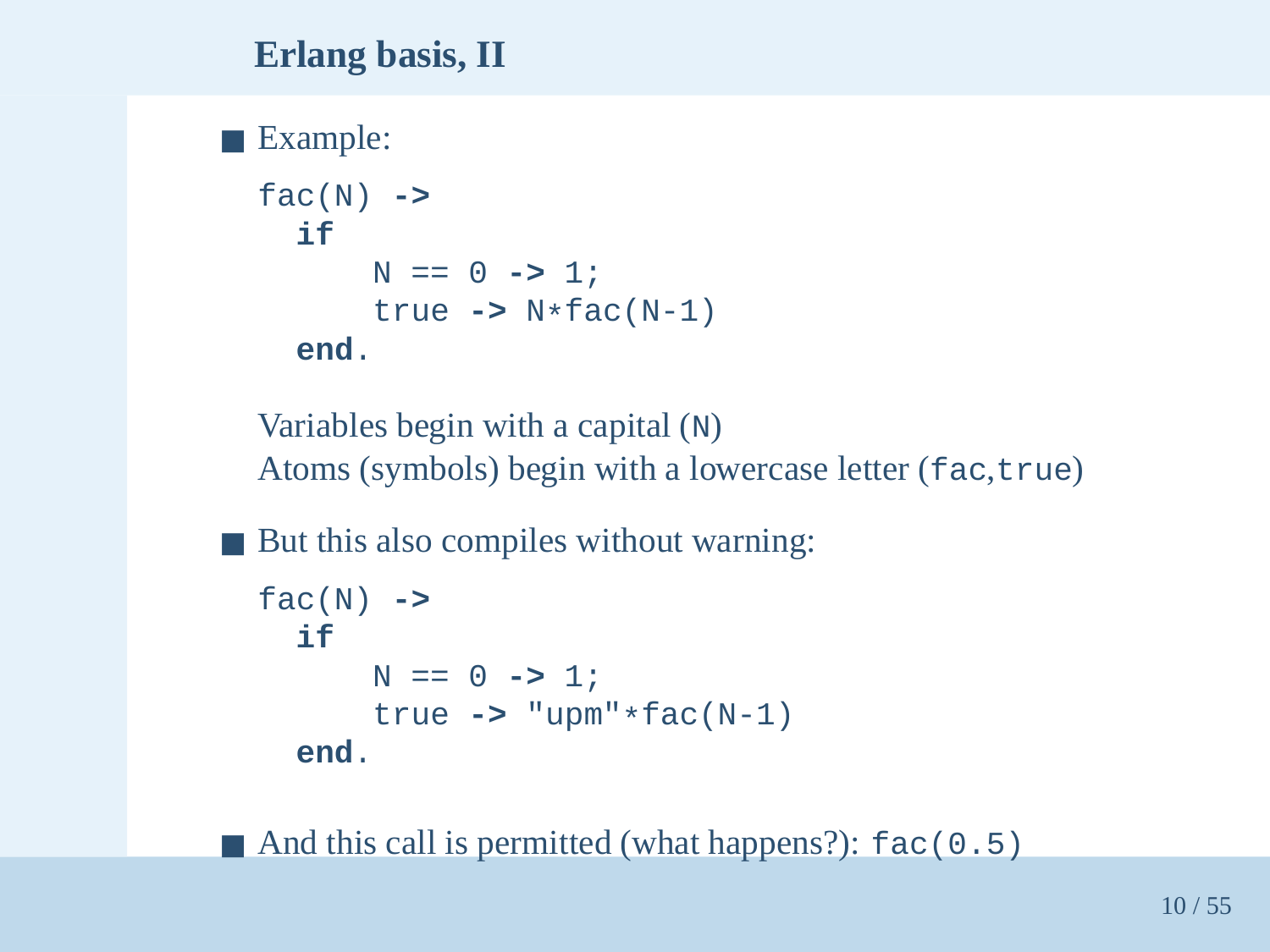# **Concurrency and Communication**

- Concurrency and Communication model inspired by the *Actor model* (and earlier Ericsson software/hardware products)
- Processes execute Erlang functions
- No implicit sharing of data (shared variables) between proceses
- Two interprocess communication mechanisms exists:
	- ◆ processes can send asynchronous messages to each other (**message passing**)
	- ◆ processes get notified when a related process dies (**failure detectors**)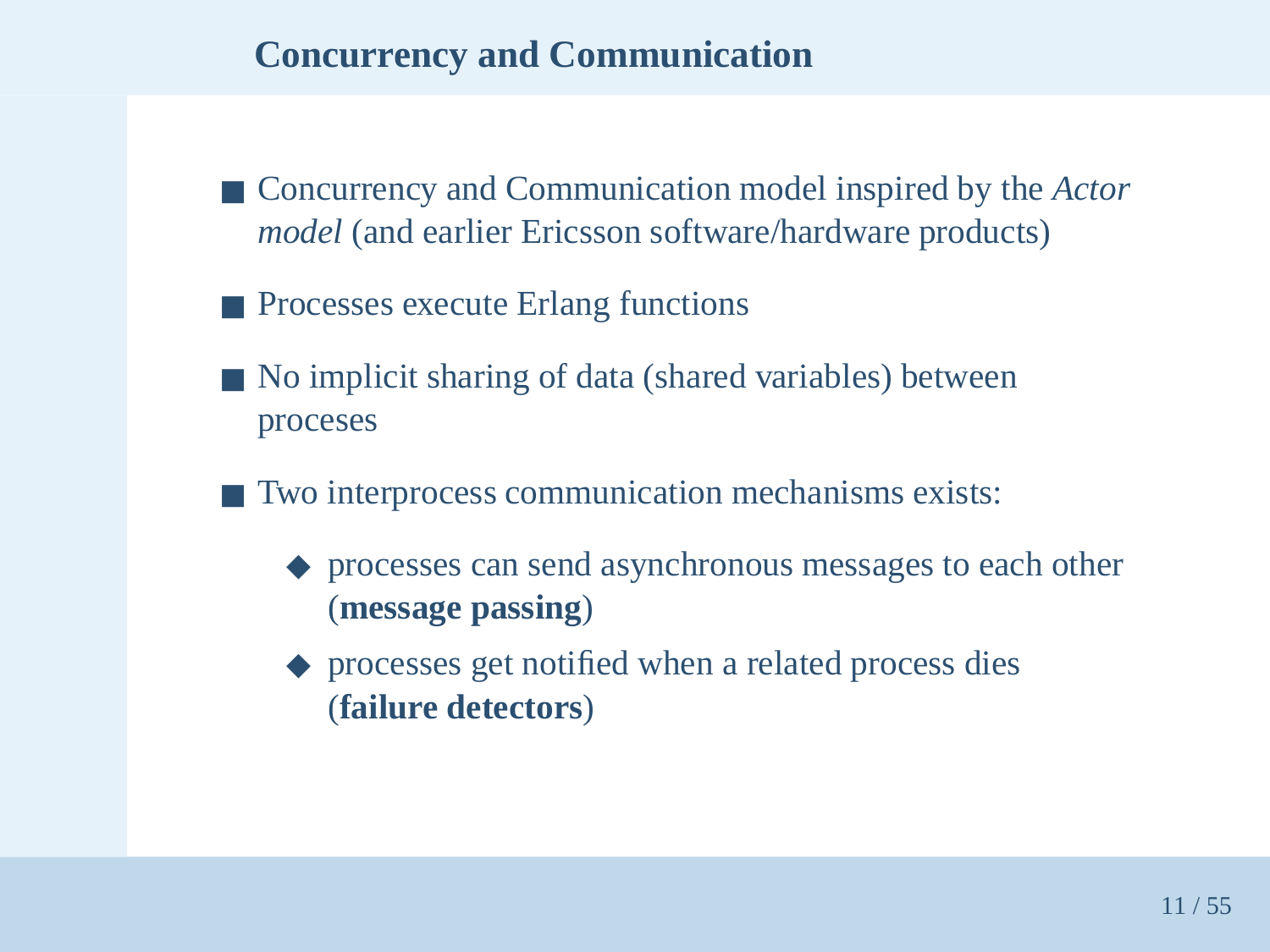#### **Erlang Processes**



- **•** Processes execute Erlang functions  $(f(Arg1, \ldots, Argn))$
- A process has a unique name, a **process identifier** (*Pid*)
- Messages sent to a process is stored in a **mailbox** (*M*2, *M*1)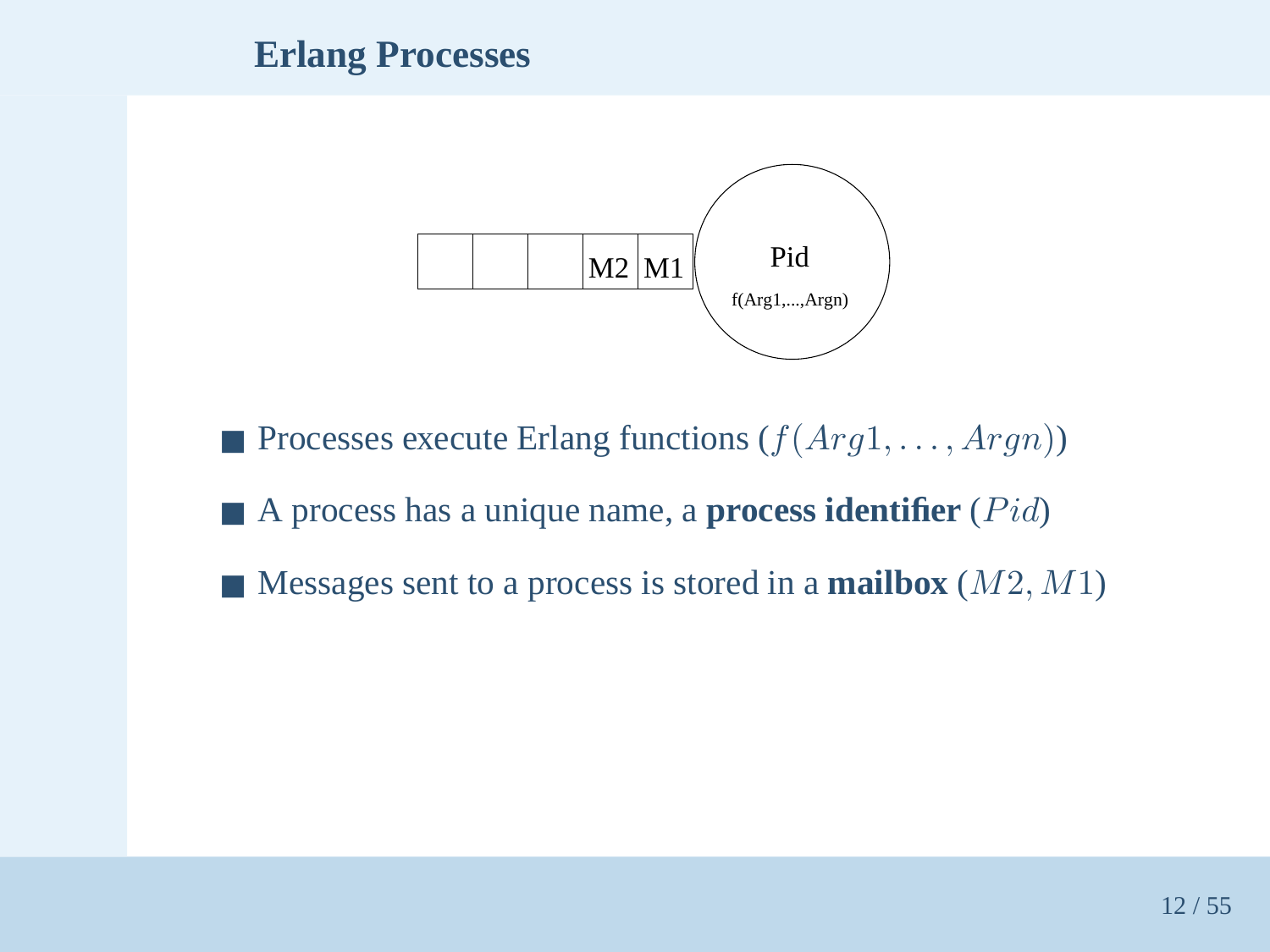# **Erlang Communication and Concurrency Primitives**

■ Sending a message to a process: Pid**!{**request, **self**(), <sup>a</sup> **}**

■ Retrieving messages from the process mailbox (queue):

#### **receive**

```

{request, RequestPid, Resource} ->
     lock(Resource), RequestPid!ok
end
```
■ Creating a new process:

**spawn**(fun () **->** locker**!{**request,B**} end**)

■ A name server assigns symbolic names to processes: locker**!{**request,a**}**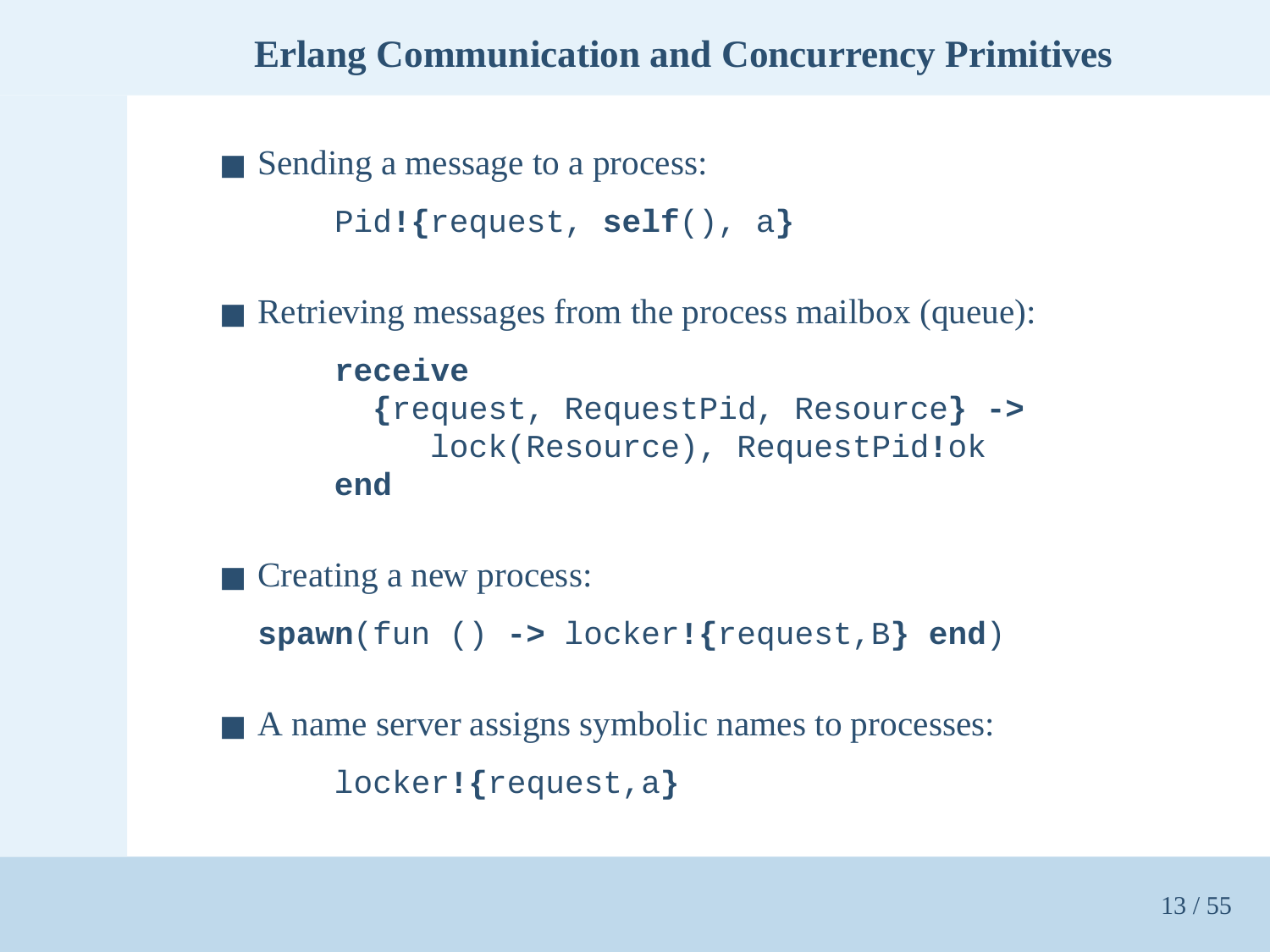# **Communication Primitives, receiving**

```
Retrieving a message from the process mailbox:receivepat_1 when g_1 \rightarrow exp r_1 ;
        . . .;
patng_n when g_n \rightarrow exp r_n
after time -> expr'
     end
```
- $\blacksquare$  pat<sub>1</sub>  $\frac{1}{1}$  is matched against the oldest message, and checked against the guard  $g_1.$  If a match, it is removed from the mailbox and *expr* 1 is executed
- If there is no match, pattern *pat*<sub>2</sub> is tried, and so on...
- If no pattern matches the first message, it is kept in the mailbox and the second oldest message is checked, etc
- after provides a timeout if no message matches any pattern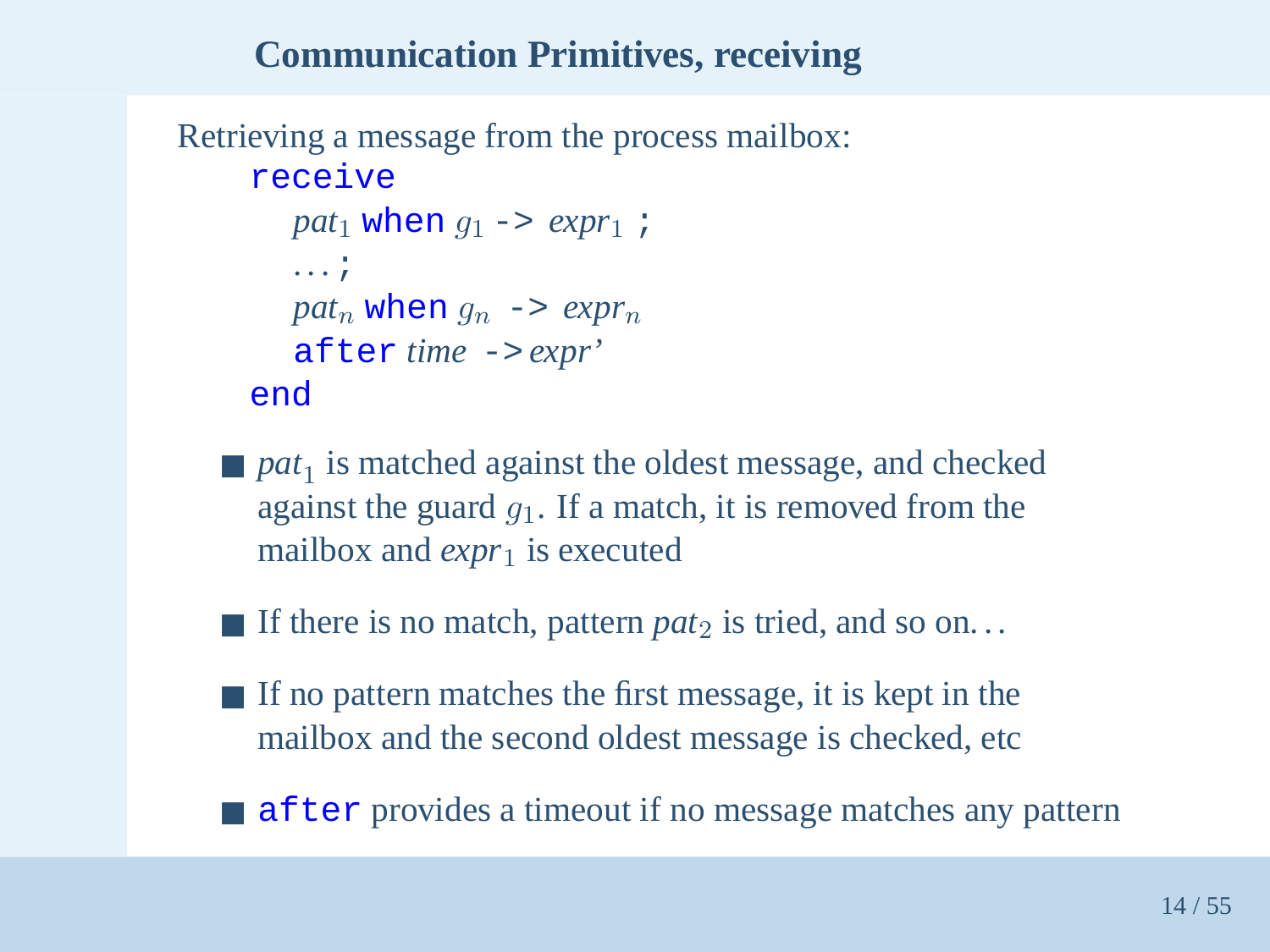■ Given a receive statement: **receive {**inc,X**} ->** X+1; Other **->** error **end**

and the queue is  $a \cdot \{inc, 5\}$  what happens?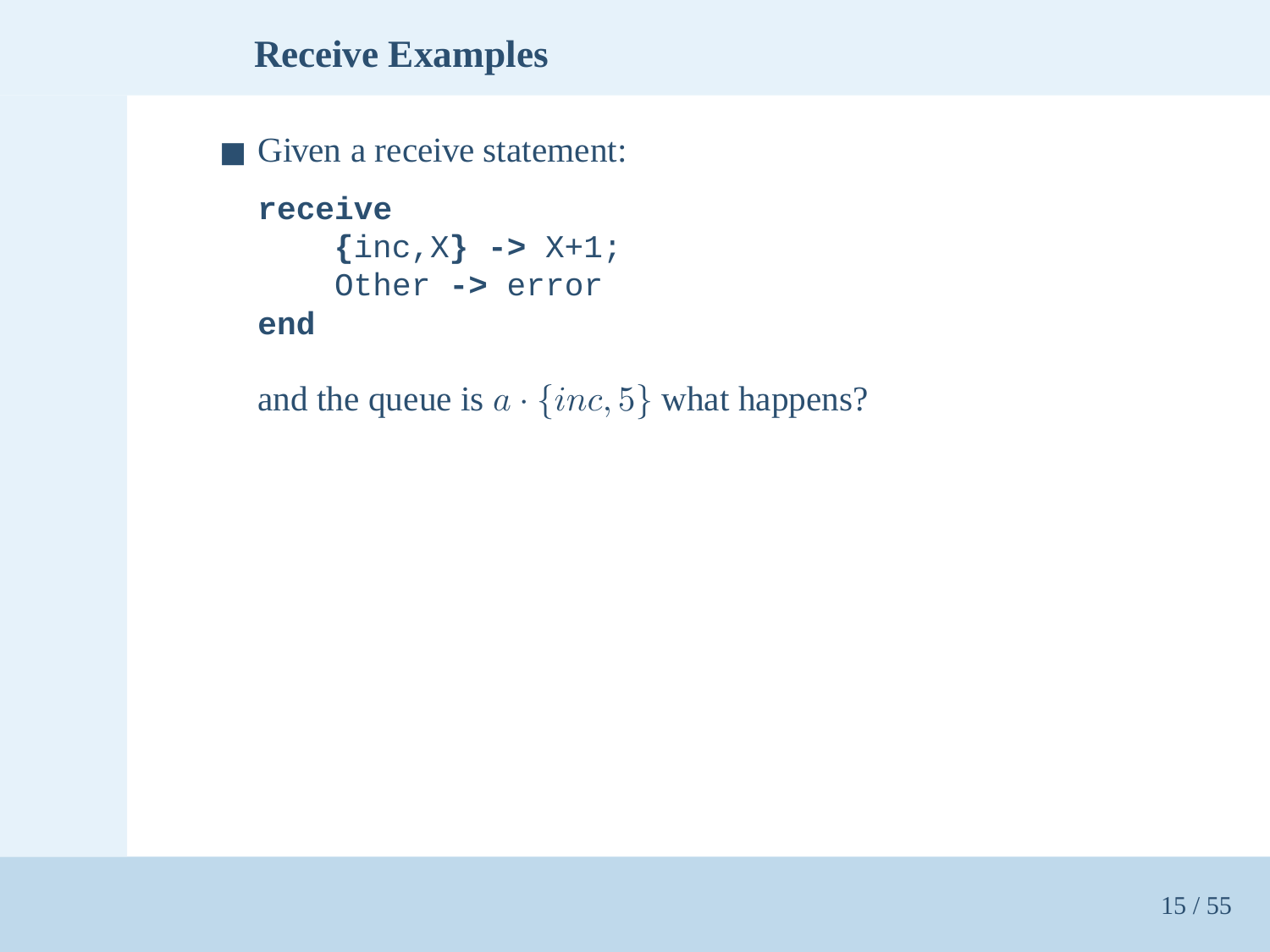■ Given a receive statement: **receive {**inc,X**} ->** X+1; Other **->** error **end**

and the queue is  $a \cdot \{inc, 5\}$  what happens?

**■** Suppose the queue is  $a \cdot \{inc, 5\} \cdot b$  what happens?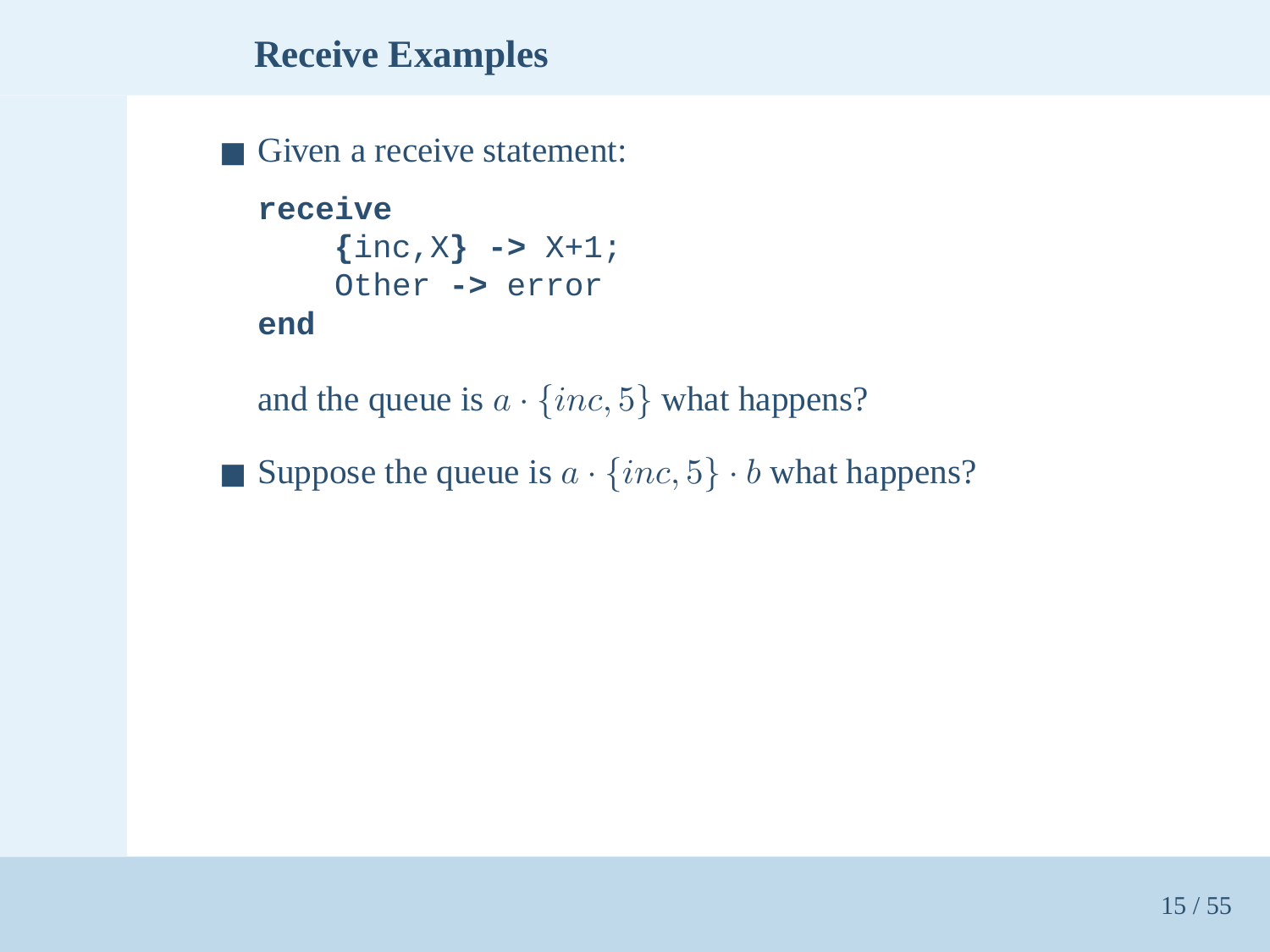```
■ Given a receive statement:
  receive
{inc,X} -> X+1;
       Other -> error
  end
```
and the queue is  $a \cdot \{inc, 5\}$  what happens?

**■** Suppose the queue is  $a \cdot \{inc, 5\} \cdot b$  what happens?

```
■ Suppose the receive statement is
  receive
{inc,X} -> X+1
  end
```

```
and the queue is a \cdot \{inc, 5\} \cdot b what happens?
```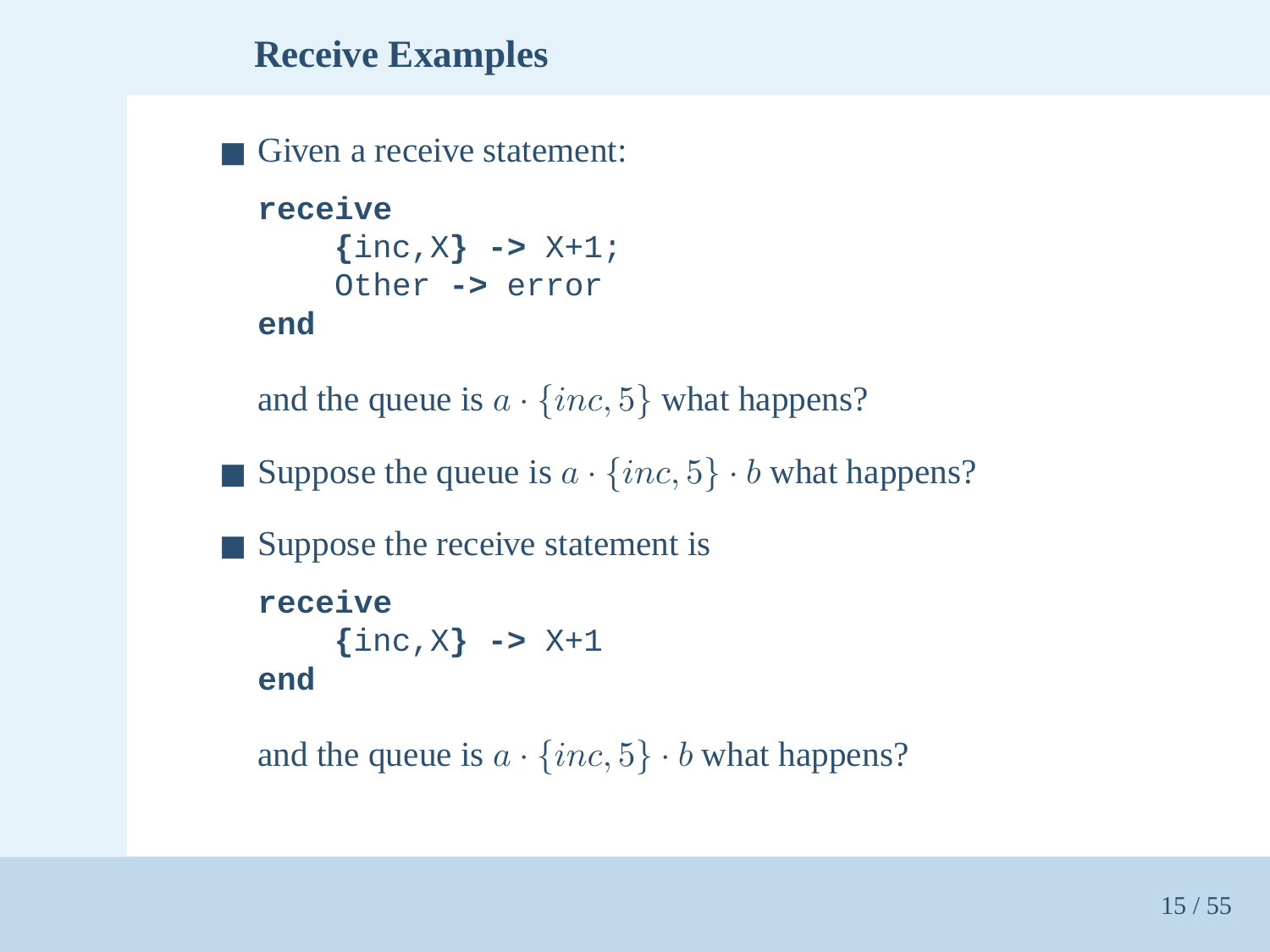```
■ Given a receive statement:
  receive
{inc,X} -> X+1;
       Other -> error
  end
```

```
and the queue is a \cdot \{inc, 5\} what happens?
```
**■** Suppose the queue is  $a \cdot \{inc, 5\} \cdot b$  what happens?

```
■ Suppose the receive statement is
  receive
{inc,X} -> X+1
  end
```
and the queue is  $a \cdot \{inc, 5\} \cdot b$  what happens?

And if the queue is  $a \cdot b$ ?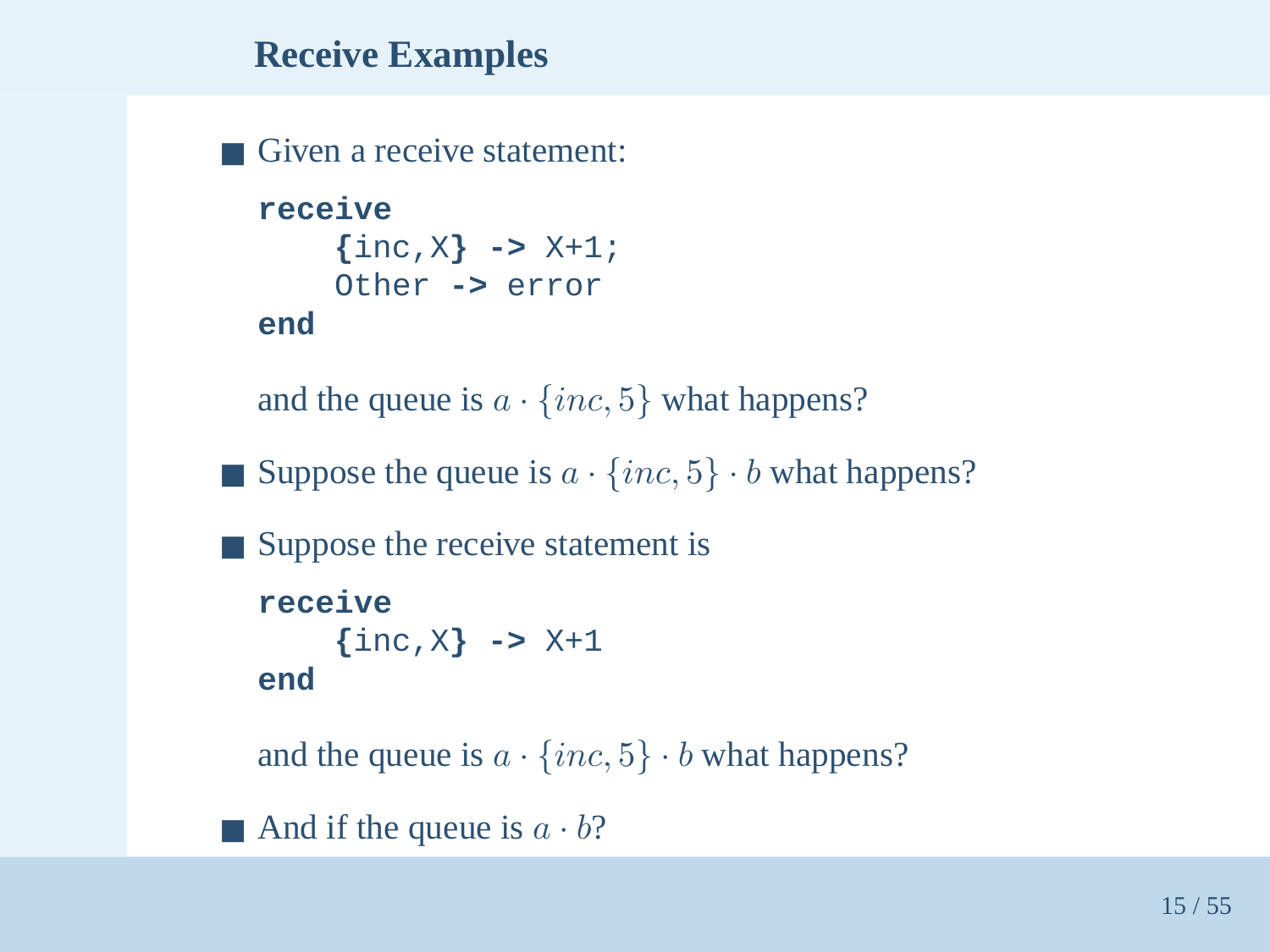### **Communication Guarantees**

Messages sent from any process P to any process Q is delivered in order (or P or Q crashes)

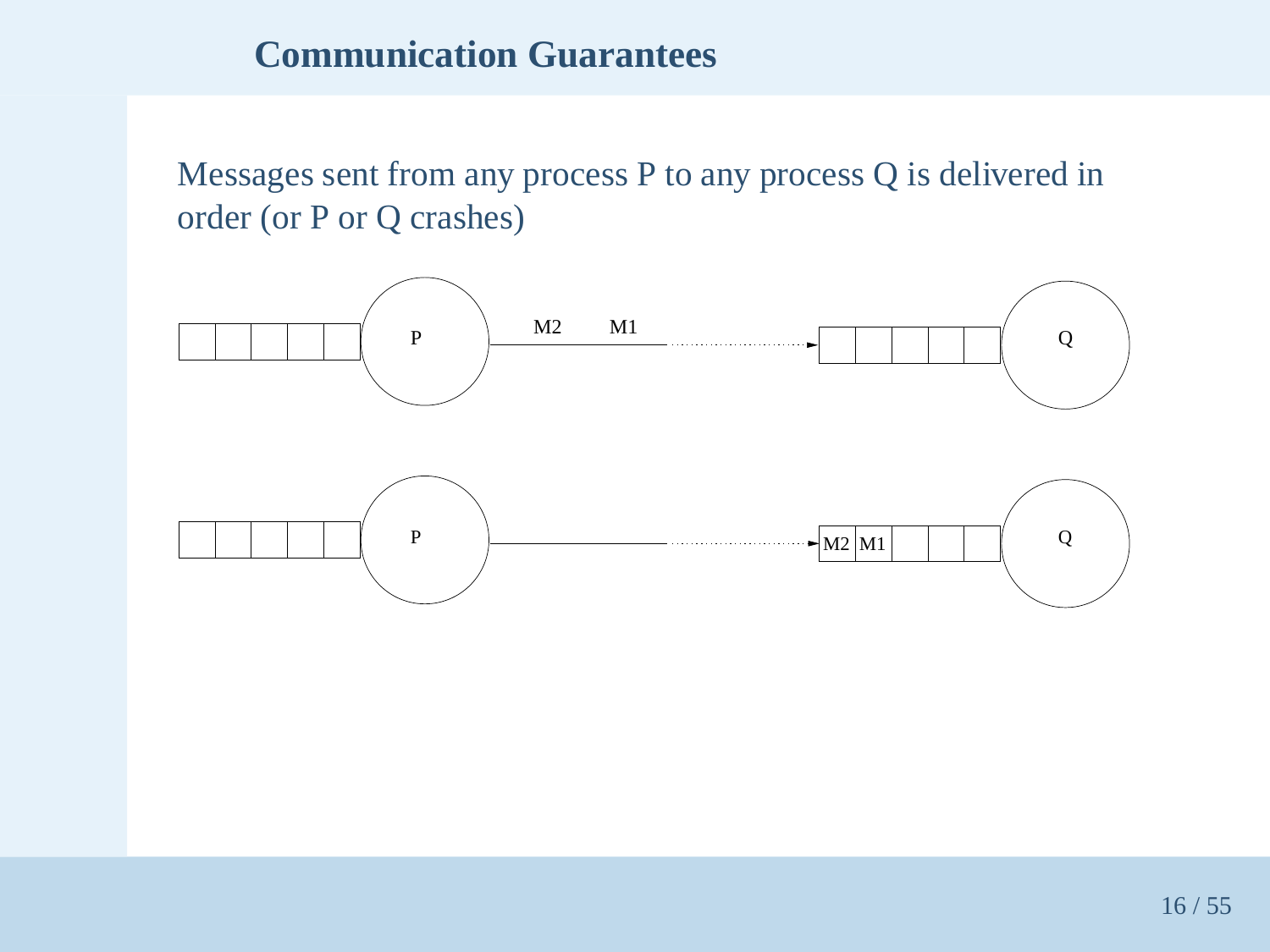#### **Communication Guarantees Part II**

■ But the following situation is possible:

- ◆ Process P sends a message M1 to process Q
- ◆ and P then a message M2 to process R
- ◆ R forwards the message M2 to Q
- ◆ **Process <sup>Q</sup> may receive M2 from <sup>R</sup> before M1 from <sup>Q</sup>**



■ Mimics TCP/IP communication guarantees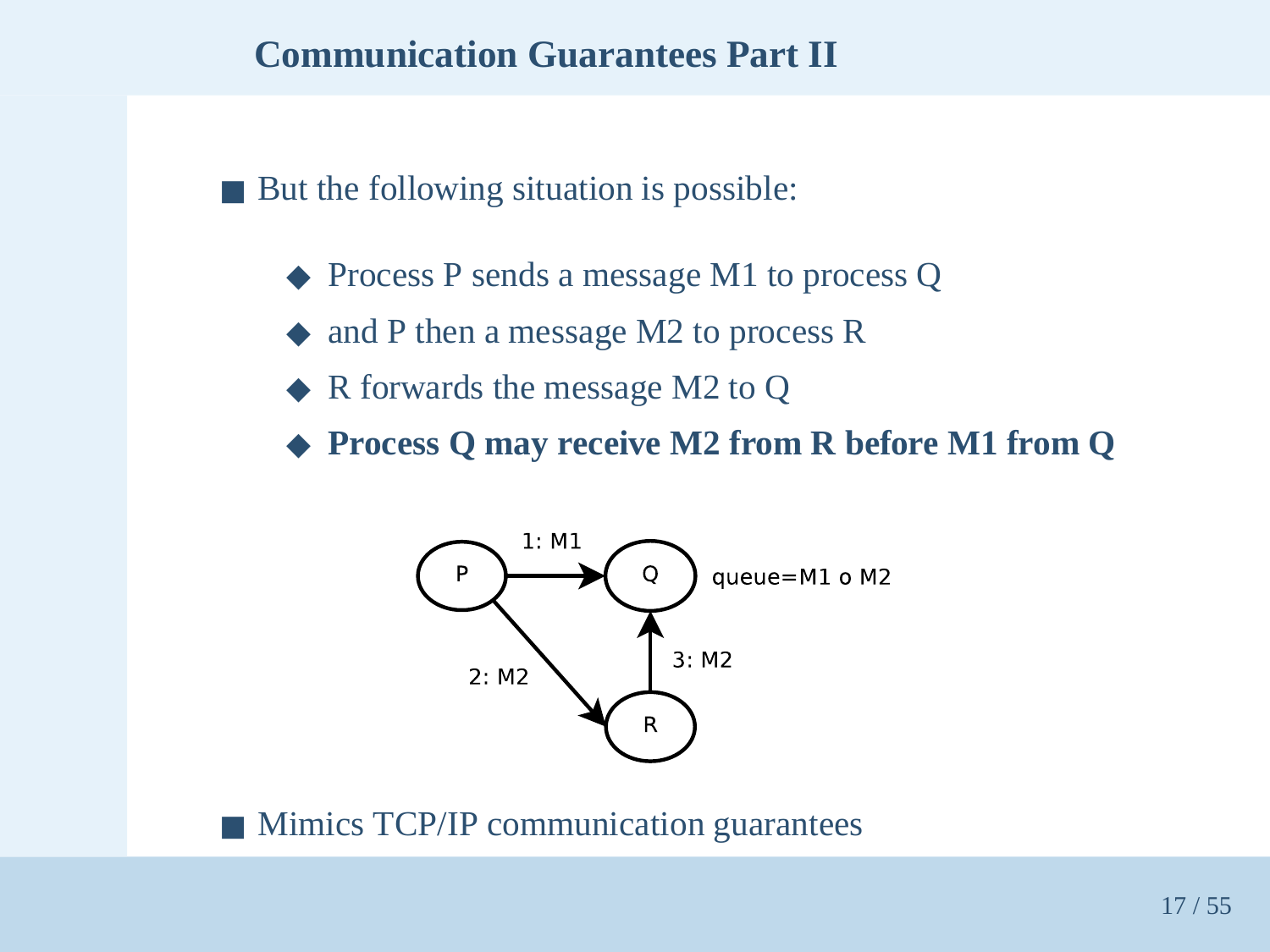```
facserver() ->
 receive
{request, N, Pid
}
when is_integer(N), N>0, pid(Pid) ->
       spawn(fun () -> Pid!(fac:fac(N)) end),
       facserver()end.
```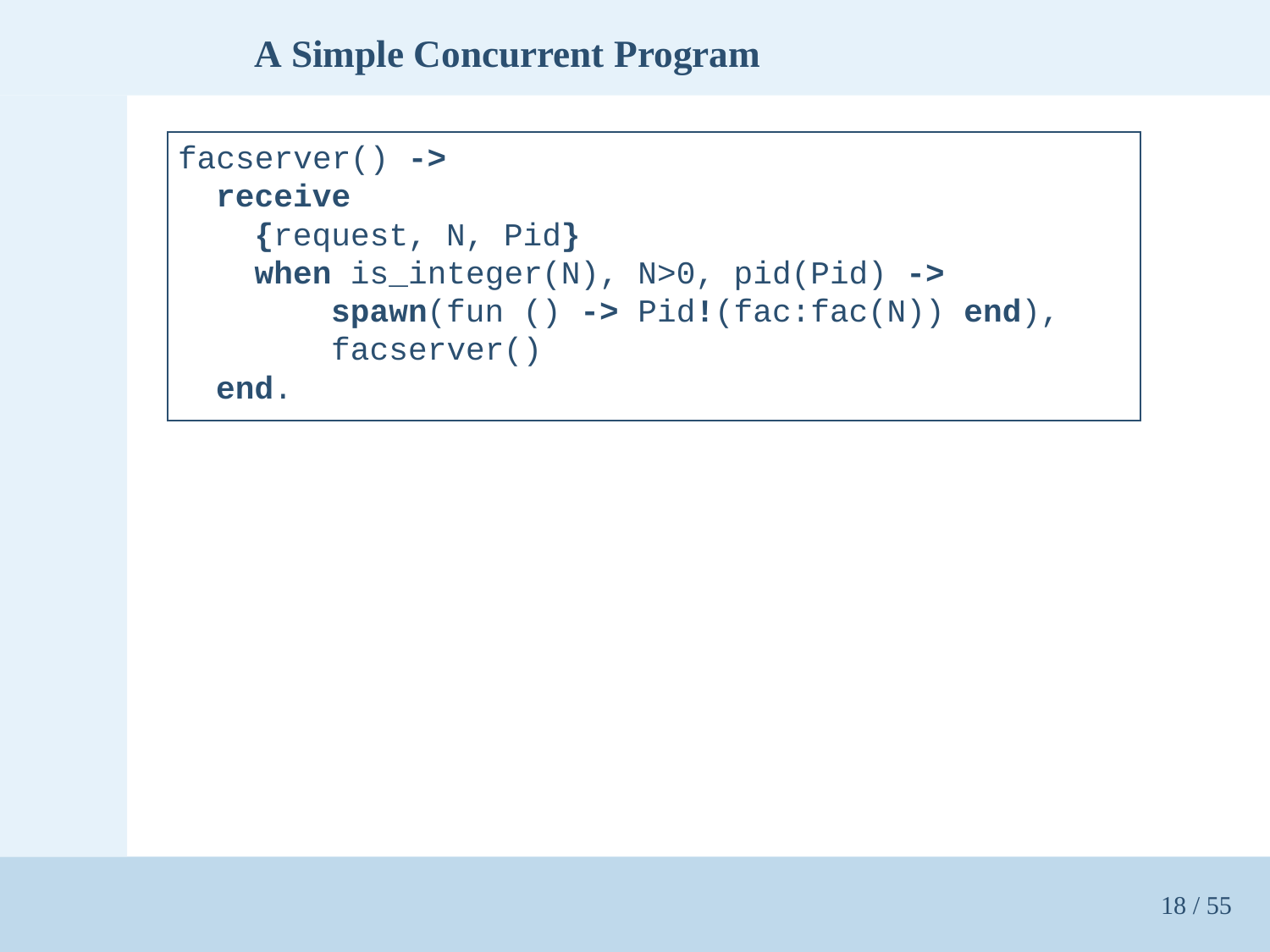```
facserver() ->
 receive
{request, N, Pid
}
when is_integer(N), N>0, pid(Pid) ->
       spawn(fun () -> Pid!(fac:fac(N)) end),
       facserver()end.
```
1> **spawn**(server,facserver,**[]**).  $< 0.33.0>$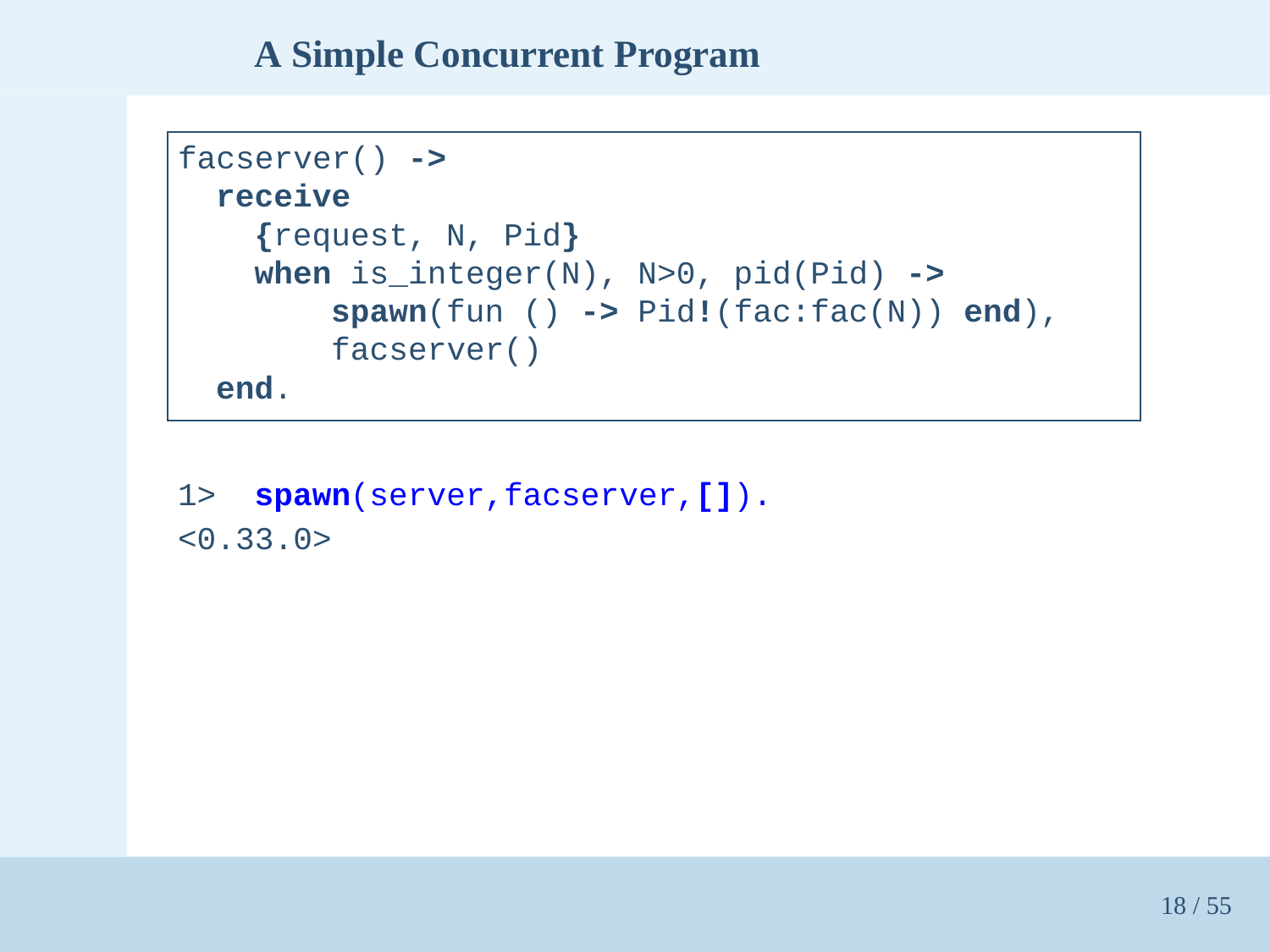```
facserver() ->
 receive
{request, N, Pid
}
when is_integer(N), N>0, pid(Pid) ->
       spawn(fun () -> Pid!(fac:fac(N)) end),
       facserver()end.
```
1> **spawn**(server,facserver,**[]**).  $< 0.33.0>$ 2> <sup>X</sup> <sup>=</sup> **spawn**(server,facserver,**[]**).

```
\leq 0.35.0
```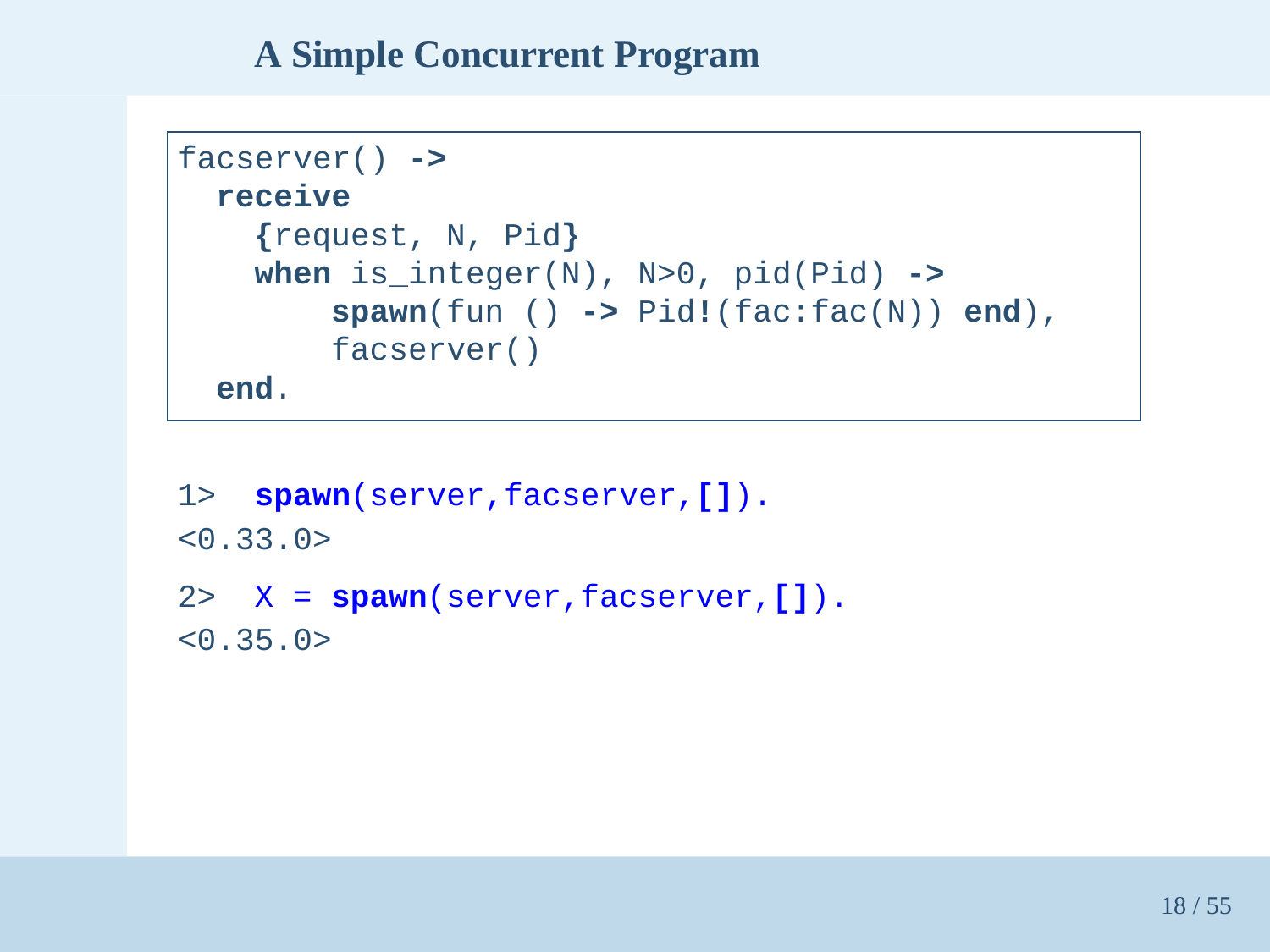```
facserver() ->
 receive
{request, N, Pid
}
when is_integer(N), N>0, pid(Pid) ->
       spawn(fun () -> Pid!(fac:fac(N)) end),
       facserver()end.
```

```
1> spawn(server,facserver,[]).
< 0.33.0>2> X = spawn(server,facserver,[]).
< 0.35.0>3>X!{request,2,self()}.\{{\tt request} , 2 , {<}0 . 31 . 0{>} \}
```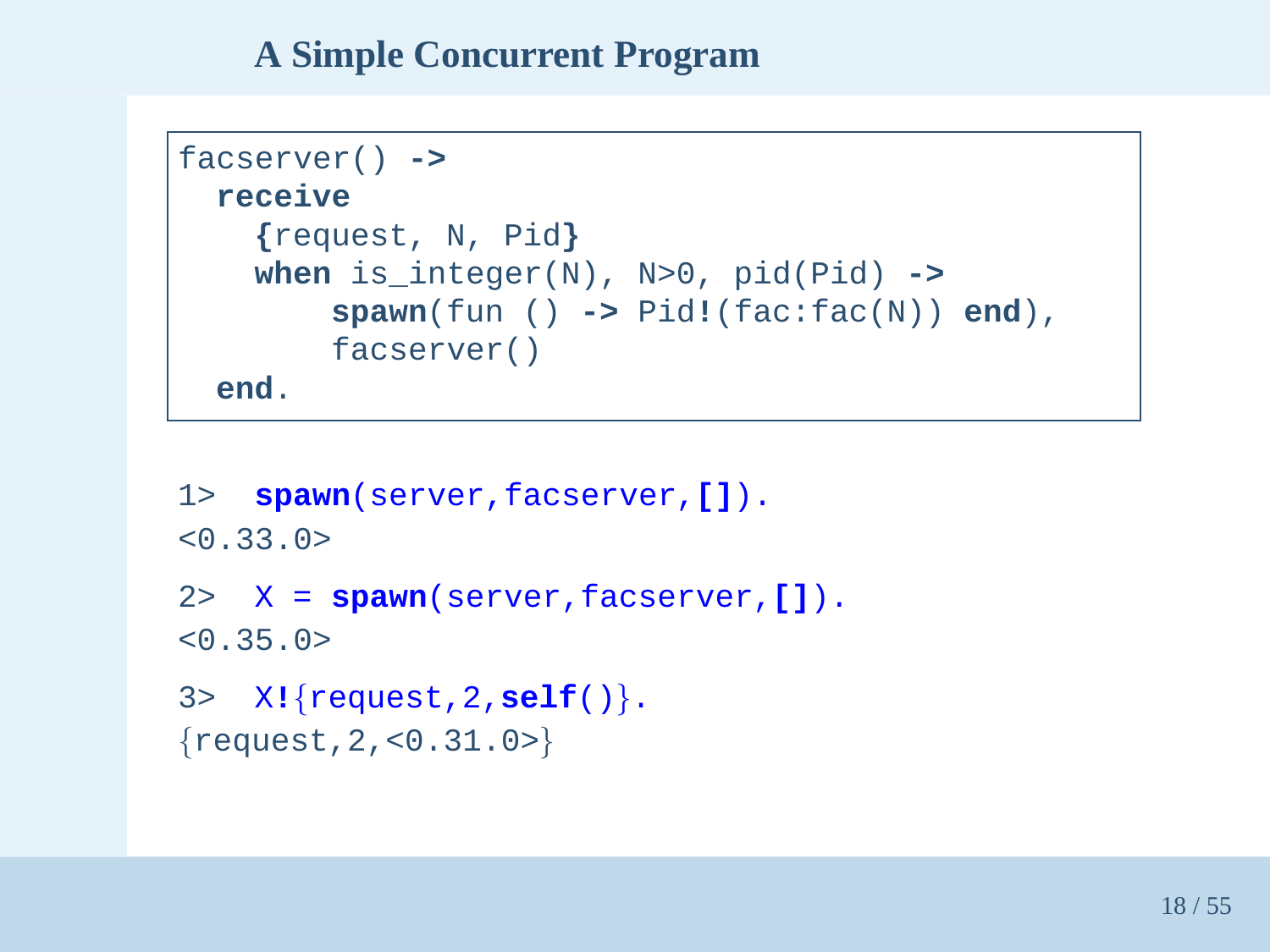```
facserver() ->
 receive
{request, N, Pid
}
when is_integer(N), N>0, pid(Pid) ->
       spawn(fun () -> Pid!(fac:fac(N)) end),
       facserver()end.
```

```
1> spawn(server,facserver,[]).
< 0.33.0>2> X = spawn(server,facserver,[]).
< 0.35.0>3>X!{request,2,self()}.\{{\tt request} , 2 , {<}0 . 31 . 0{>} \}4>X!{request,4,self()}, receive
Y ->
Y end.

2
```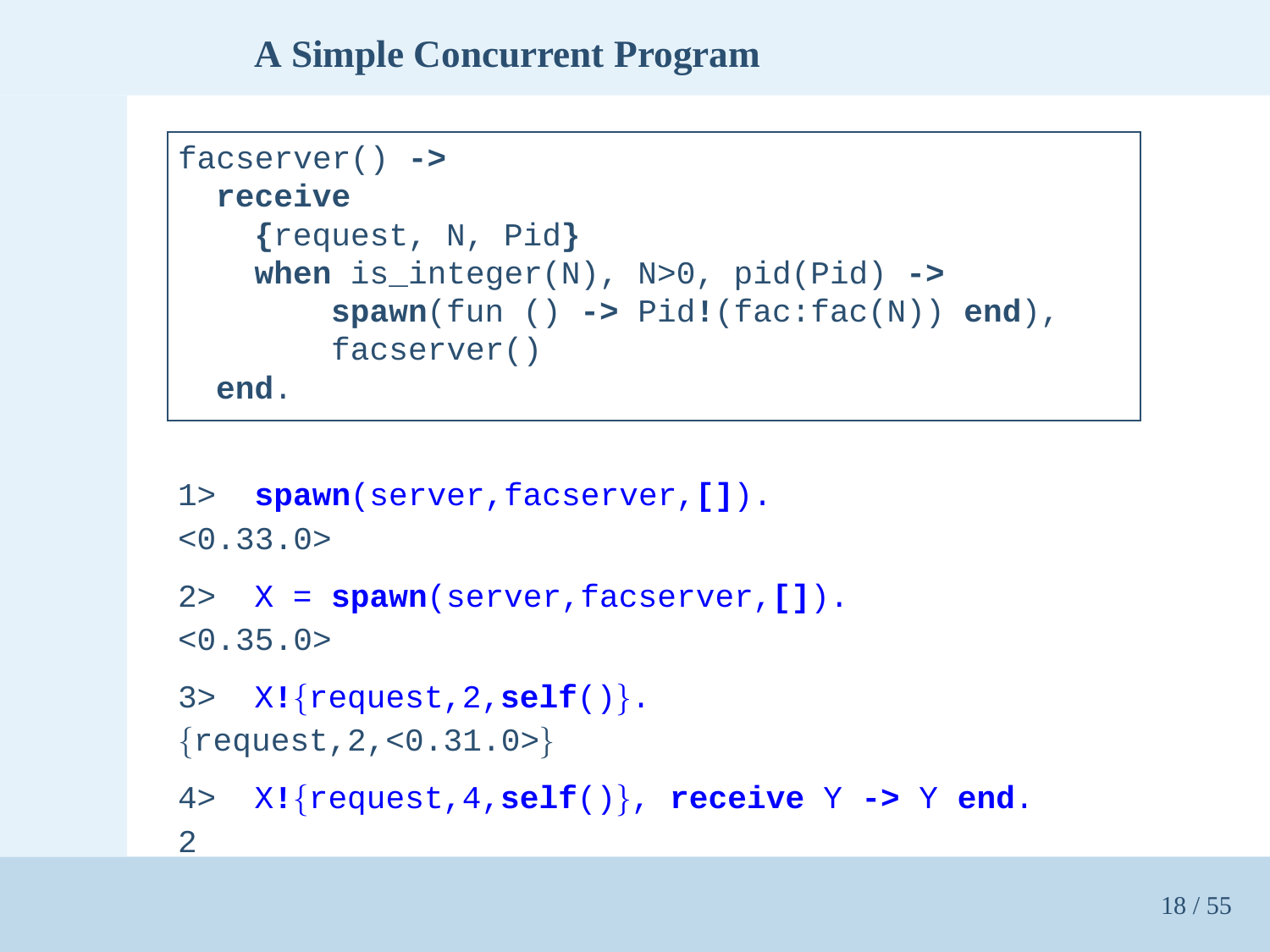**Erlang and Errors**

■ Unavoidably errors happen in distributed systems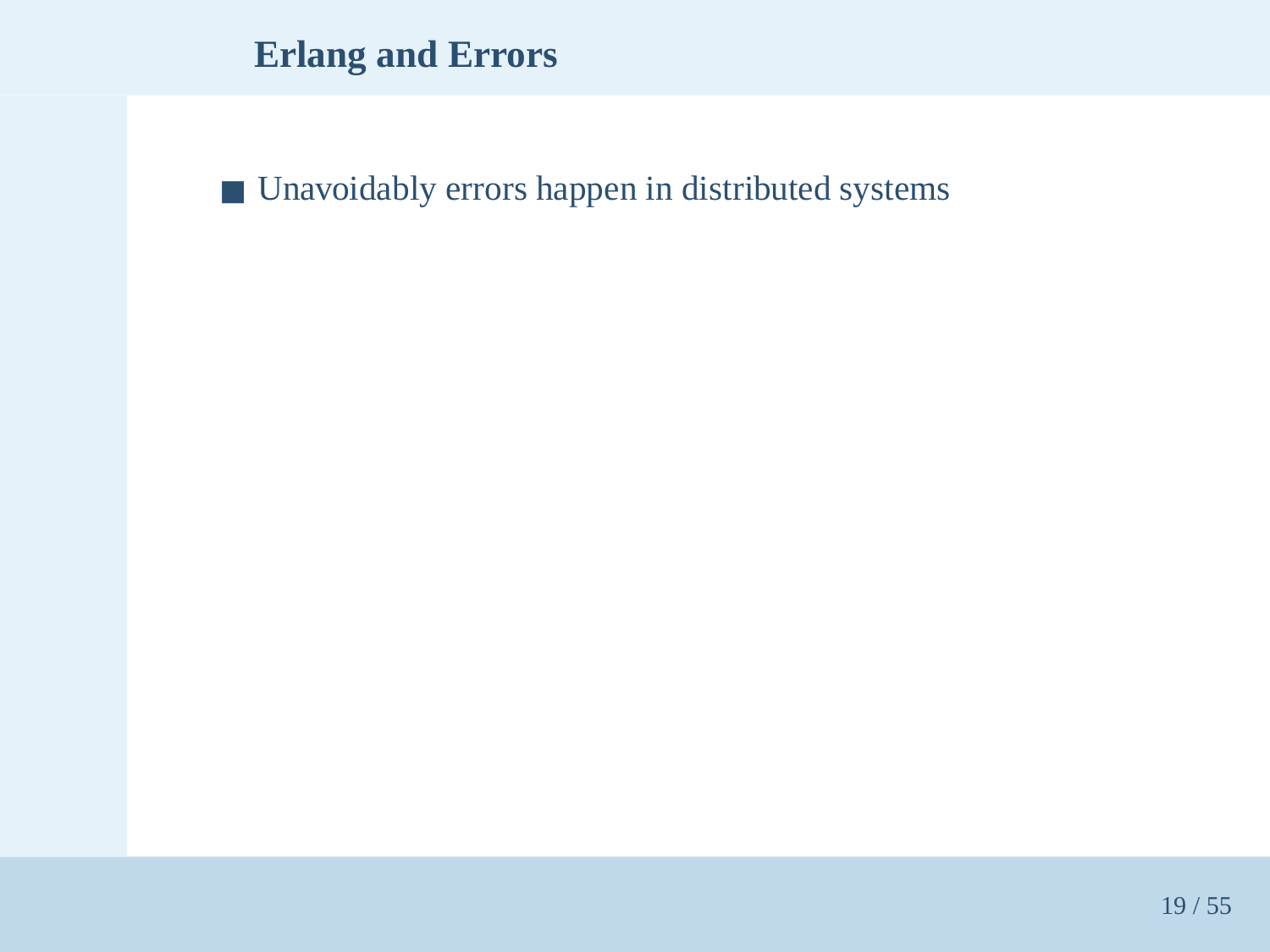# **Erlang and Errors**

■ Unavoidably errors happen in distributed systems

◆ hardware (computers) fail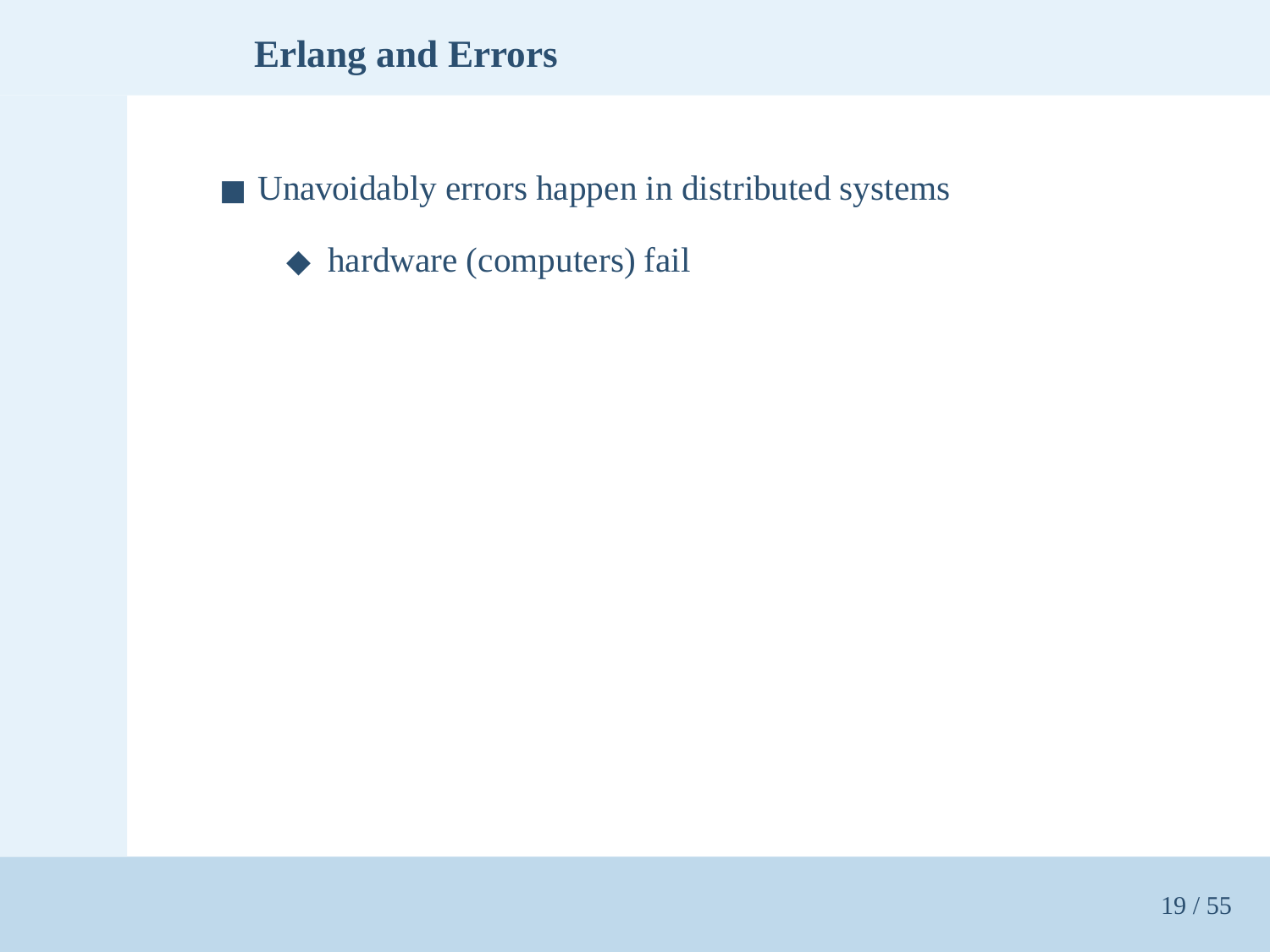# **Erlang and Errors**

# ■ Unavoidably errors happen in distributed systems

- ◆ hardware (computers) fail
- ◆ network links fail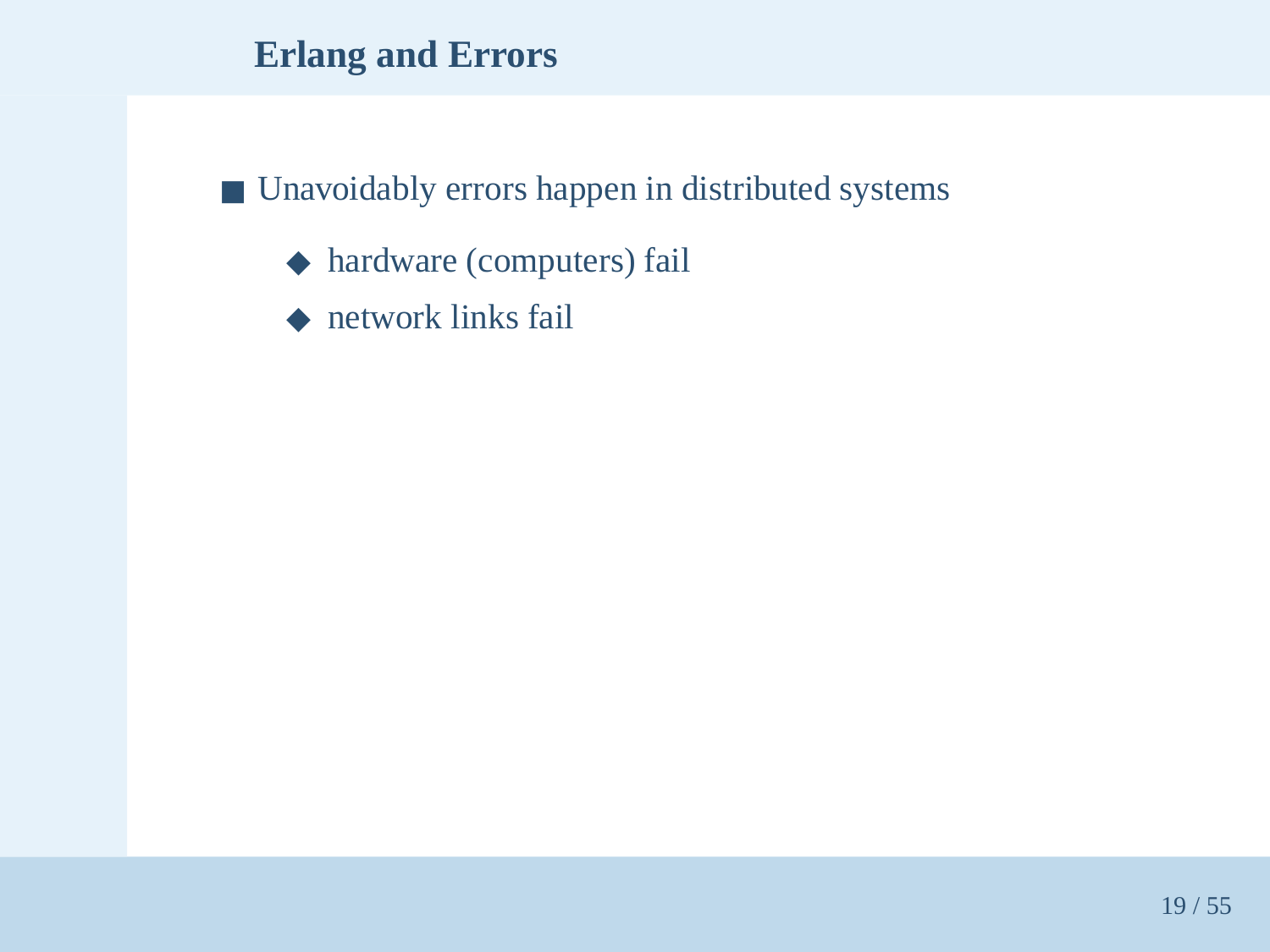- ◆ hardware (computers) fail
- ◆ network links fail
- ◆ local resources (memory) runs out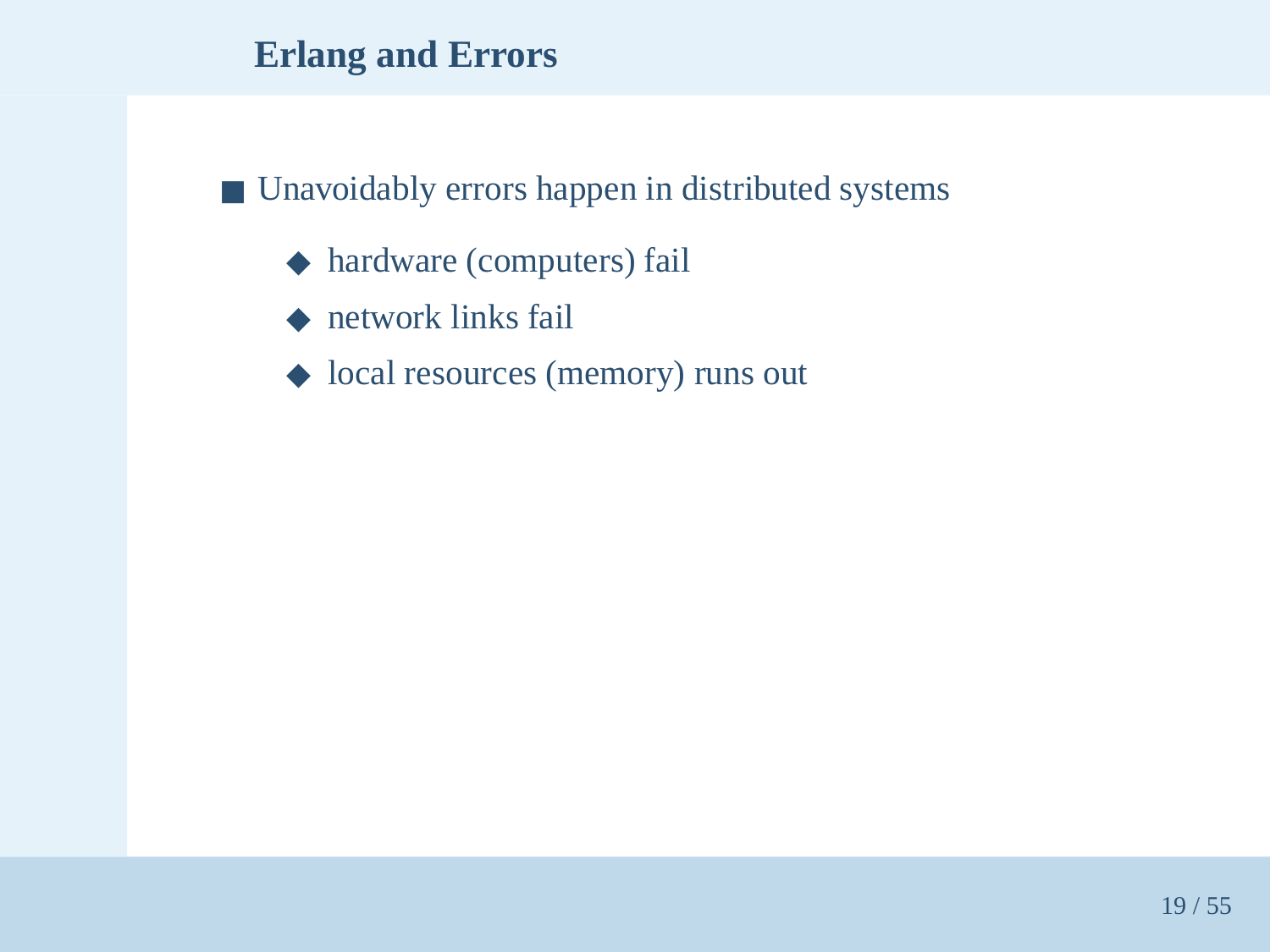# ■ Unavoidably errors happen in distributed systems

- ◆ hardware (computers) fail
- ◆ network links fail
- ◆ local resources (memory) runs out

■ Errors happen, good fault-tolerant systems cope with them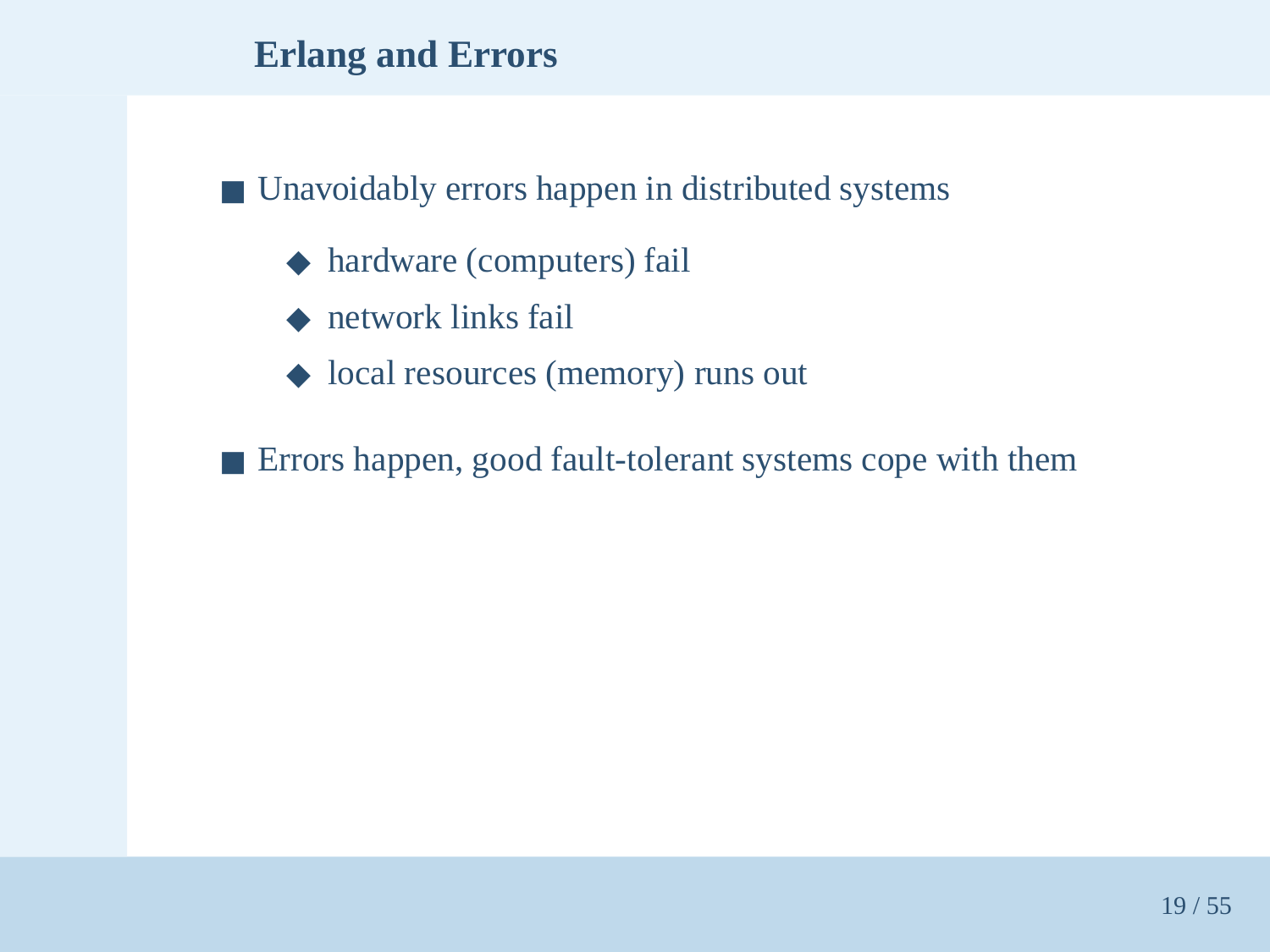- ◆ hardware (computers) fail
- ◆ network links fail
- ◆ local resources (memory) runs out
- Errors happen, good fault-tolerant systems cope with them
- Many Erlang products have high availability goals: 24/7, 99.9999999% of the time for the Ericsson AXD 301 switch(31 ms downtime per year!)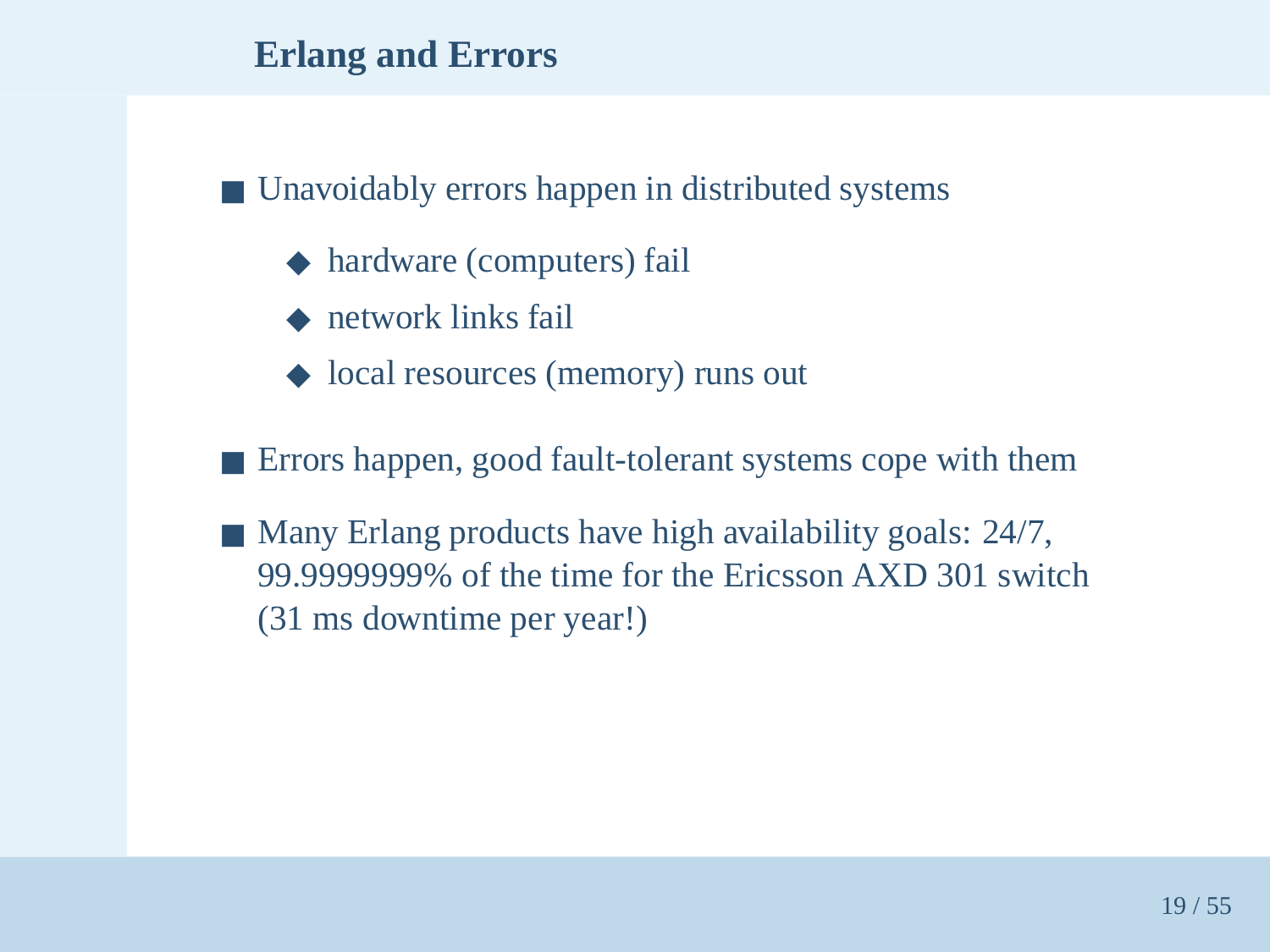- ◆ hardware (computers) fail
- ◆ network links fail
- ◆ local resources (memory) runs out
- Errors happen, good fault-tolerant systems cope with them
- Many Erlang products have high availability goals: 24/7, 99.9999999% of the time for the Ericsson AXD 301 switch(31 ms downtime per year!)
- The Erlang philosophy is to do error detection and recovery, but not everywhere in the code, only in certain places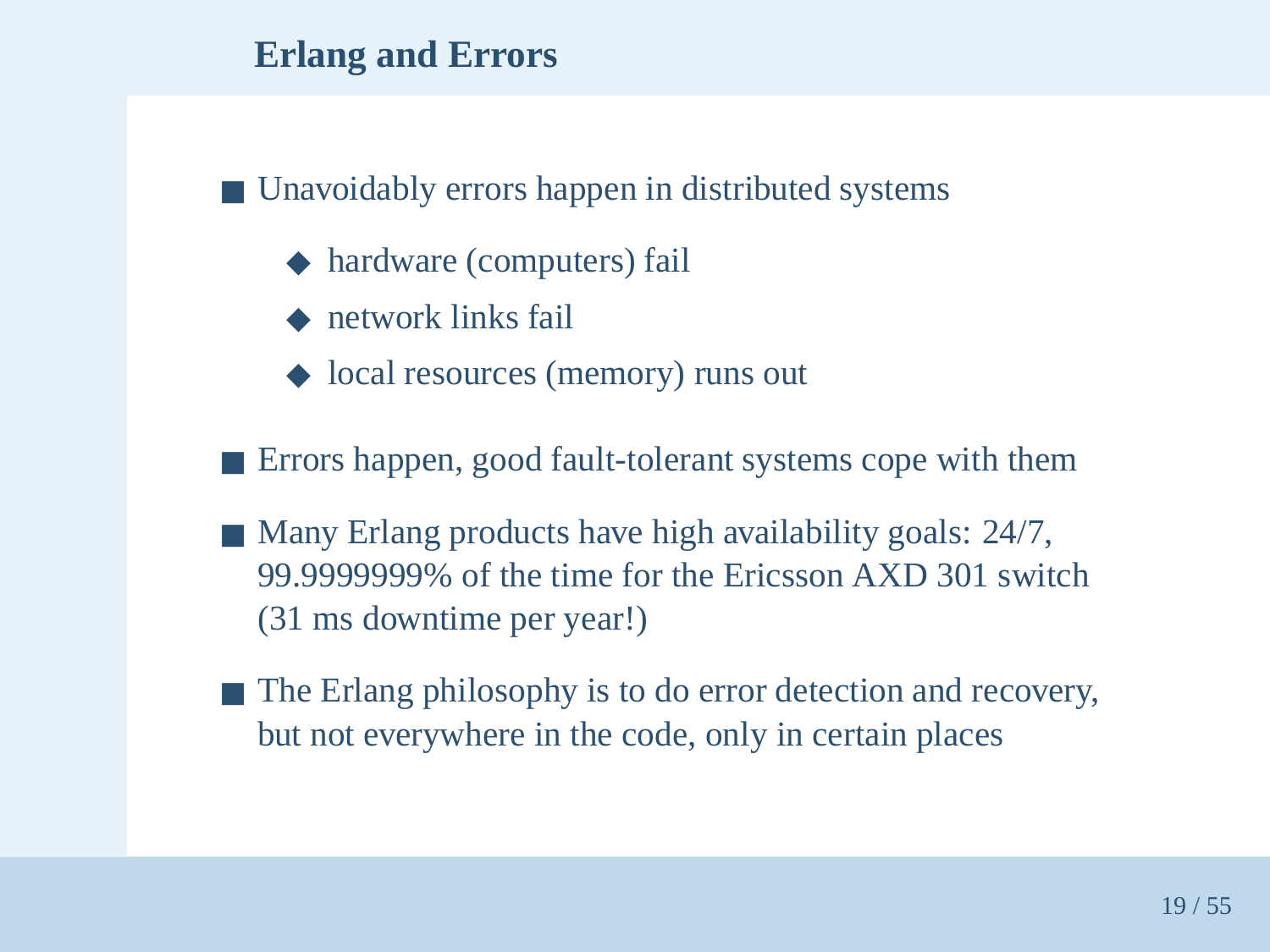- ◆ hardware (computers) fail
- ◆ network links fail
- ◆ local resources (memory) runs out
- Errors happen, good fault-tolerant systems cope with them
- Many Erlang products have high availability goals: 24/7, 99.9999999% of the time for the Ericsson AXD 301 switch(31 ms downtime per year!)
- The Erlang philosophy is to do error detection and recovery, but not everywhere in the code, only in certain places
- Higher-level Erlang components offer convenient handling of errors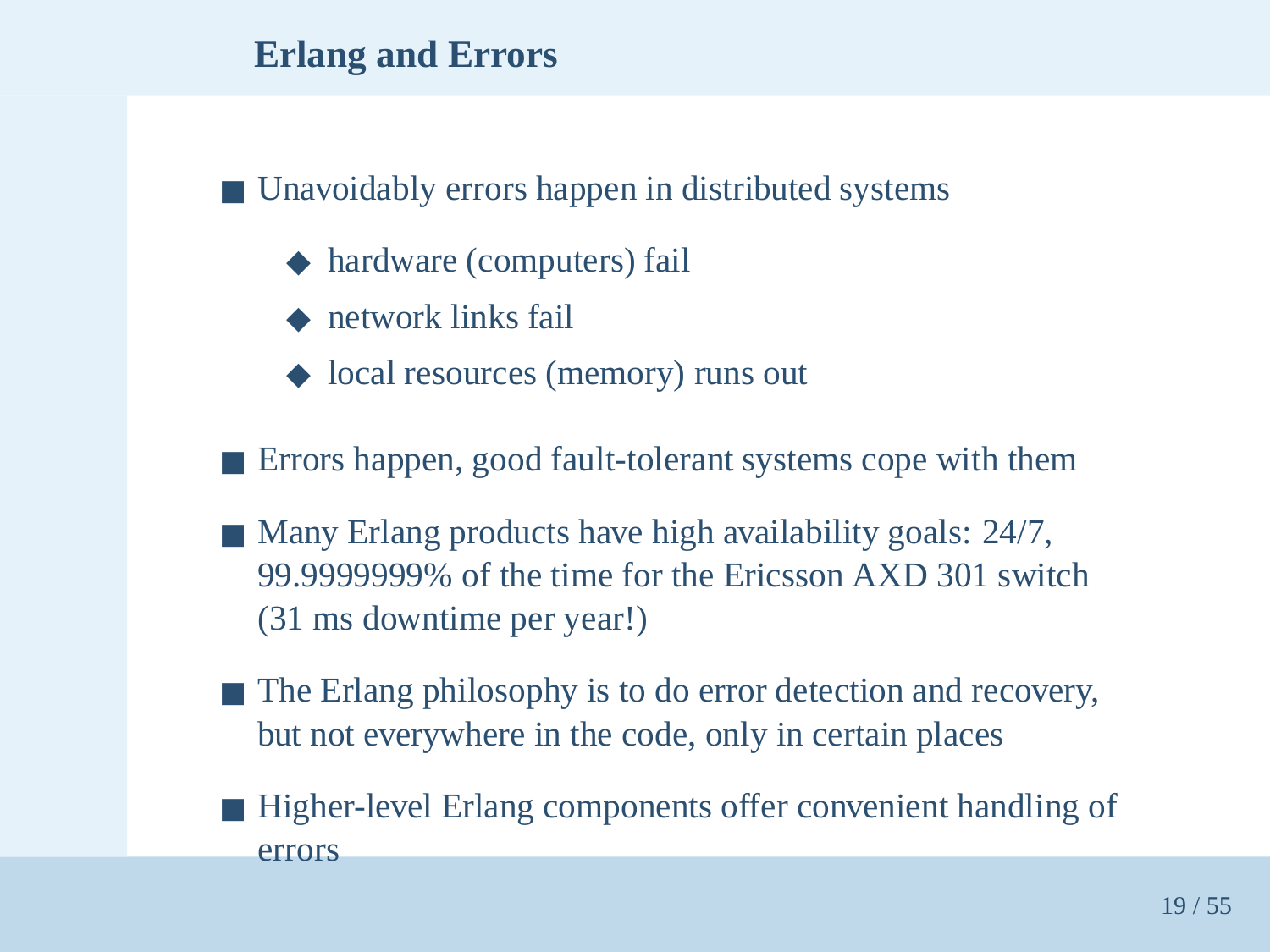■ Error handling example:

```
g(Y) ->
 X = f(Y),
  caseX of

{ok, Result} -> Result;
    reallyBadError ->
0 % May crash because of ...
 end.
```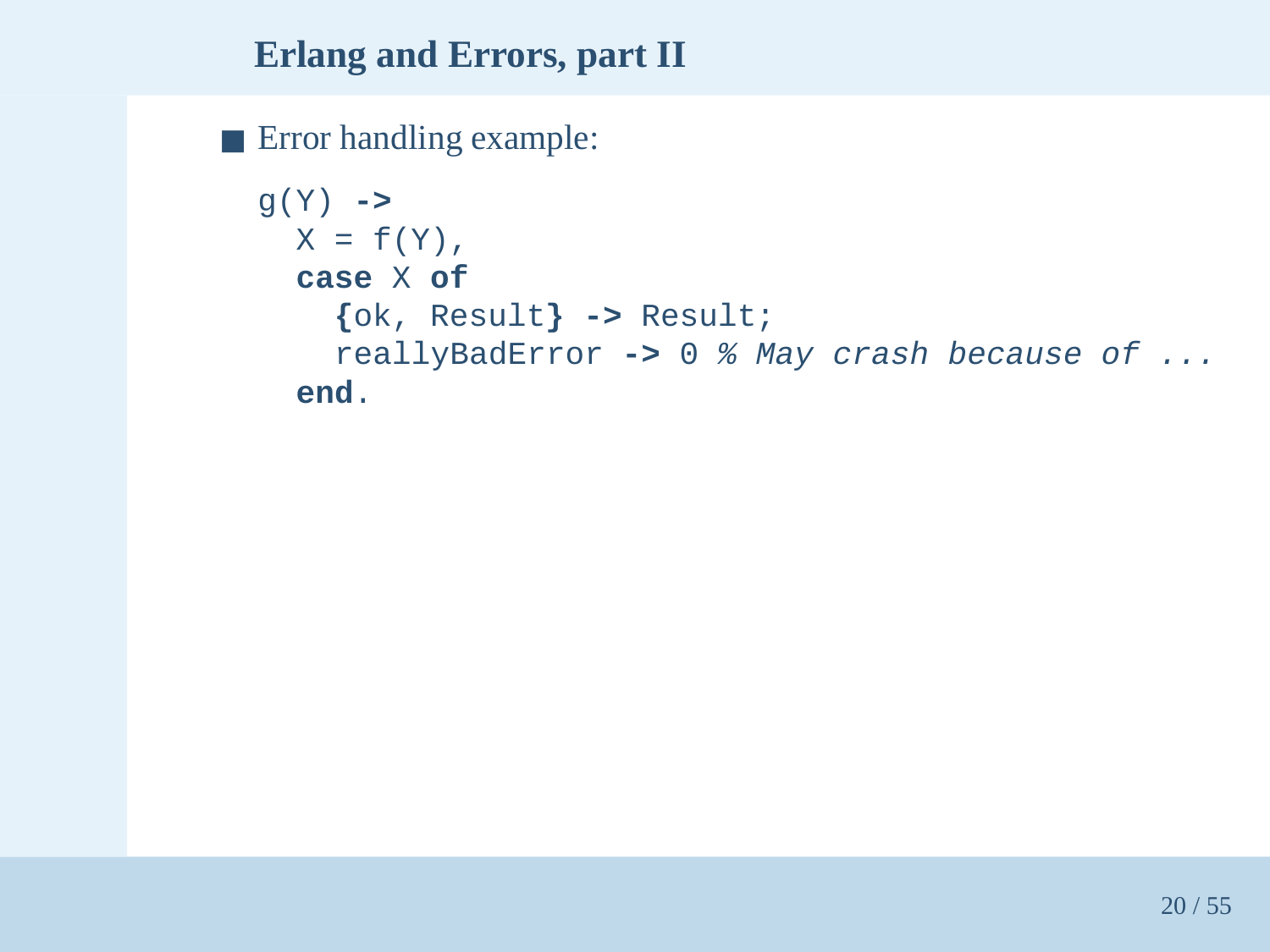■ Error handling example:

```
g(Y) ->
 X = f(Y),
  caseX of

{ok, Result} -> Result;
    reallyBadError ->
0 % May crash because of ...
 end.
```
instead one usually writes

```
g(Y) ->
  {ok, Result
} = f(Y), Result.
```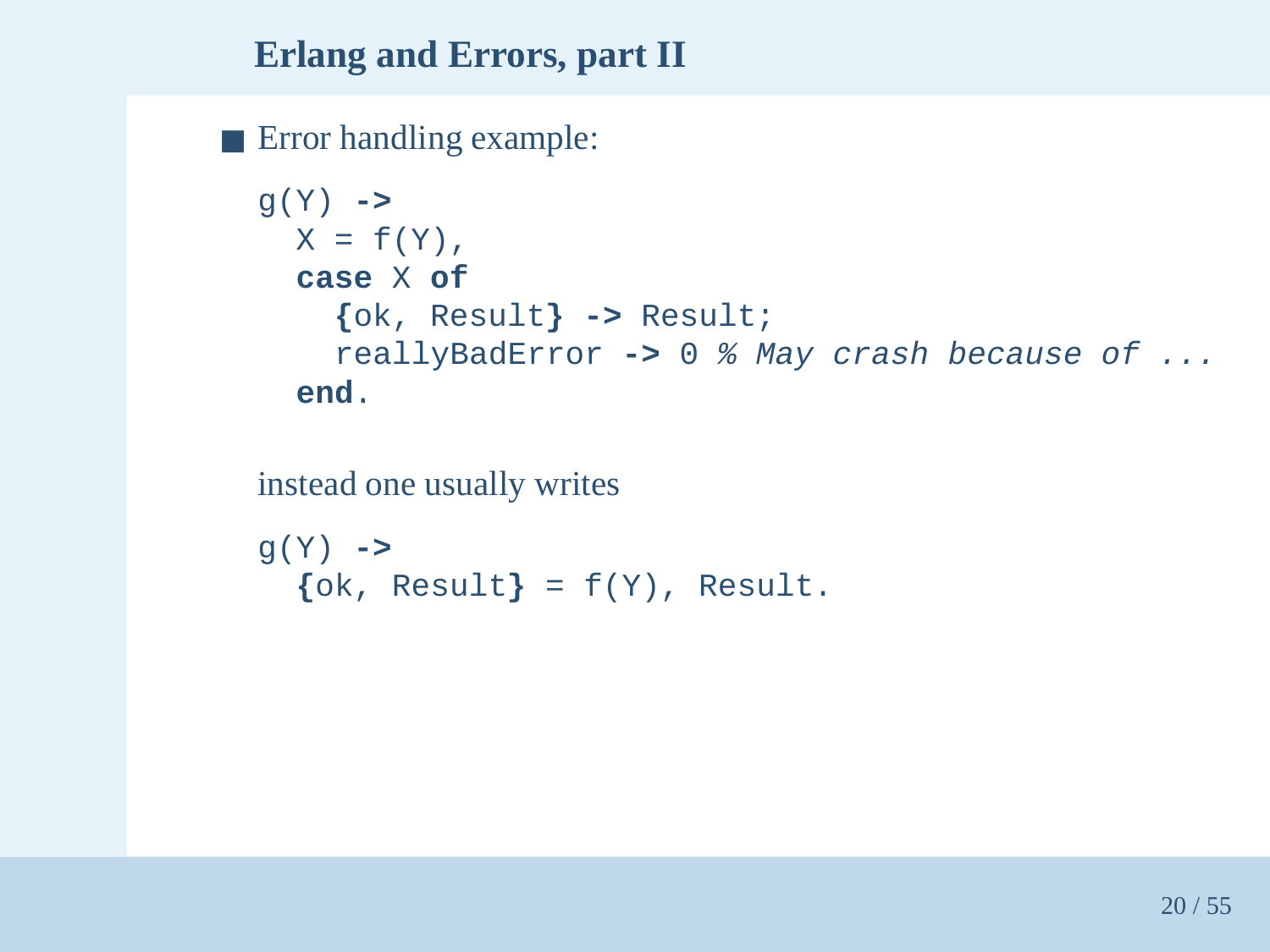■ Error handling example:

```
g(Y) ->
 X = f(Y),
  caseX of

{ok, Result} -> Result;
    reallyBadError ->
0 % May crash because of ...
 end.
```
instead one usually writes

```
g(Y) ->
  {ok, Result
} = f(Y), Result.
```
■ The local process will crash; another process is responsible from recovering (restaring the crashed process)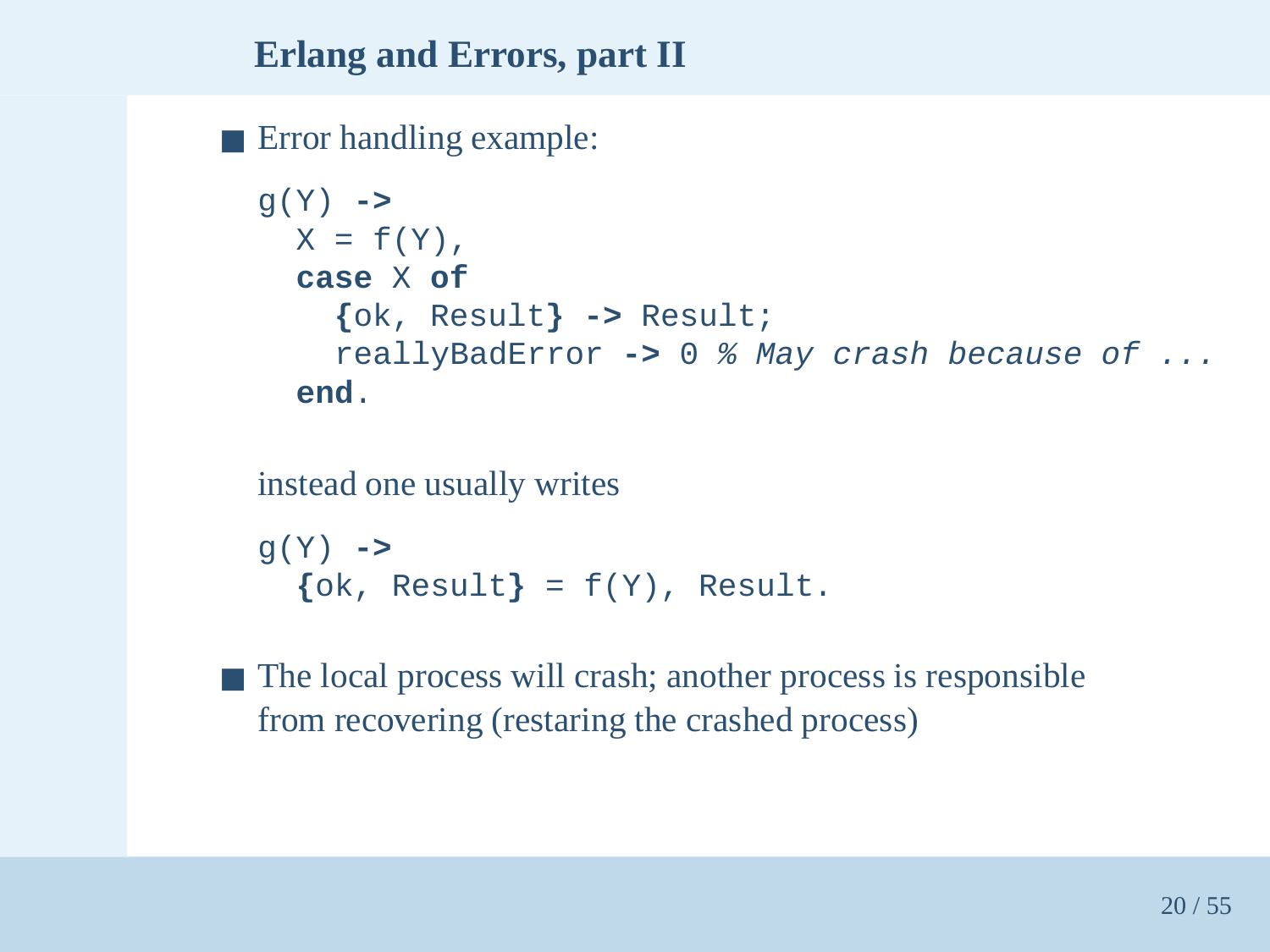■ Error handling example:

```
g(Y) ->
 X = f(Y),
  caseX of

{ok, Result} -> Result;
    reallyBadError ->
0 % May crash because of ...
 end.
```
instead one usually writes

```
g(Y) ->
  {ok, Result
} = f(Y), Result.
```
- The local process will crash; another process is responsible from recovering (restaring the crashed process)
- Error detection and recovery is localised to special processes, to special parts of the code (*aspec<sup>t</sup> oriented programming*)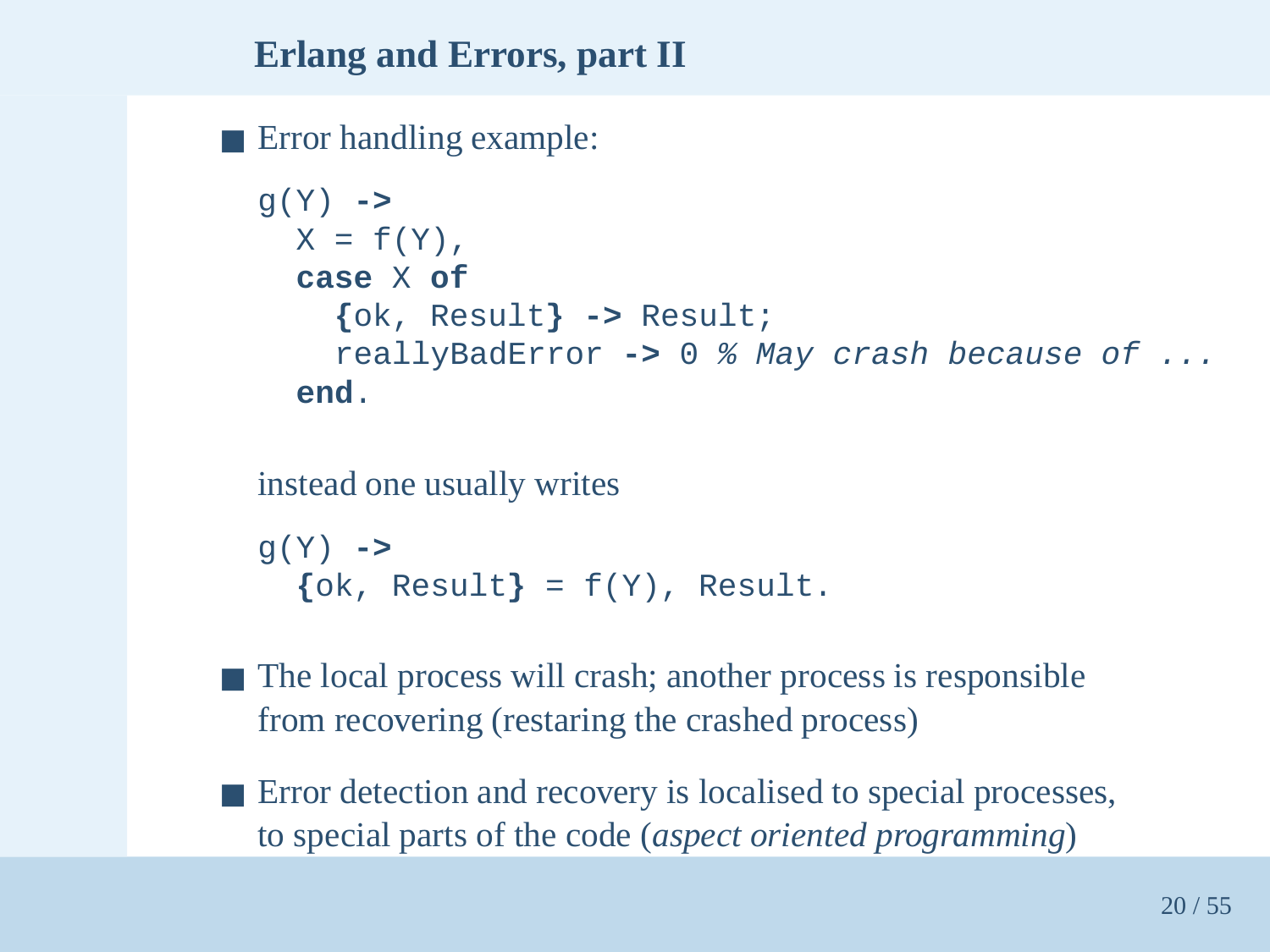■ Exceptions are generated at runtime due to:

- $\blacklozenge$  type mismatches  $(10 * "upm")$
- ◆ failed pattern matches, processes crashing, ...
- Exceptions caused by an expression *e* may be recovered inside a process using the construct  $\tt try e \textbf{ catch } m \textbf{ end}$

■ Example:

```
try
g(Y)
catch
Error ->
0end
```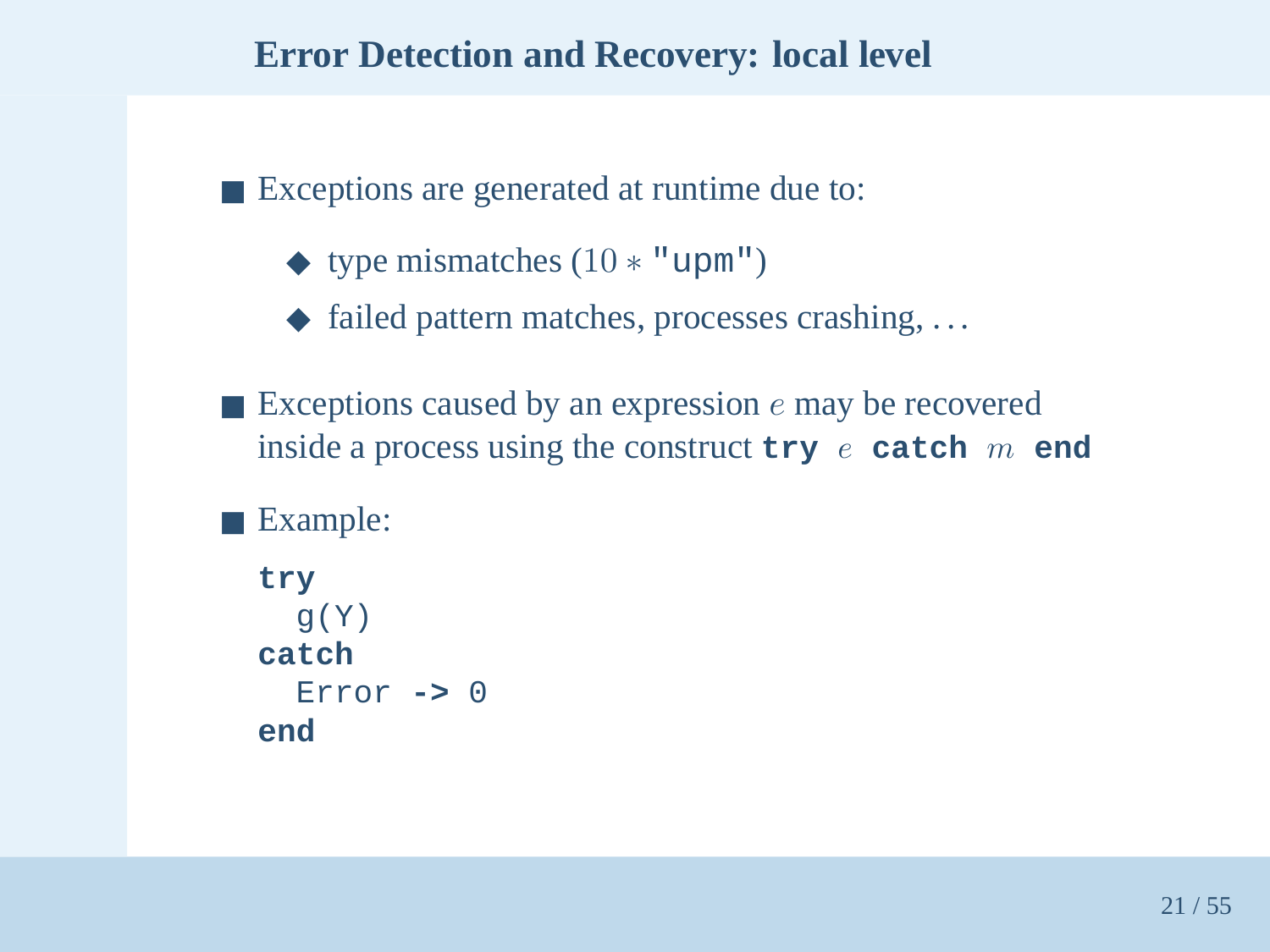- Within a set of processes, via bidirectional process links set up using the **link**(pid) function call
- Example: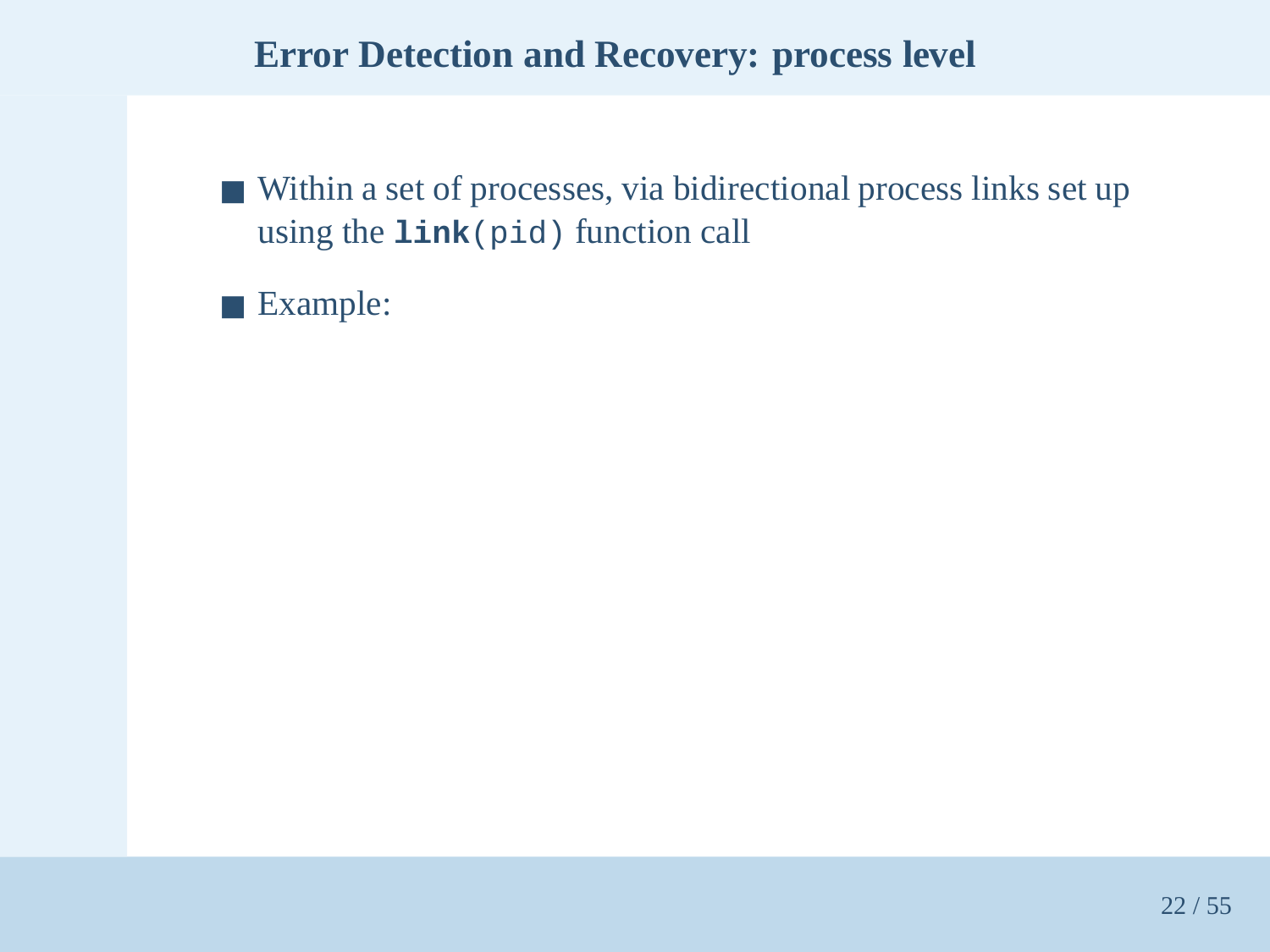- Within a set of processes, via bidirectional process links set up using the **link**(pid) function call
- Example:

 $P_1$ 

Initially we have <sup>a</sup> system of 3 independent processes:

 $\bigcap$  $(P_2)$ 

 $(P_1)$   $(P_3)$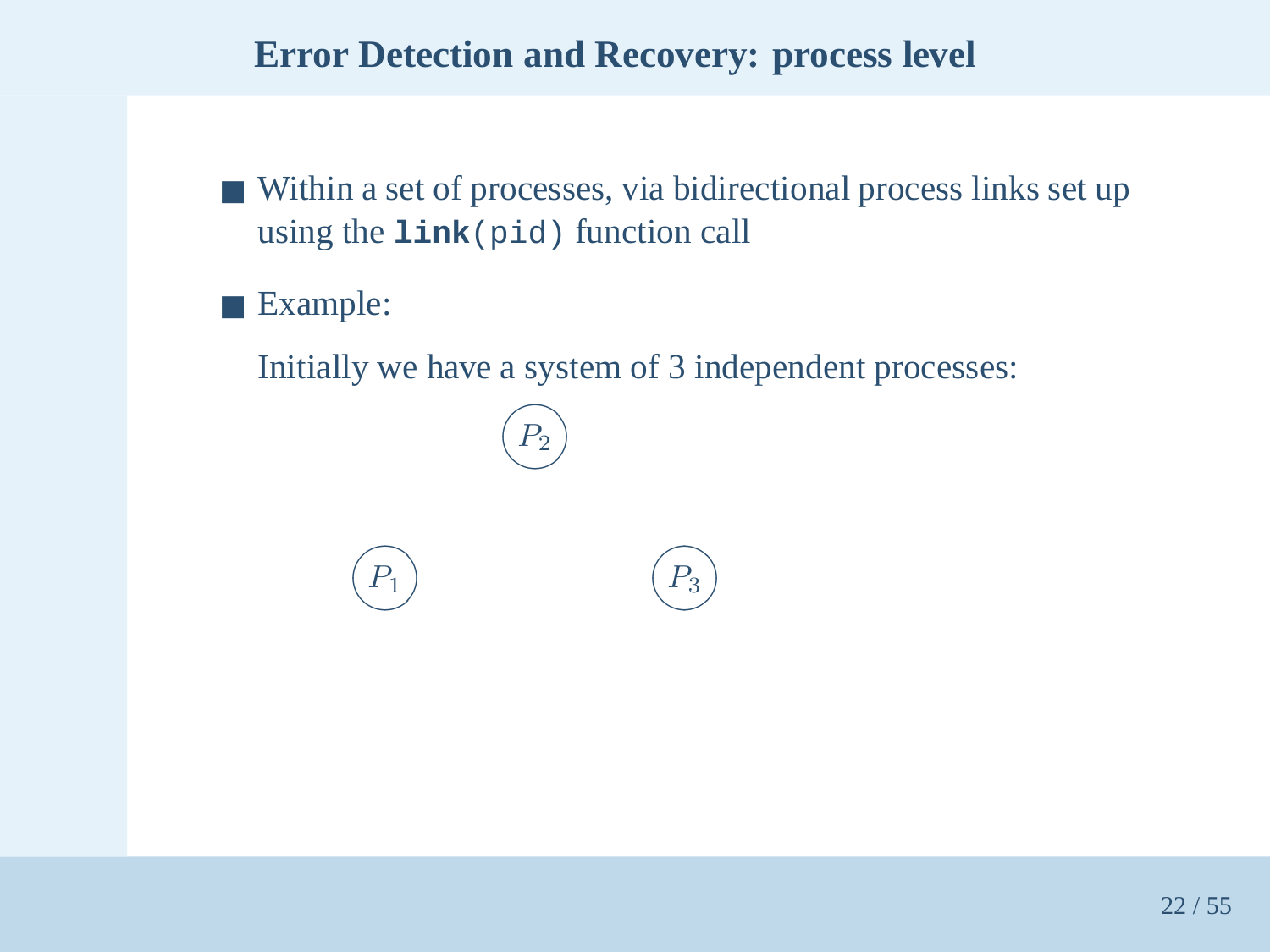- Within a set of processes, via bidirectional process links set up using the **link**(pid) function call
- Example:

Result of executing **link**(P1) in P2:

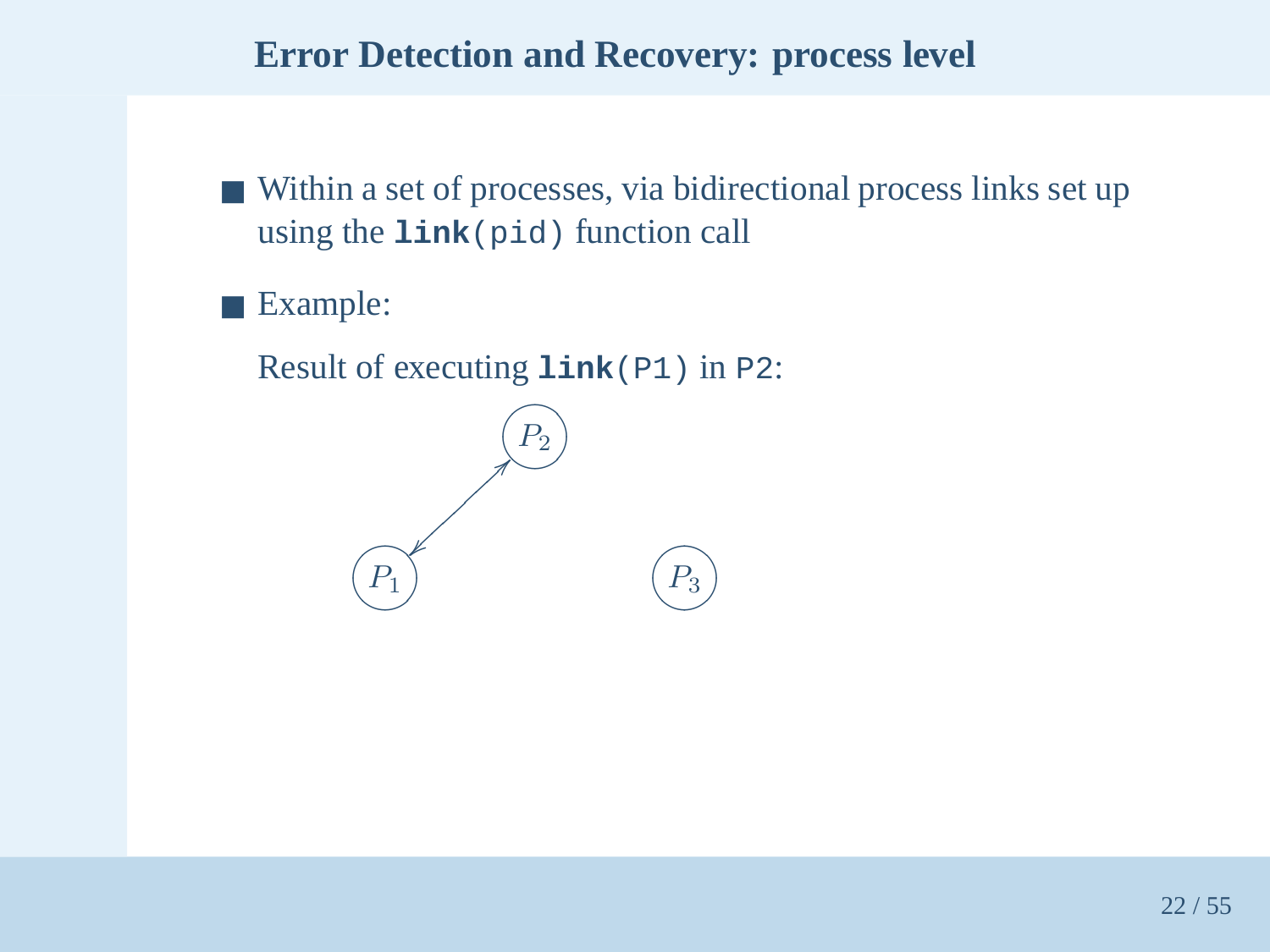- Within a set of processes, via bidirectional process links set up using the **link**(pid) function call
- Example:

Result of executing **link**(P1) and **link**(P3) in P2:

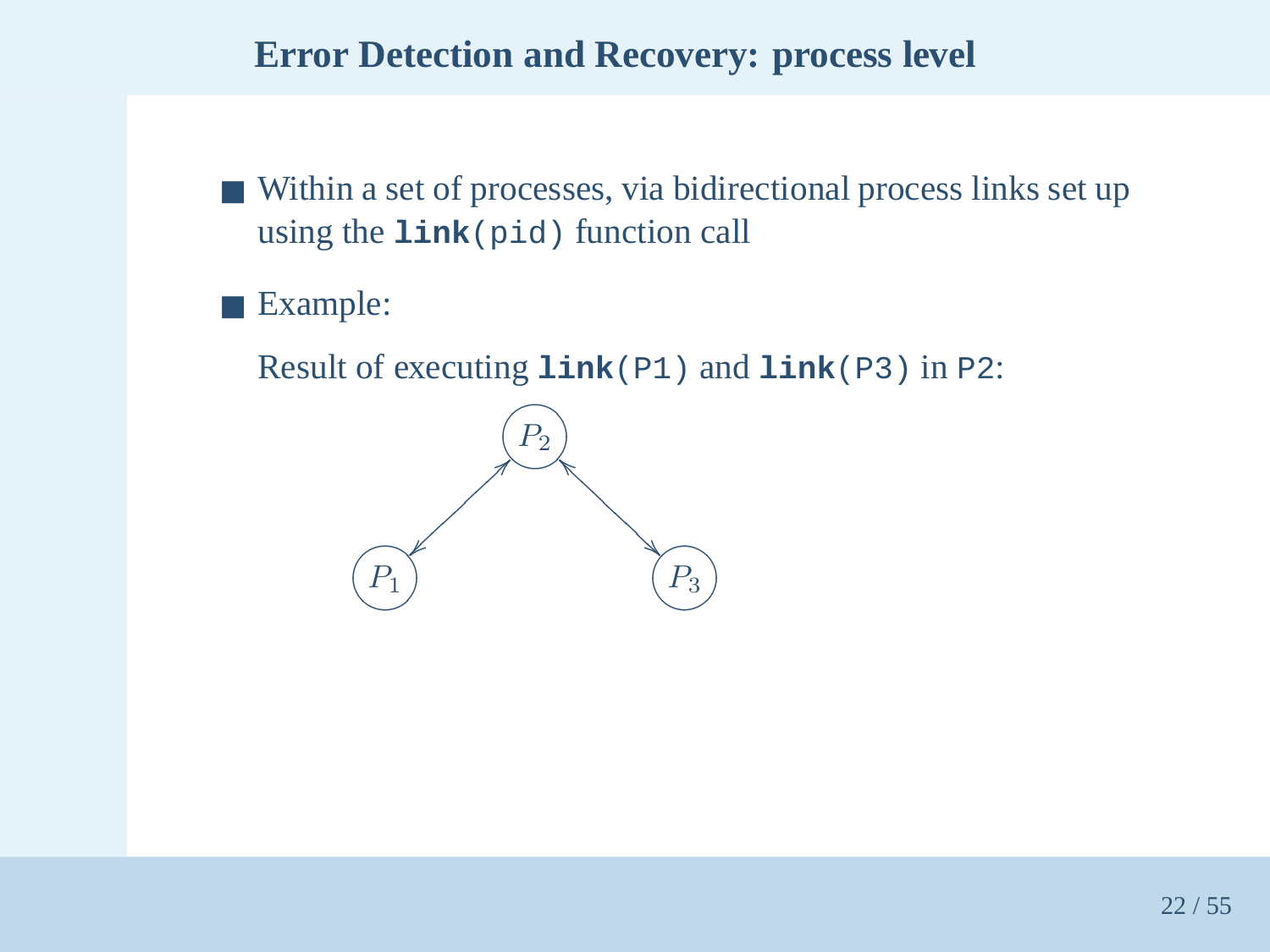- Within a set of processes, via bidirectional process links set up using the **link**(pid) function call
- Example:

Result of executing **link**(P1) and **link**(P3) in P2:



■ If  $P_2$  dies abnormally then  $P_1$  and  $P_3$  can *choose* to die If  $P_1$  dies abnormally then  $P_2$  can *choose* to die as well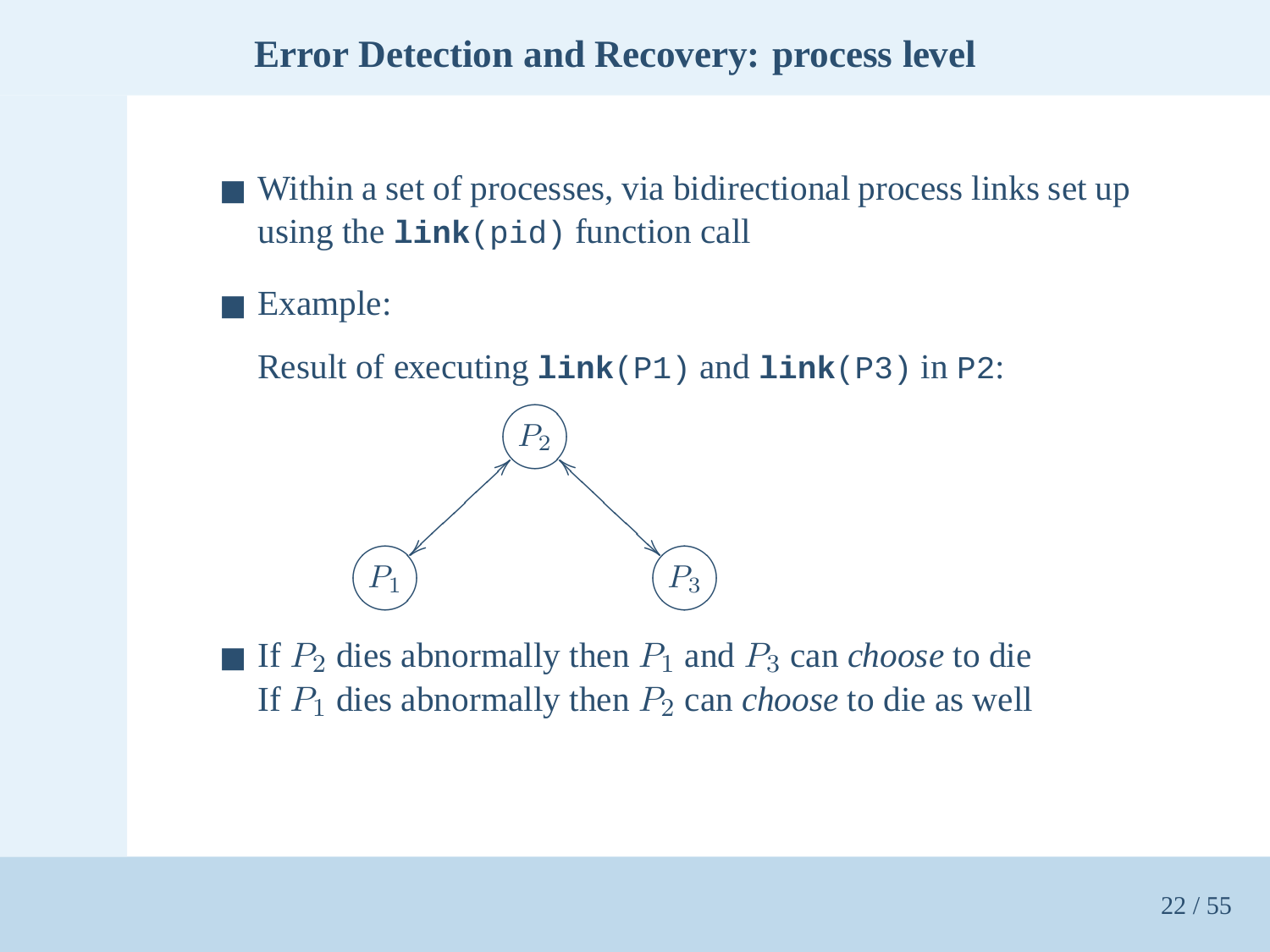- Within a set of processes, via bidirectional process links set up using the **link**(pid) function call
- Example:

Result of executing **link**(P1) and **link**(P3) in P2:



- If  $P_2$  dies abnormally then  $P_1$  and  $P_3$  can *choose* to die If  $P_1$  dies abnormally then  $P_2$  can *choose* to die as well
- Alternatively when  $P_2$  dies both  $P_1$  and  $P_3$  receives a message concerning the termination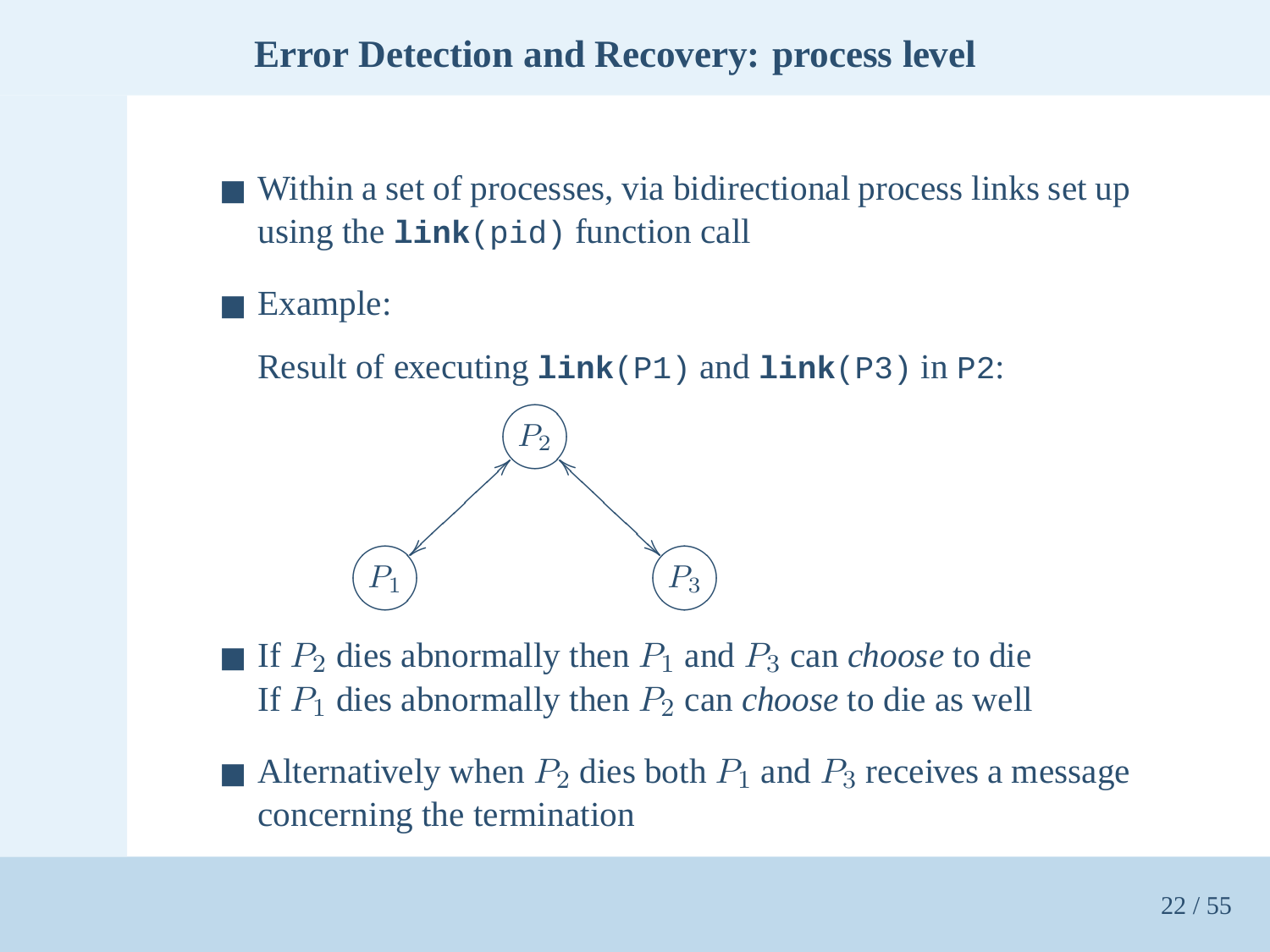#### **What is Erlang suitable for?**

- Generally intended for long-running programs
- Processes with state, that perform concurrent (and maybe distributed) activities
- Typical is to have a continously running system (24/7)
- Programs need to be fault-tolerant (because hardware and software invariably fail)
- So hardware is typically replicated as well and thus we have <sup>a</sup> need for distributed programming (addressing physicallyisolated processors)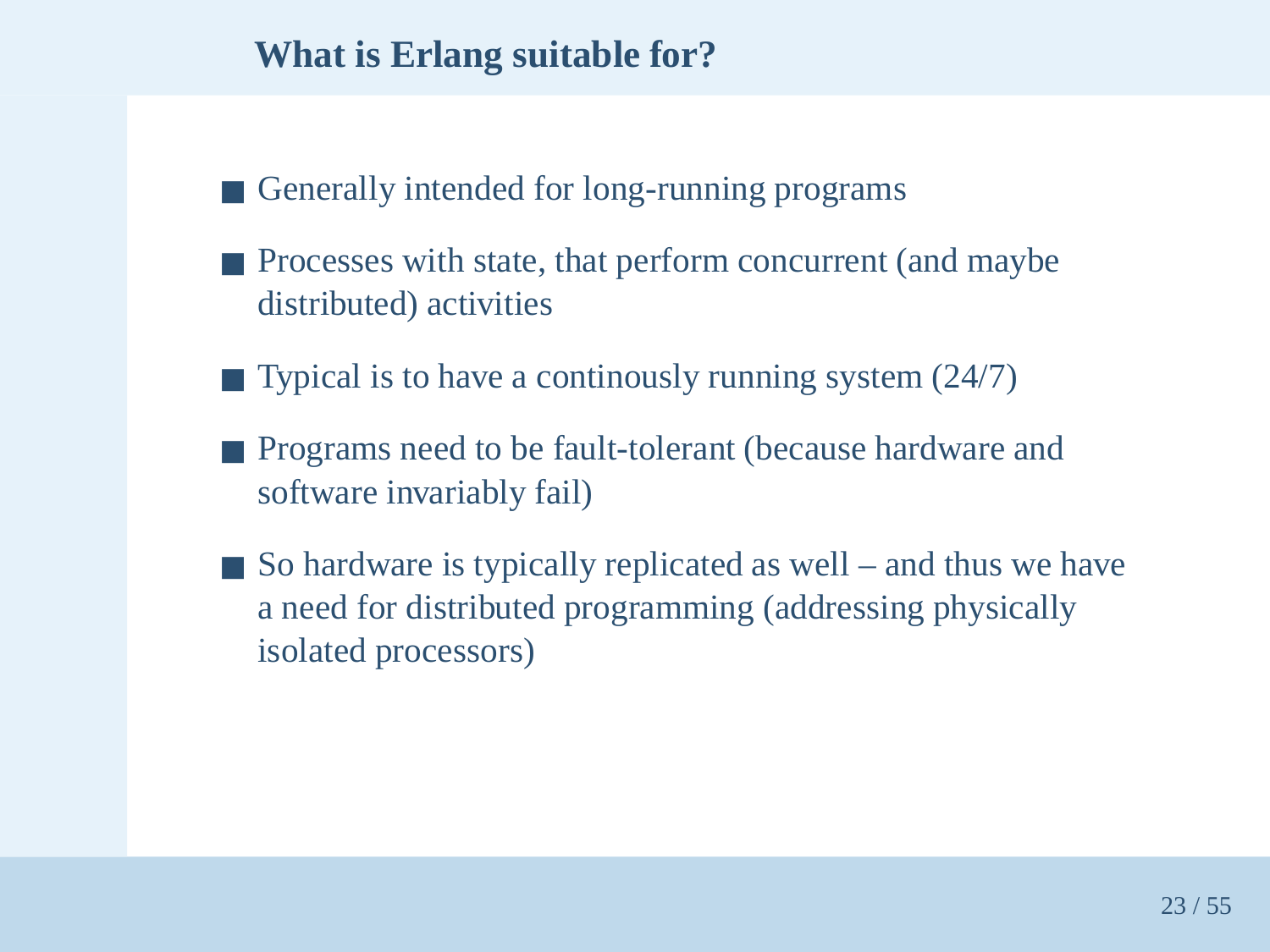## **Distributed Erlang**

■ Processes run on nodes (computers) in a network



■ Distribution is (mostly) transparent

- ◆ No syntactic difference between inter-node or intra-node process communication
- ◆ Communication link failure or node failures are interpreted as process failures (detected using linking)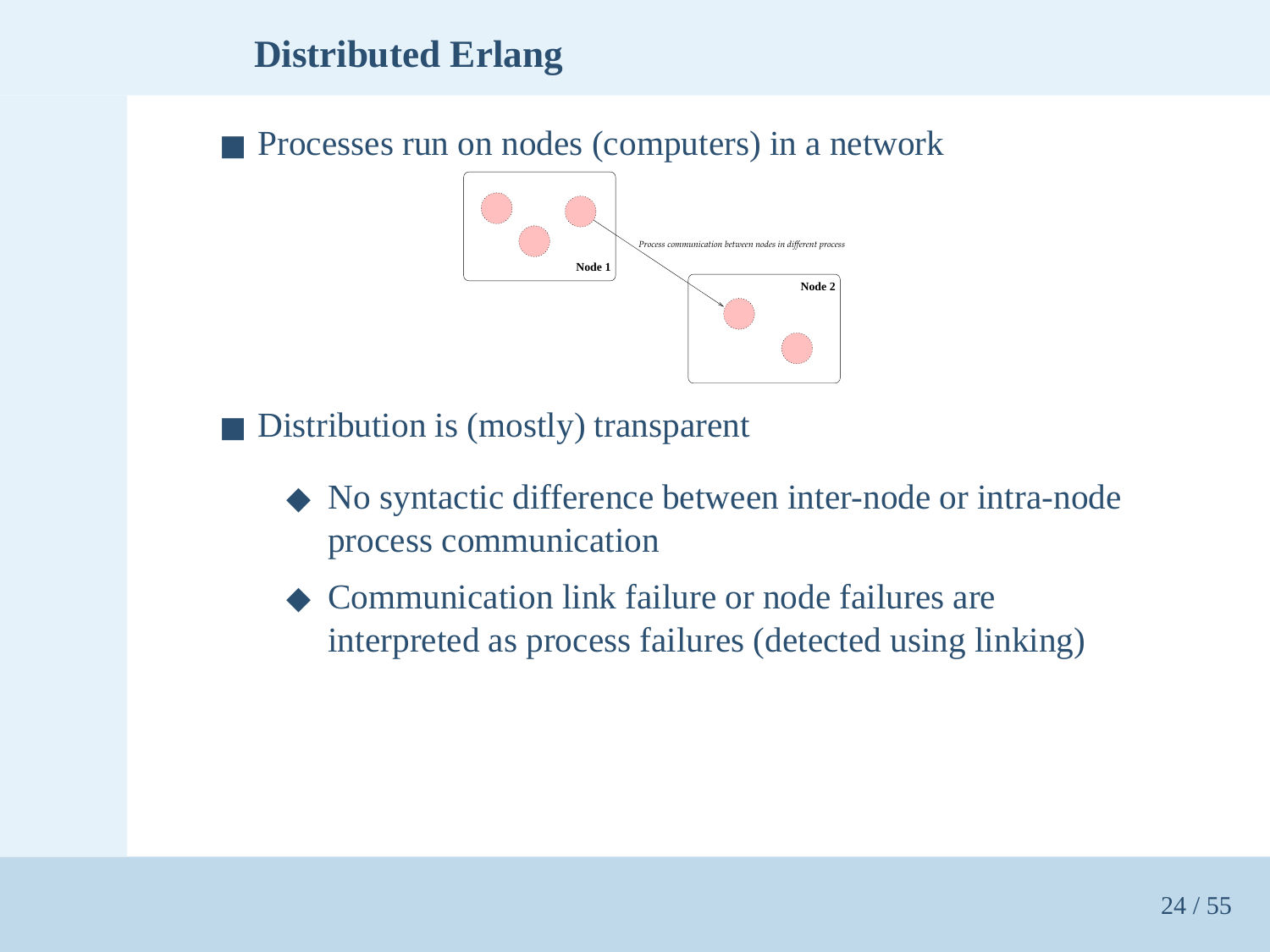## **Distributed Erlang**

■ Processes run on nodes (computers) in a network



■ Distribution is (mostly) transparent

- ◆ No syntactic difference between inter-node or intra-node process communication
- ◆ Communication link failure or node failures are interpreted as process failures (detected using linking)
- ◆ Compare with Java: no references to objects which are difficult to communicate in messages (copy?)
- ◆ The only references are process identifiers which have the same meaning at both sending and receiving process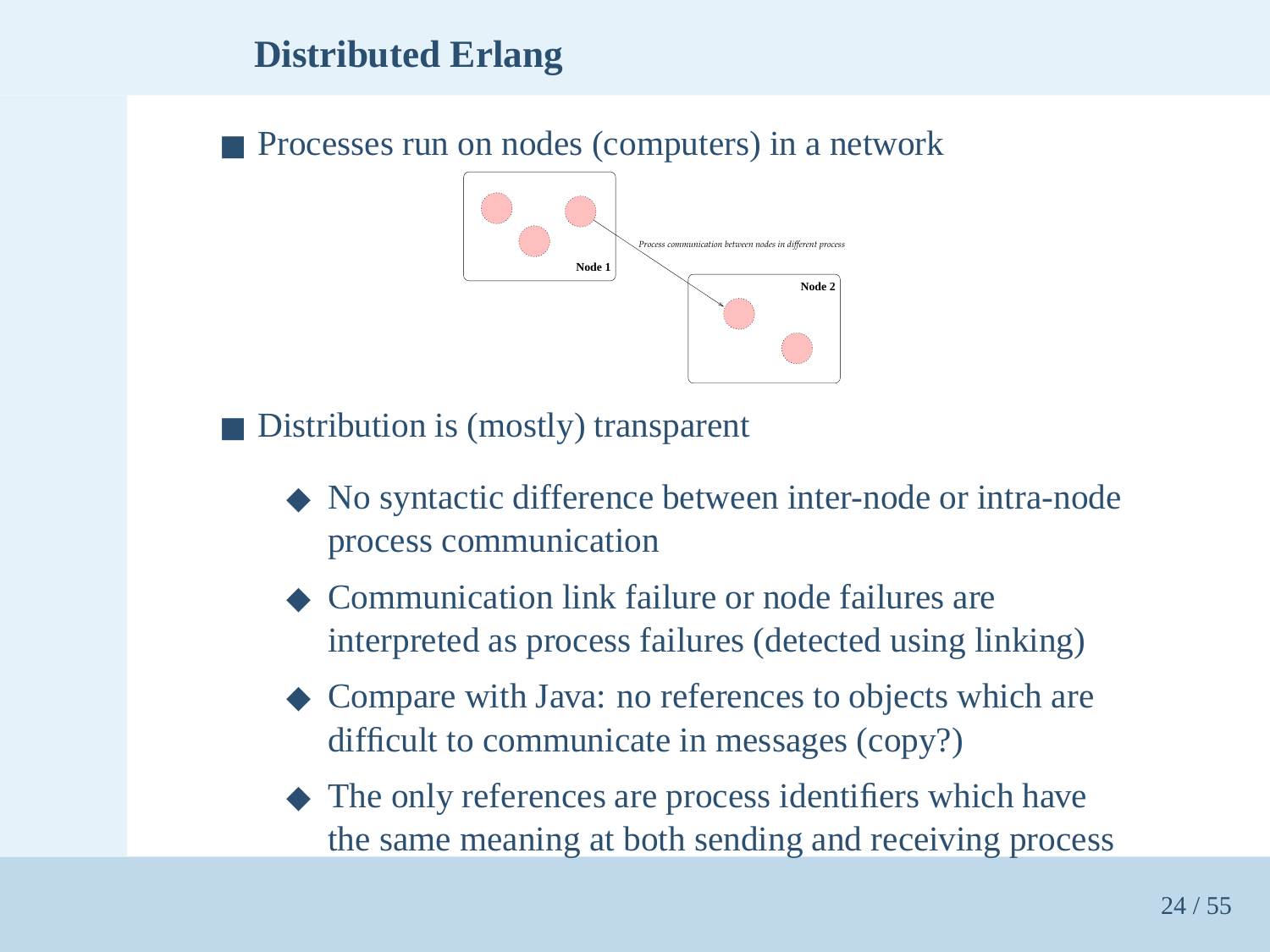## **Erlang Programming Styles**

- Using only the basic communication primitives (send/receive) makes for messy code – everybody invents their own style andrepeats lots of code for every program
- We need at least a standard way to:
	- ◆ **ask** processes about their status
	- ◆ <sup>a</sup> standard way to handle process **start, termination and restarts**
	- ◆ to handle **code upgrading**
	- ◆ and maybe more structured communication patterns: *who* communicates with *whom*, in *what role*?. . .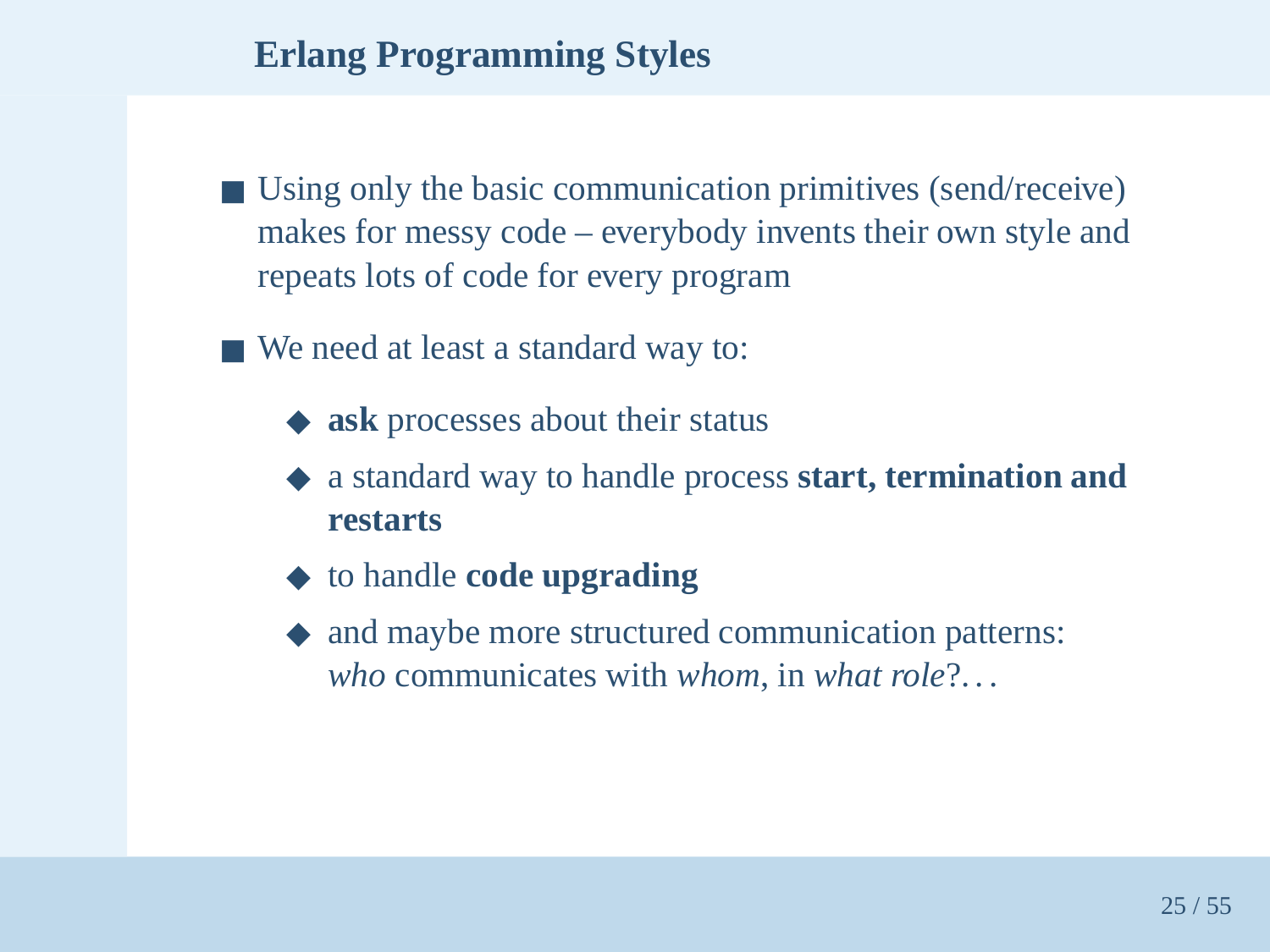#### **Erlang Software Architecture**

- We need to structure the code according to some more design principles, to obtain more "regular" code
- For Erlang one generally uses the components and the framework of the **OTP library – Open Telecom Platform**as an infrastructure
- Today we are going to illustrate a number of these design principles, and how they are used in practise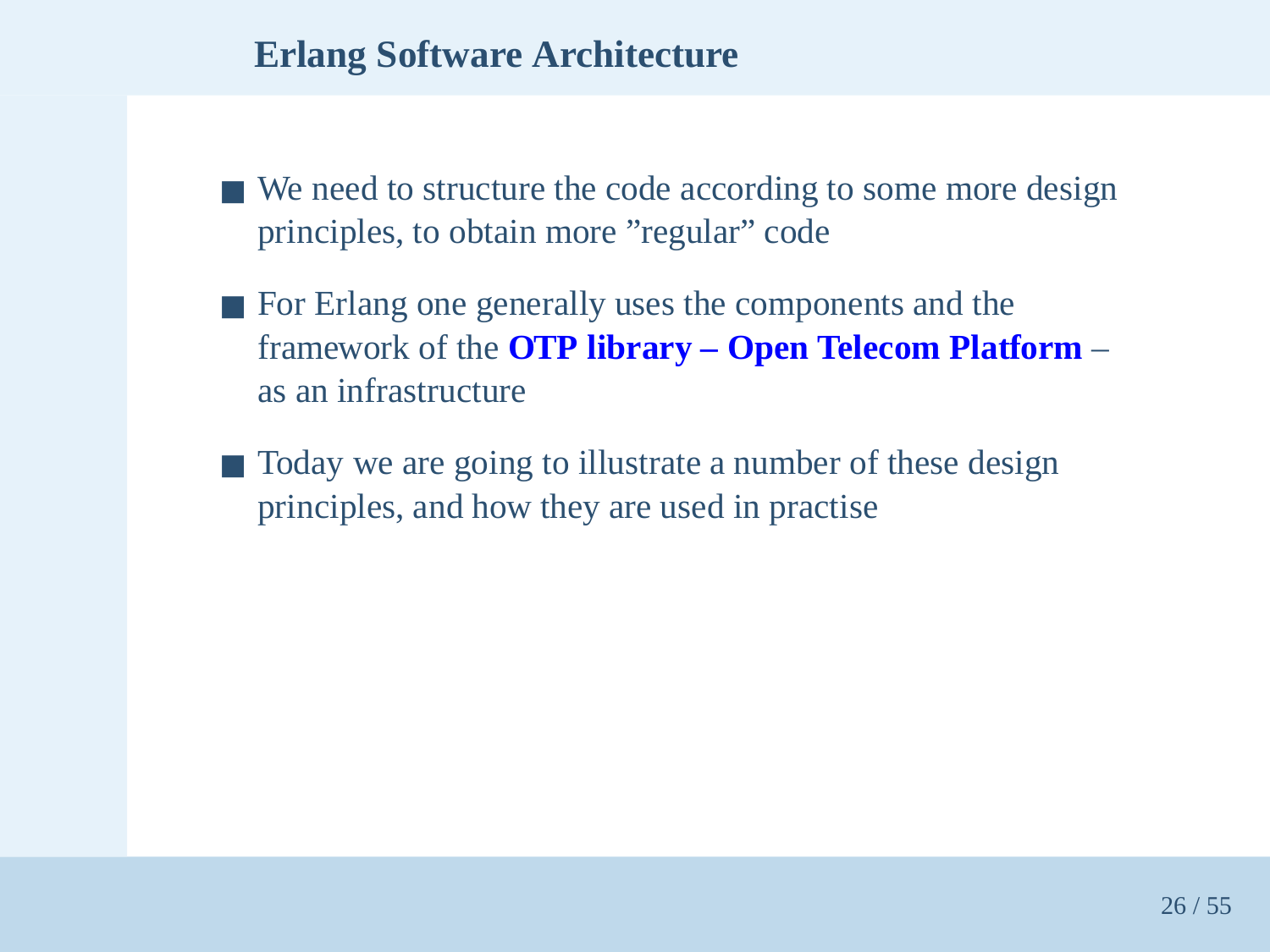## **OTP – an Erlang library of components**

- A library of components for typical programming patterns (e.g., client–server, managing processes, . . . )
- In contrast to many component frameworks OTP is not concerned with how to *link components together* but with:
	- ◆ operation and managemen<sup>t</sup> of components
	- ◆ fault-handling for components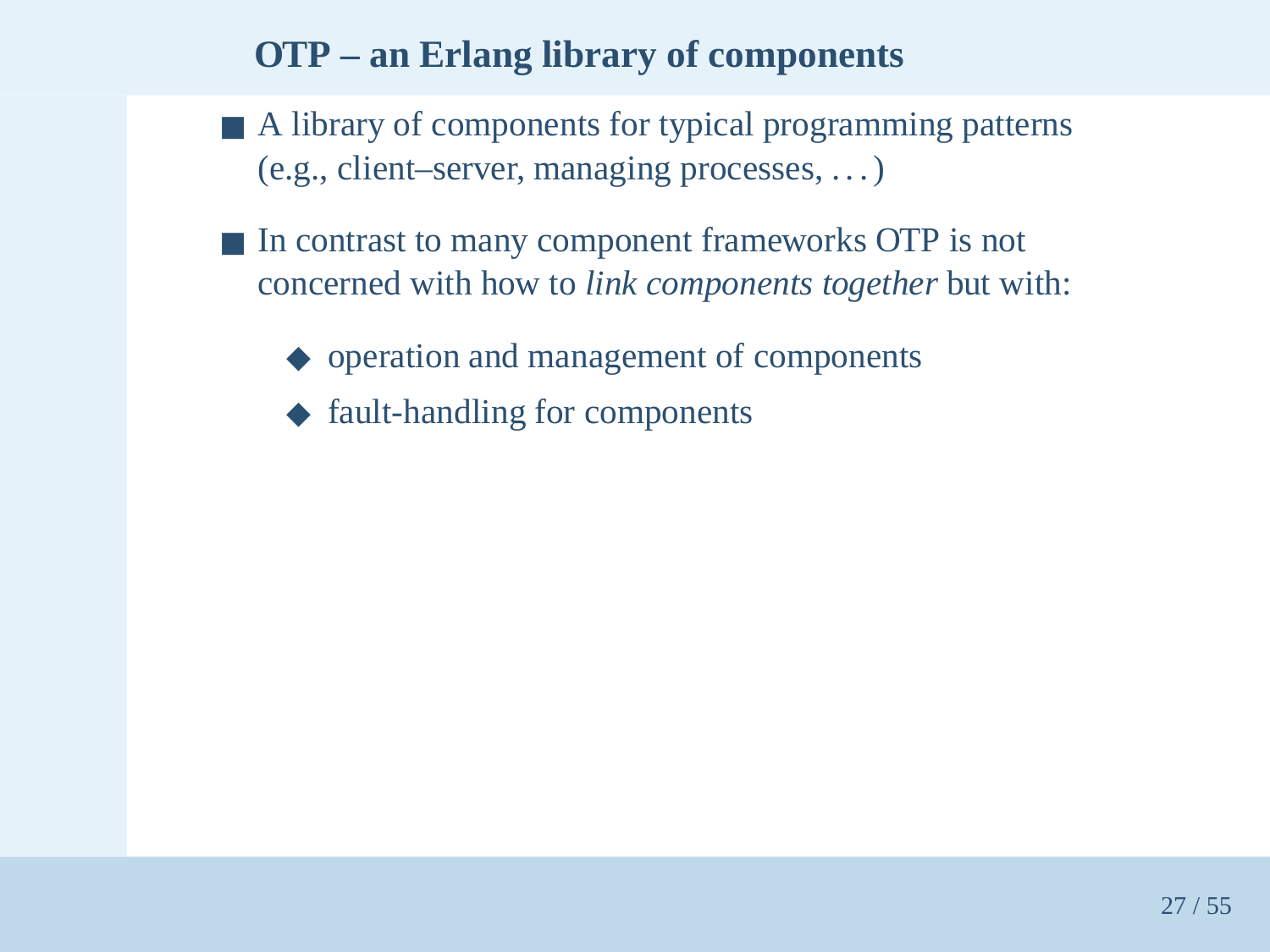# **OTP – an Erlang library of components**

- A library of components for typical programming patterns (e.g., client–server, managing processes, . . . )
- In contrast to many component frameworks OTP is not concerned with how to *link components together* but with:
	- ◆ operation and managemen<sup>t</sup> of components
	- ◆ fault-handling for components
- OTP components uses similar behaviour wrt management concerns such as
	- ◆ Starting <sup>a</sup> componen<sup>t</sup>
	- ◆ Terminating <sup>a</sup> componen<sup>t</sup>
	- ◆ Dynamic code update (change code at runtime)
	- ◆ Inspecting components
	- ◆ Handling errors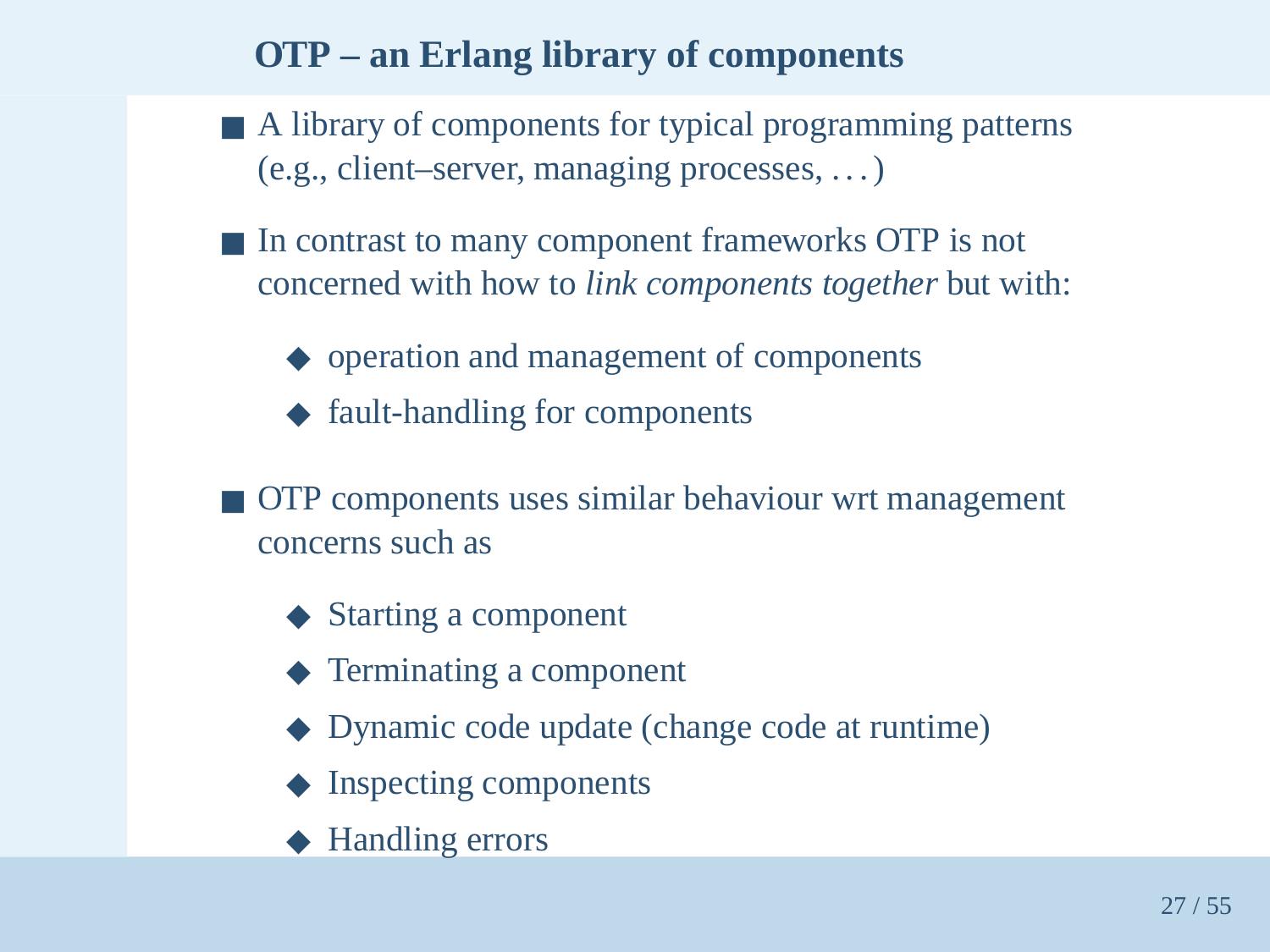### **Component/Behaviour Style**

- Declarative specifications are preferred
- **Callback style** Component descriptions are composed of two parts:
	- ◆ <sup>A</sup> generic par<sup>t</sup> containg the generic componen<sup>t</sup> code
	- ◆ <sup>A</sup> concrete one where the default behaviour is specialised to the concrete application by supplying**function definitions**
- As a result: a weak object-orientation style (very weak type checking of componen<sup>t</sup> specialisation)
- Except it is based on processes, a pretty powerful concept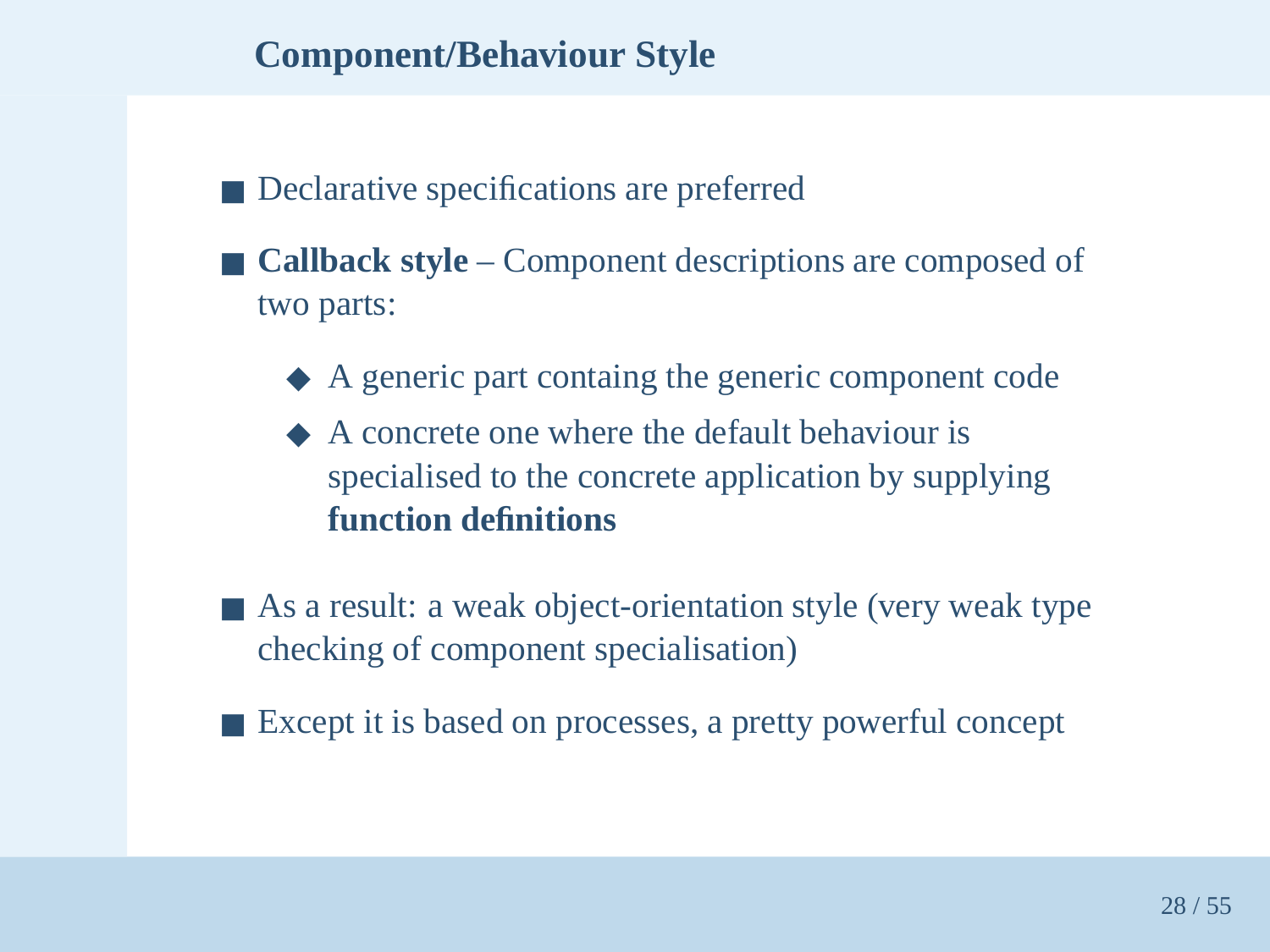### **OTP components**

Example OTP components:

# ■ Application

 $\mathcal{L}_{\mathcal{A}}$ provides bigger building blocks like <sup>a</sup> database (Mnesia)

# ■ Supervisor

 $\mathcal{L}_{\mathcal{A}}$  used to start and bring down <sup>a</sup> set of processes, and tomanage processes when errors occur

# ■ Generic Server

 $\mathcal{L}_{\mathcal{A}}$ provides <sup>a</sup> client–server communication facility

# ■ Event Handling

for reporting system events to interested processes

#### Finite State Machine

 provides <sup>a</sup> componen<sup>t</sup> facilitating the programming of finitestate machines in Erlang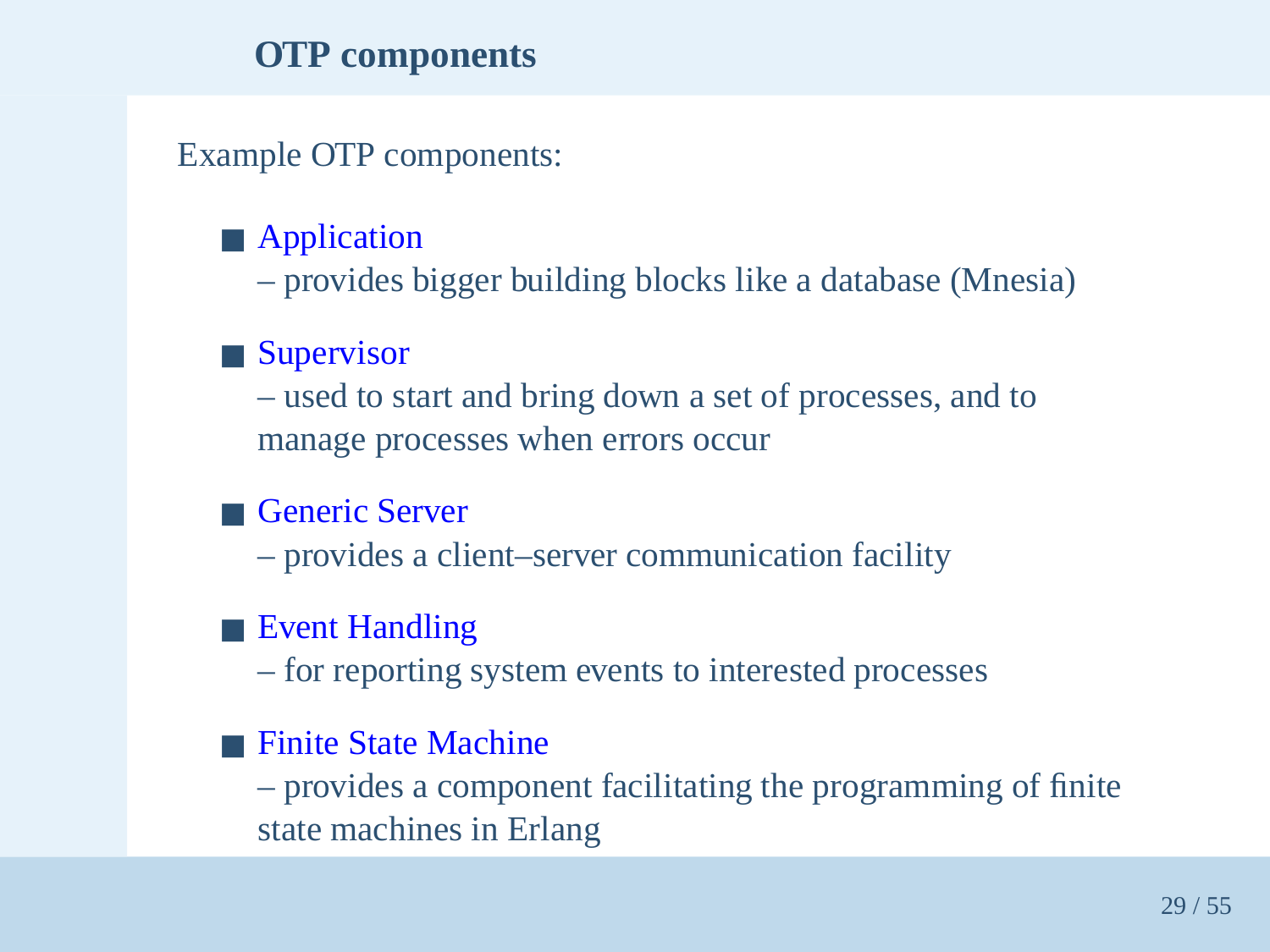#### **Event Handling: Processes**

- An implementation of a publish-and-subscribe behaviour
- An *Event manager* controls the publishing of events
- *Event handlers* register interest to receive events from a particular event manager by sending <sup>a</sup> message to the eventmanager
- Some process generates an event, which is sent to all the interested event handlers (*Event generator*)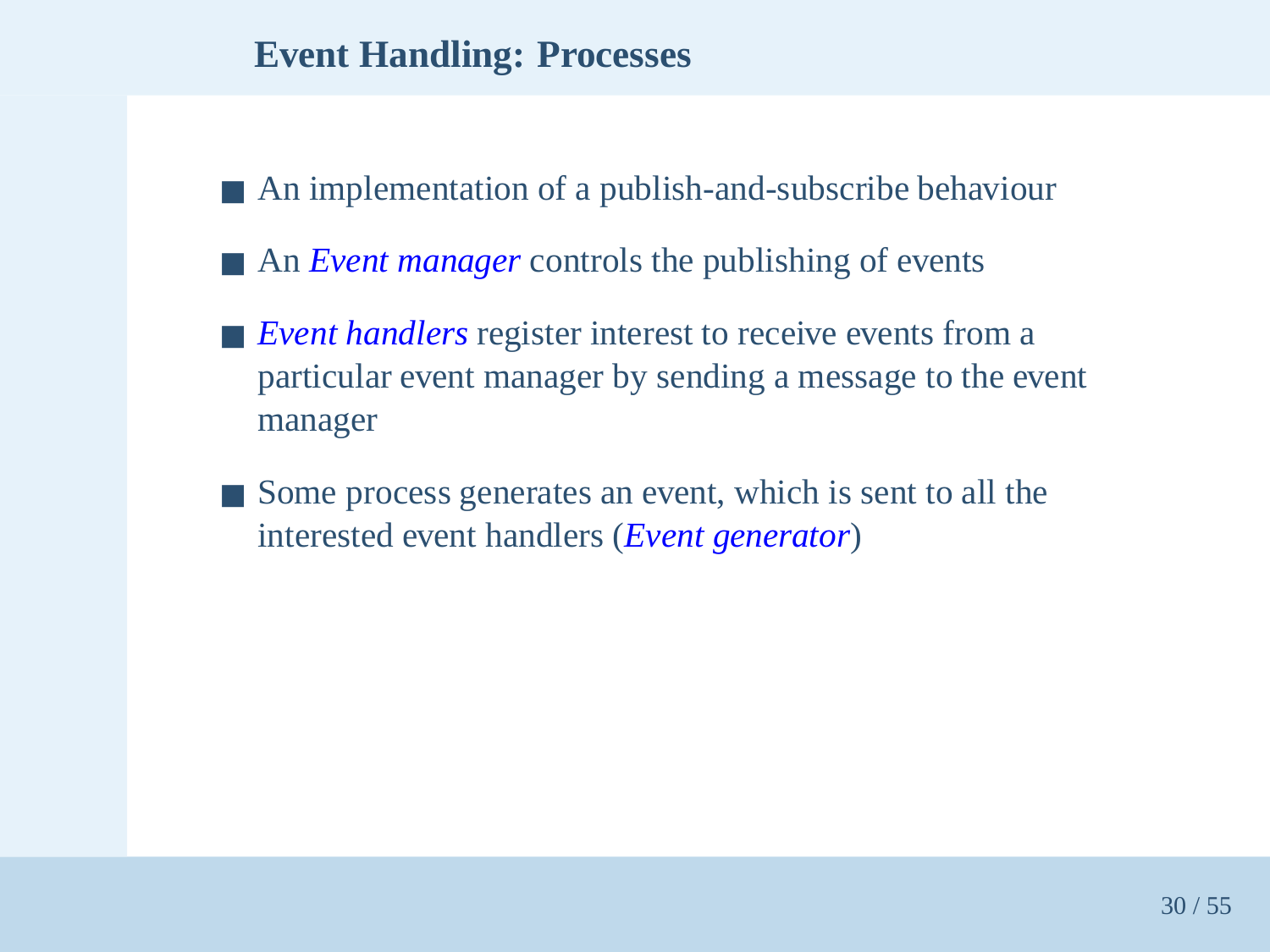#### **Event Handling: Behaviour**

#### (1): The event handlers registers themselves:

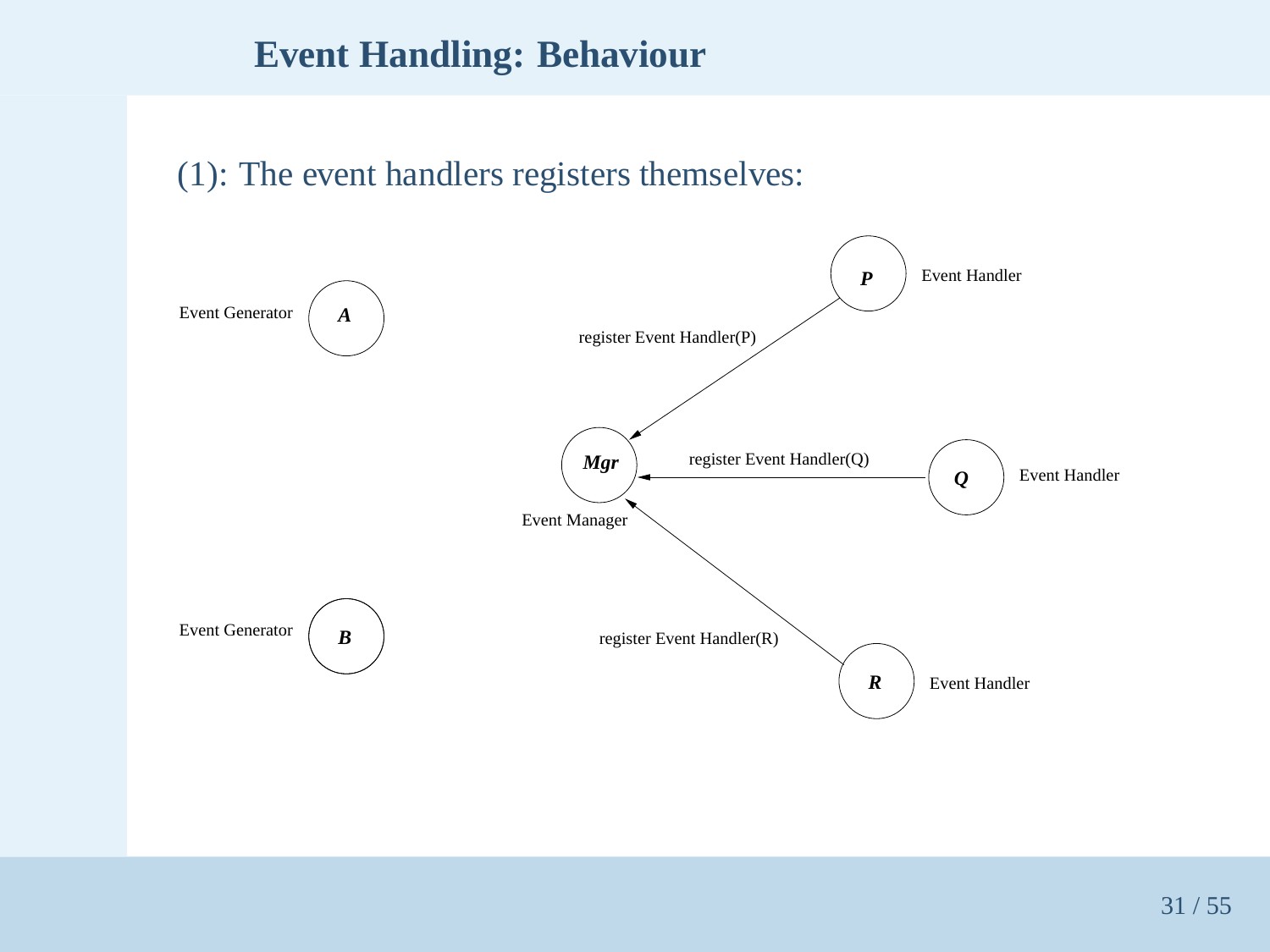## **Event Handling: Behaviour**



#### (2): Some process generates an event: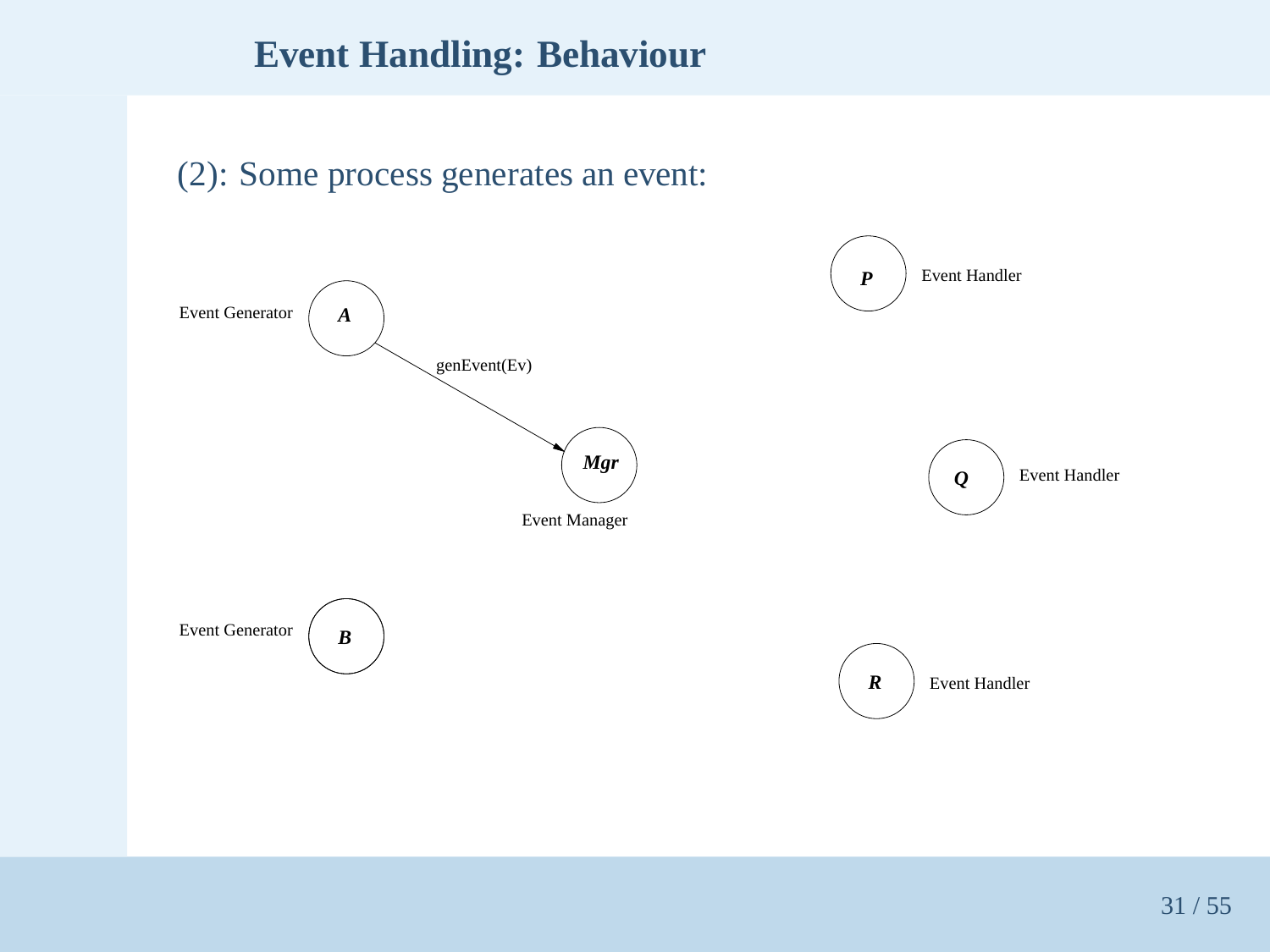#### **Event Handling: Behaviour**

#### (3): The event is handled by the event handlers:

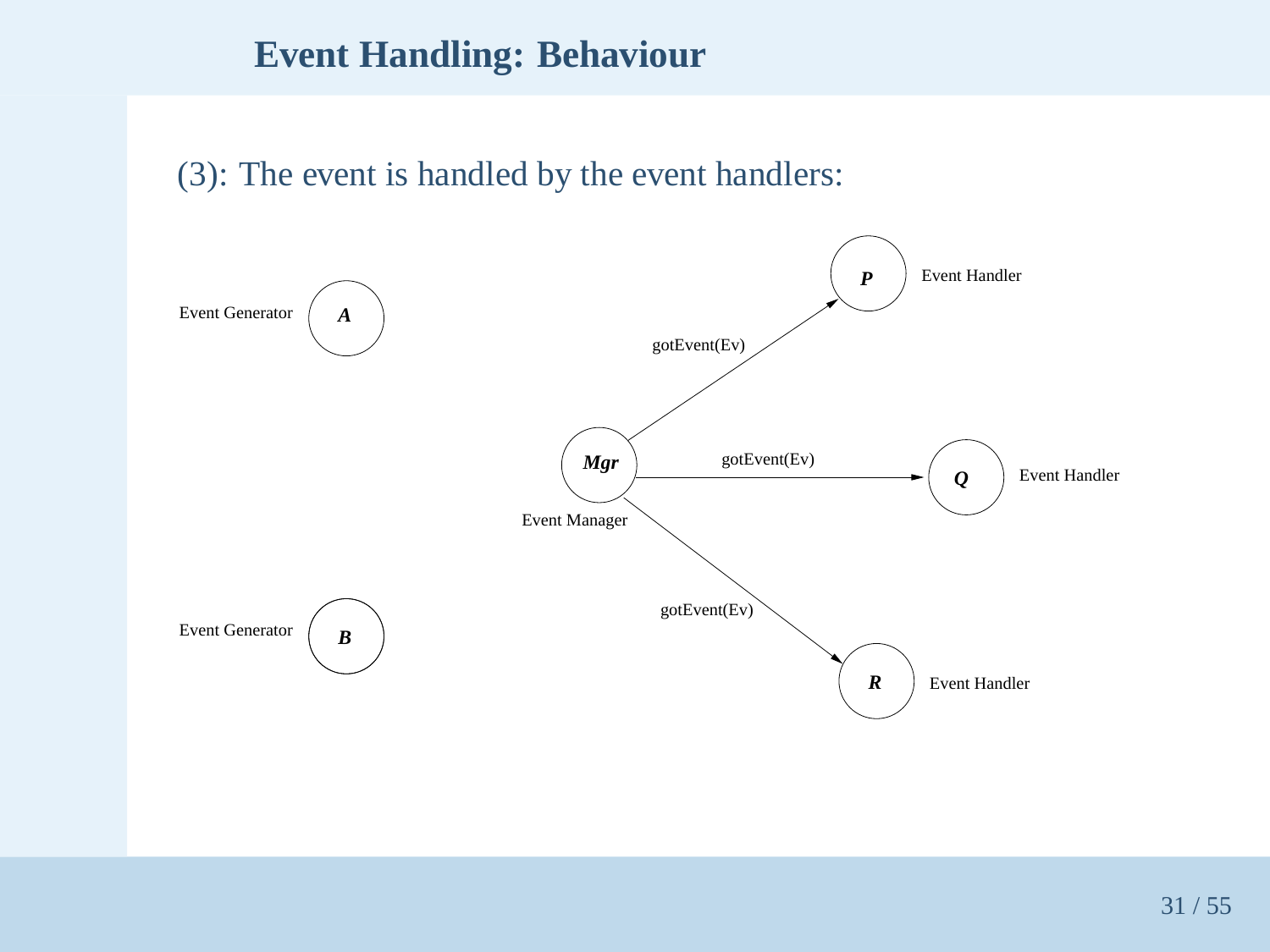## **Event Handling: Behaviour part II**

Events can be delivered synchronously or asynchronously. The*synchronous* case means returning <sup>a</sup> reply to the event generator: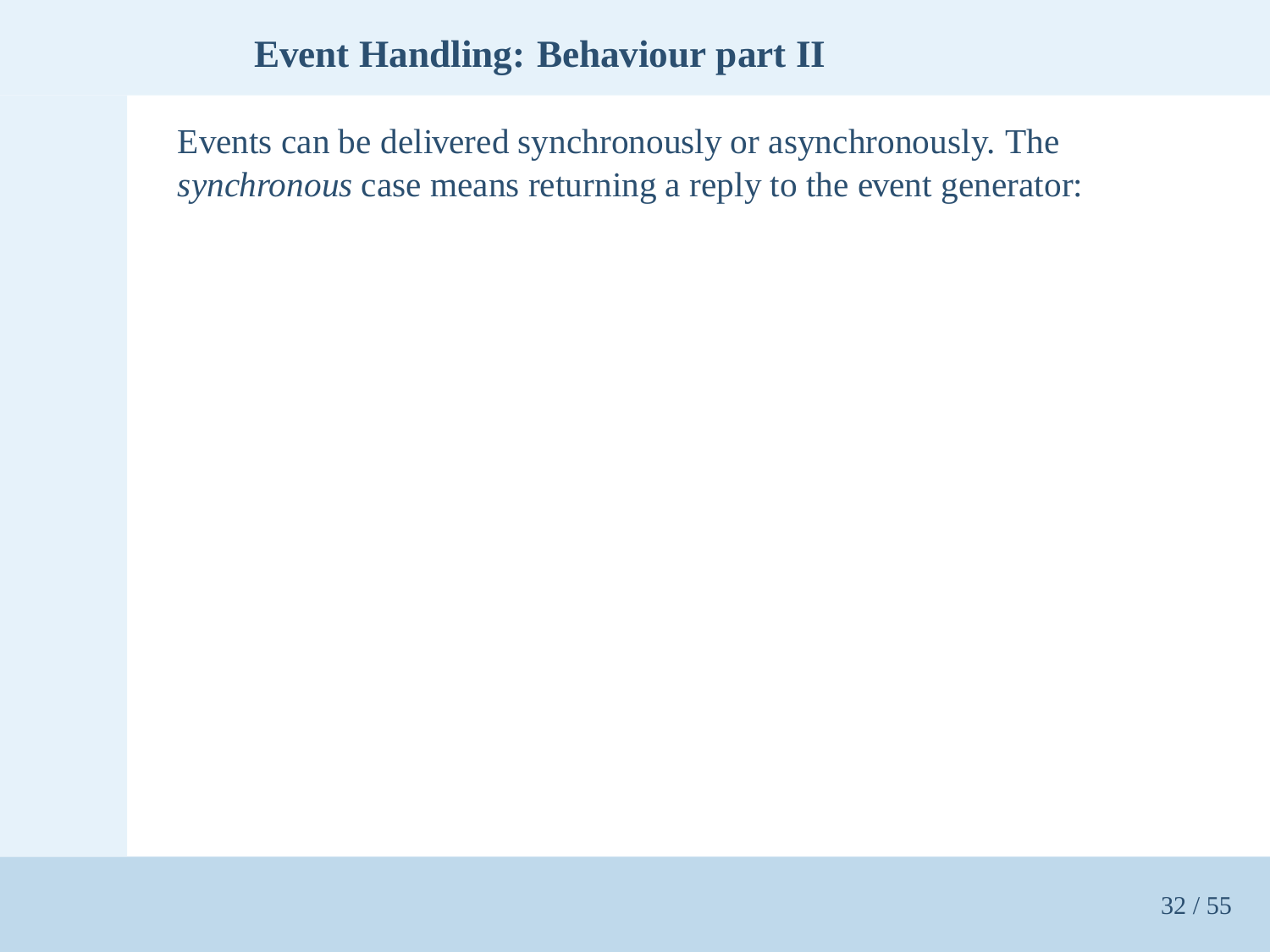## **Event Handling: Behaviour part II**

Events can be delivered synchronously or asynchronously. The*synchronous* case means returning <sup>a</sup> reply to the event generator:

(4): All event handlers return their status to the event handler whenthey have finished:

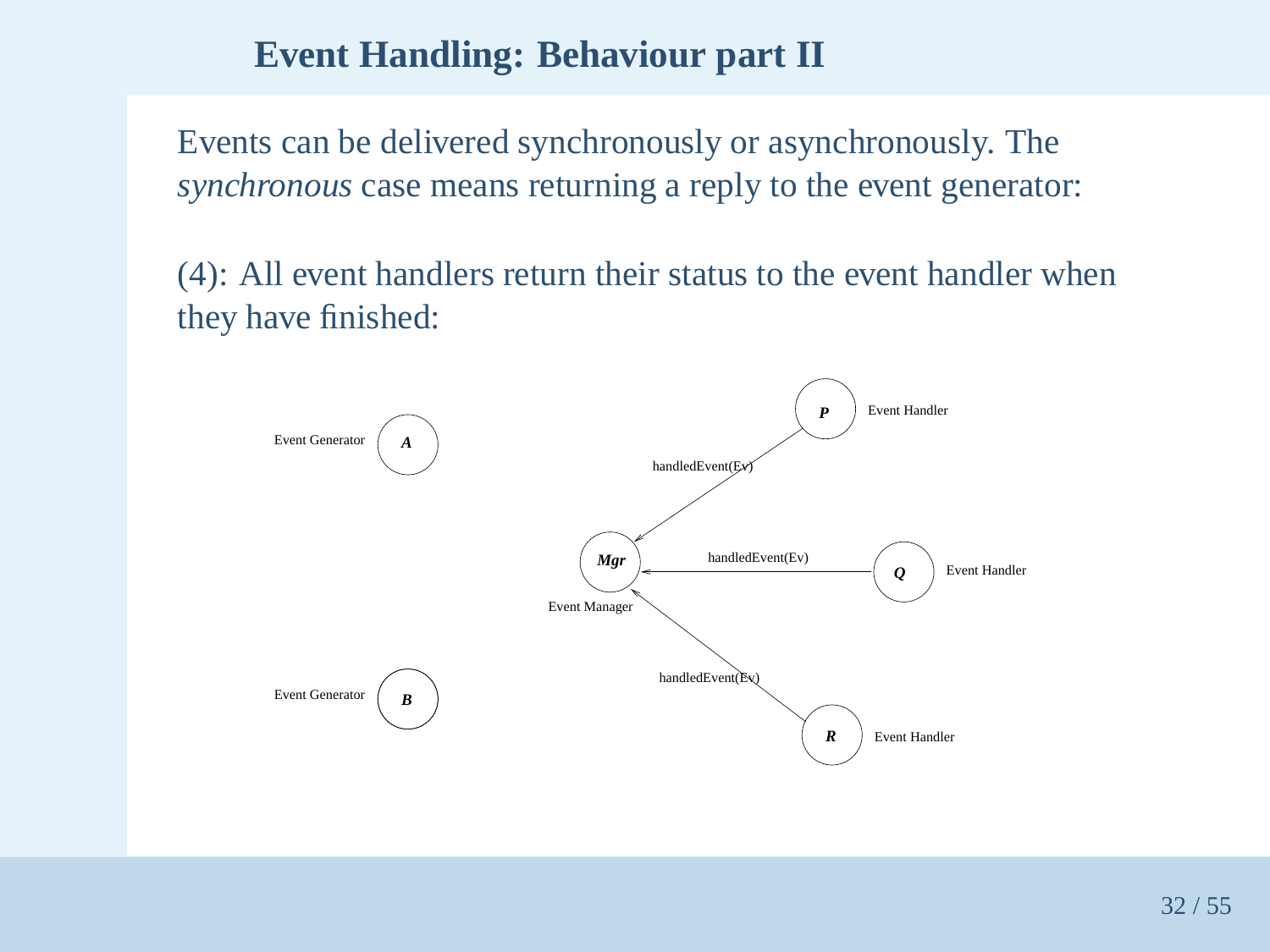## **Event Handling: Behaviour part II**

Events can be delivered synchronously or asynchronously. The*synchronous* case means returning <sup>a</sup> reply to the event generator:

(5): And the event handler tells the event generator when it hasfinished its execution

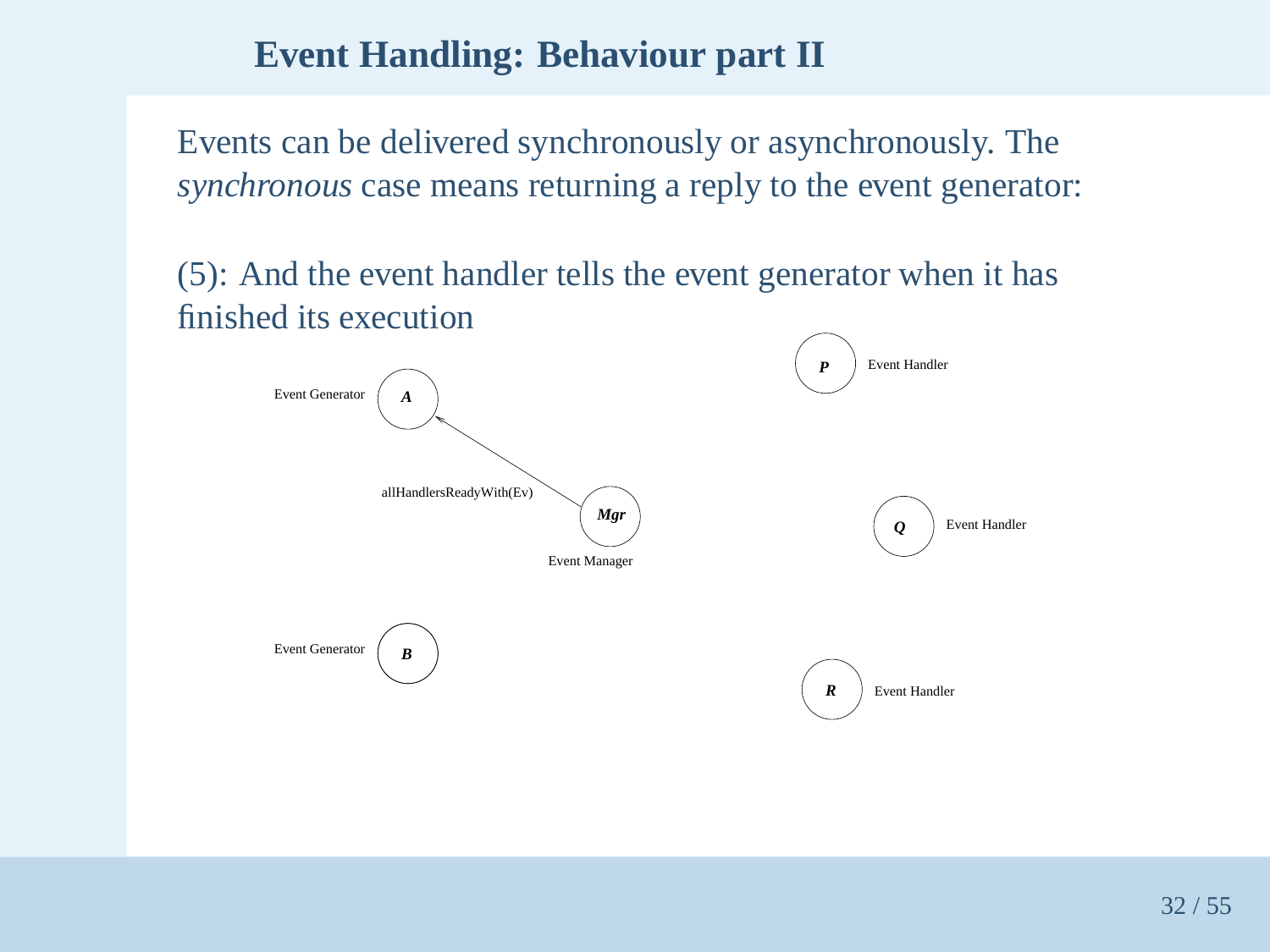### **Event Handling, behaviour overview**

- Works distributedly, like all other components (behaviours)
- Includes managerial aspects:
	- ◆ Error handling: what happens if an event handler crashes?
	- ◆ Permits changing event handlers
	- ◆ Permits shutting down event handlers
	- ◆ Includes code upgrade facility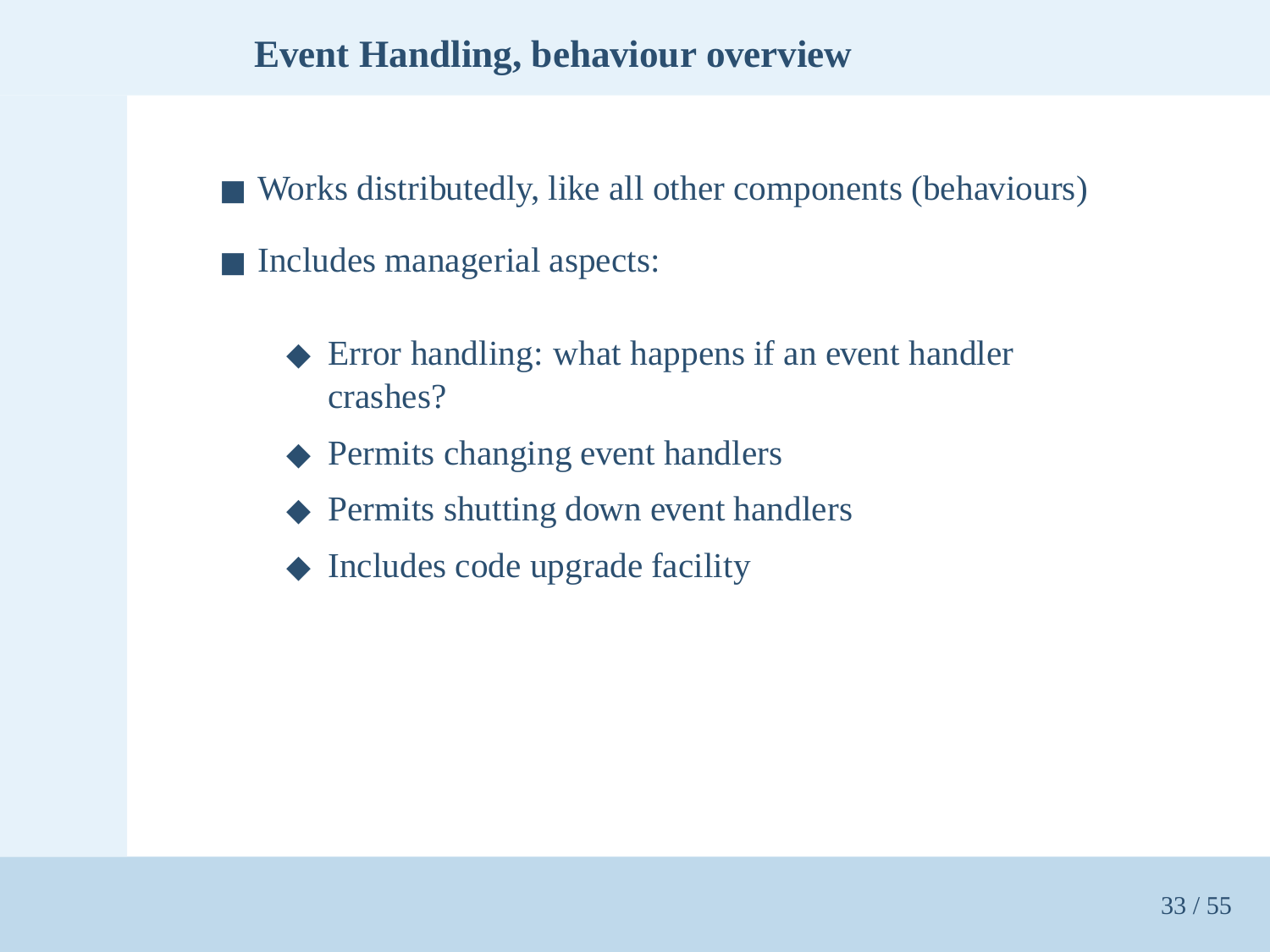## **The Supervisor Component**

■ Applications are often structured as *supervision trees*, consisting of *supervisors* and *workers*



- ■■ A supervisor starts child processes, monitors them, handles termination and stops them on reques<sup>t</sup>
- ■ The actions of the supervisor are described in <sup>a</sup> declarative fashion (as <sup>a</sup> text description)
- A child process may itself be a supervisor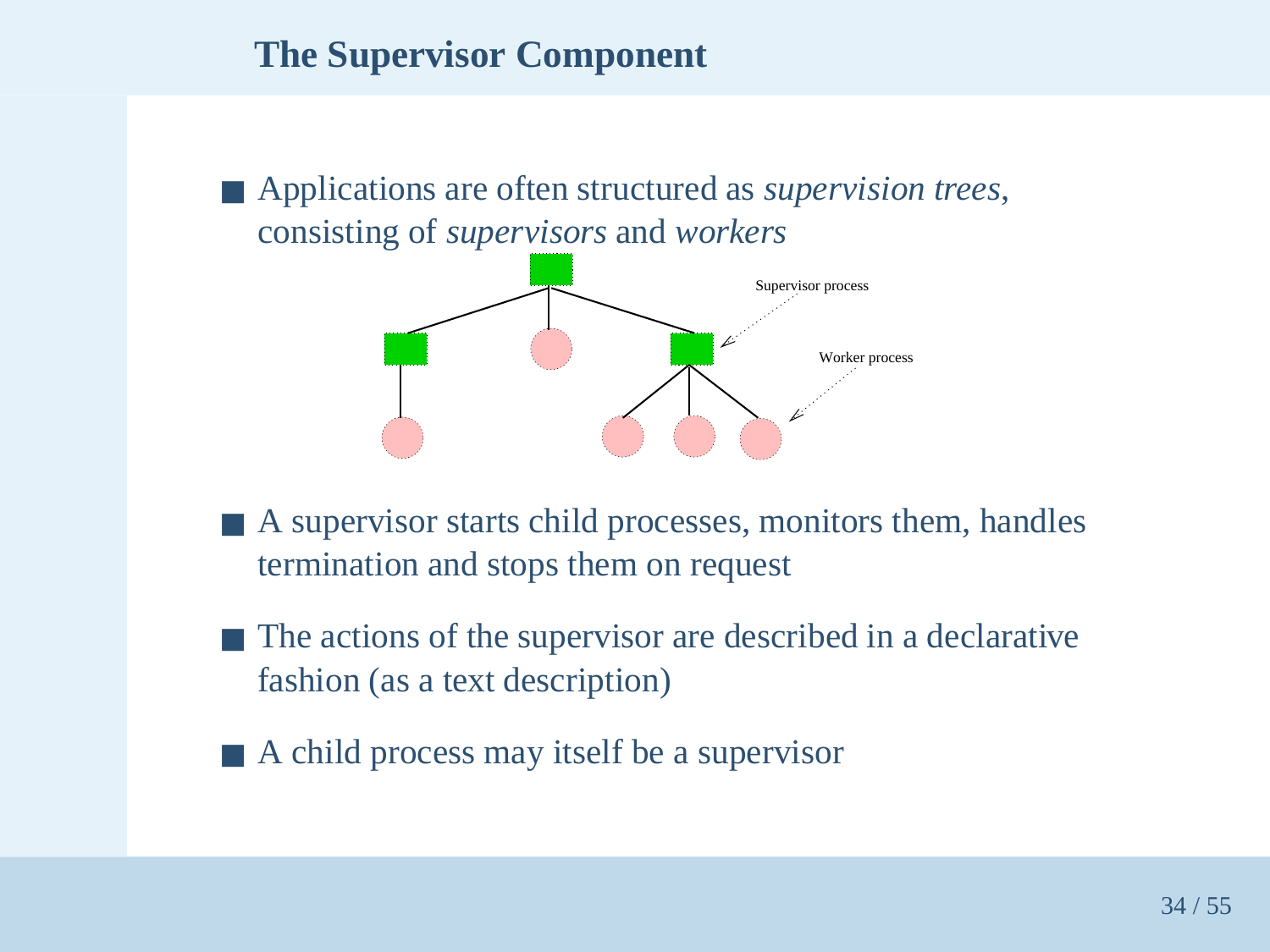# **Supervision Dynamics**



- When a child process C1 dies (due to an error condition), its supervisor S3 is notified and can elect to:
	- ◆ do nothing
	- ◆ itself die (in turn notifying its supervisor S)
	- ◆ restart the child process (and maybe its siblings)
	- ◆ kill all the sibling processes (C2,C3) of the dead process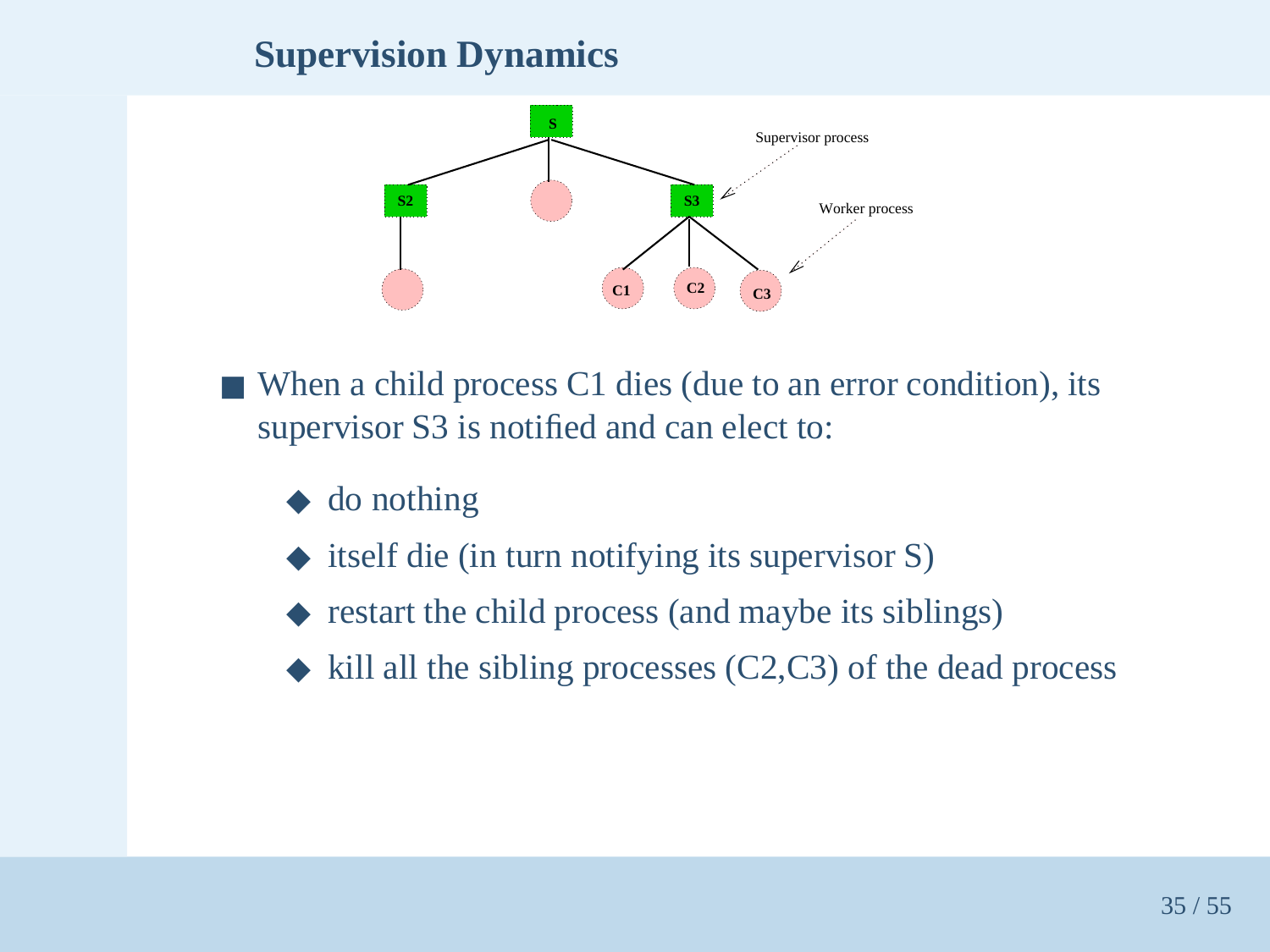# **Supervision Dynamics**



- When a child process C1 dies (due to an error condition), its supervisor S3 is notified and can elect to:
	- ◆ do nothing
	- ◆ itself die (in turn notifying its supervisor S)
	- ◆ restart the child process (and maybe its siblings)
	- ◆ kill all the sibling processes (C2,C3) of the dead process
- One can control the frequency of restarts, and the maximum number of restarts to attempt – it is no good having <sup>a</sup> processcontinuing to restart and crash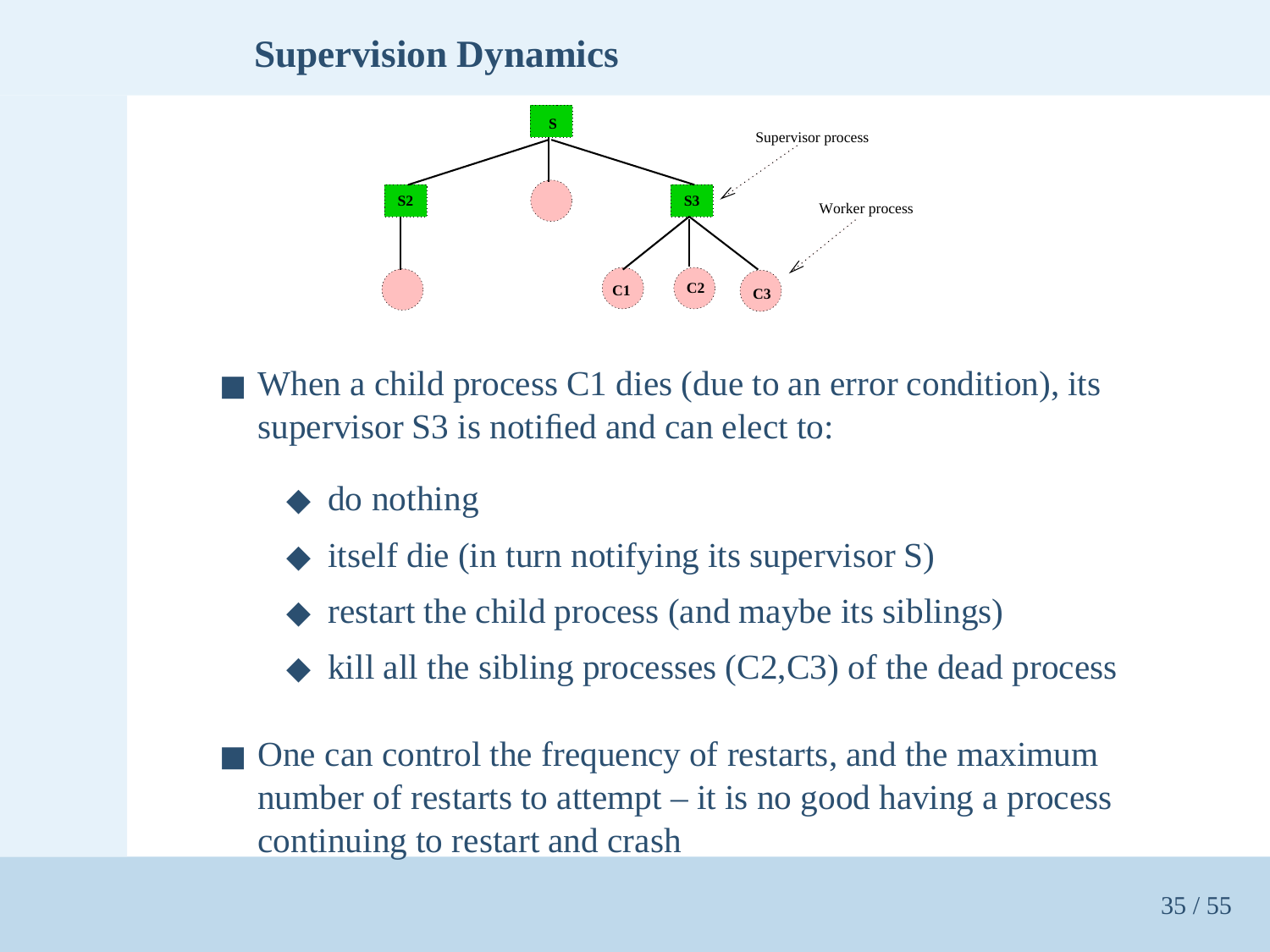# **Supervision Examples**

■ A file streaming application:



If the sender crashes, its supervisor restarts it(and vice versa for the receiver)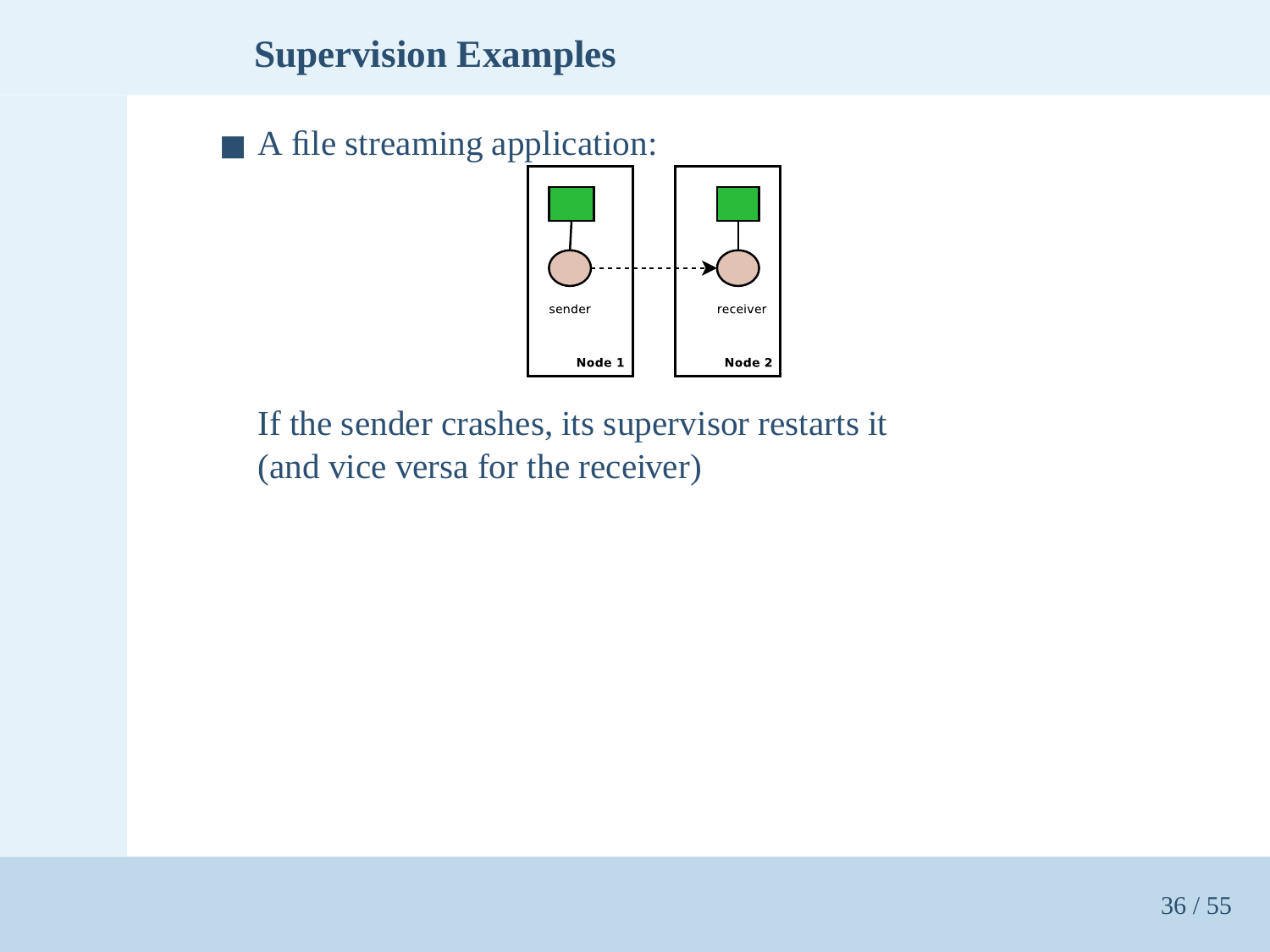# **Supervision Examples**

■ A file streaming application:



If the sender crashes, its supervisor restarts it(and vice versa for the receiver)

■ A file transfer application (with acknowledgment handling):



If the sender crashes, both it and the receiver is restarted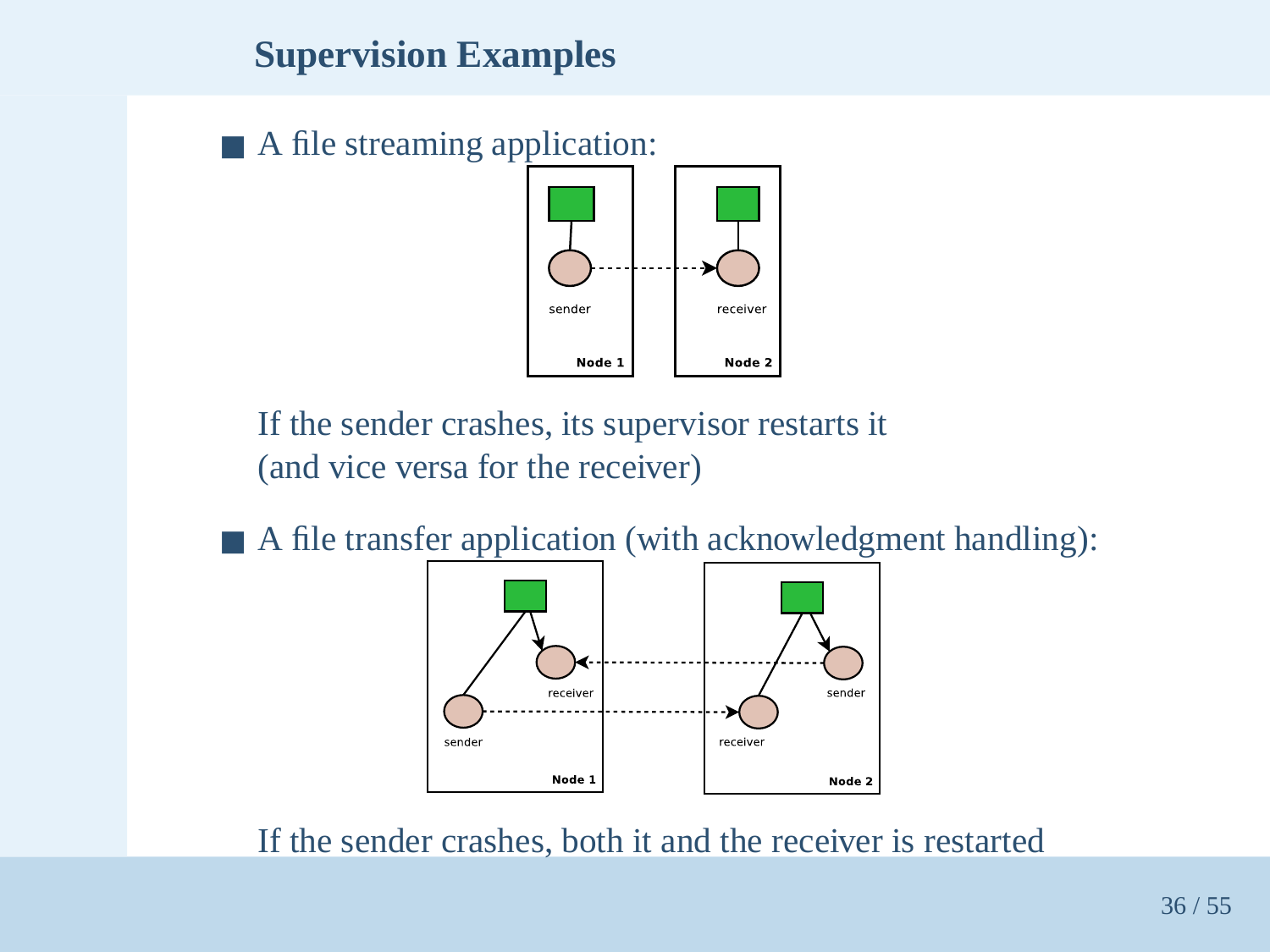### **The Generic Server Component**

- gen\_server is *the* most used component in Erlang systems
- Provides a standard way to implement a server process, and interface code for clients to access the server
- The client–server model has a central server, and an arbitrary number of clients:

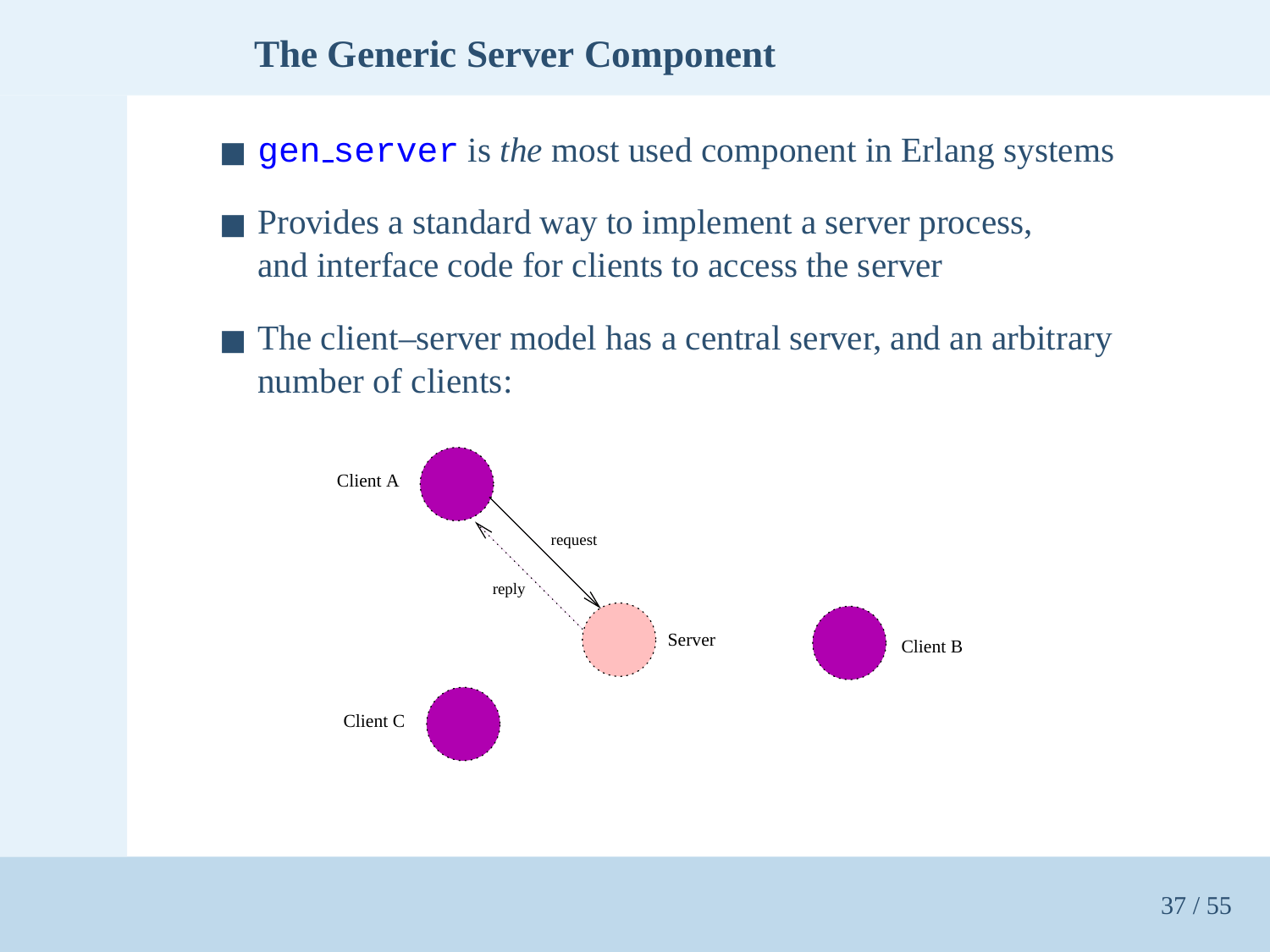## **The Generic Server Component**



- Clients makes *requests* to the server, who optionally *replies*
- A server has a state, which is preserved between requests
- A generic server is implemented by providing a callback module specifying the concrete actions of the server (serverstate handling, and response to messages)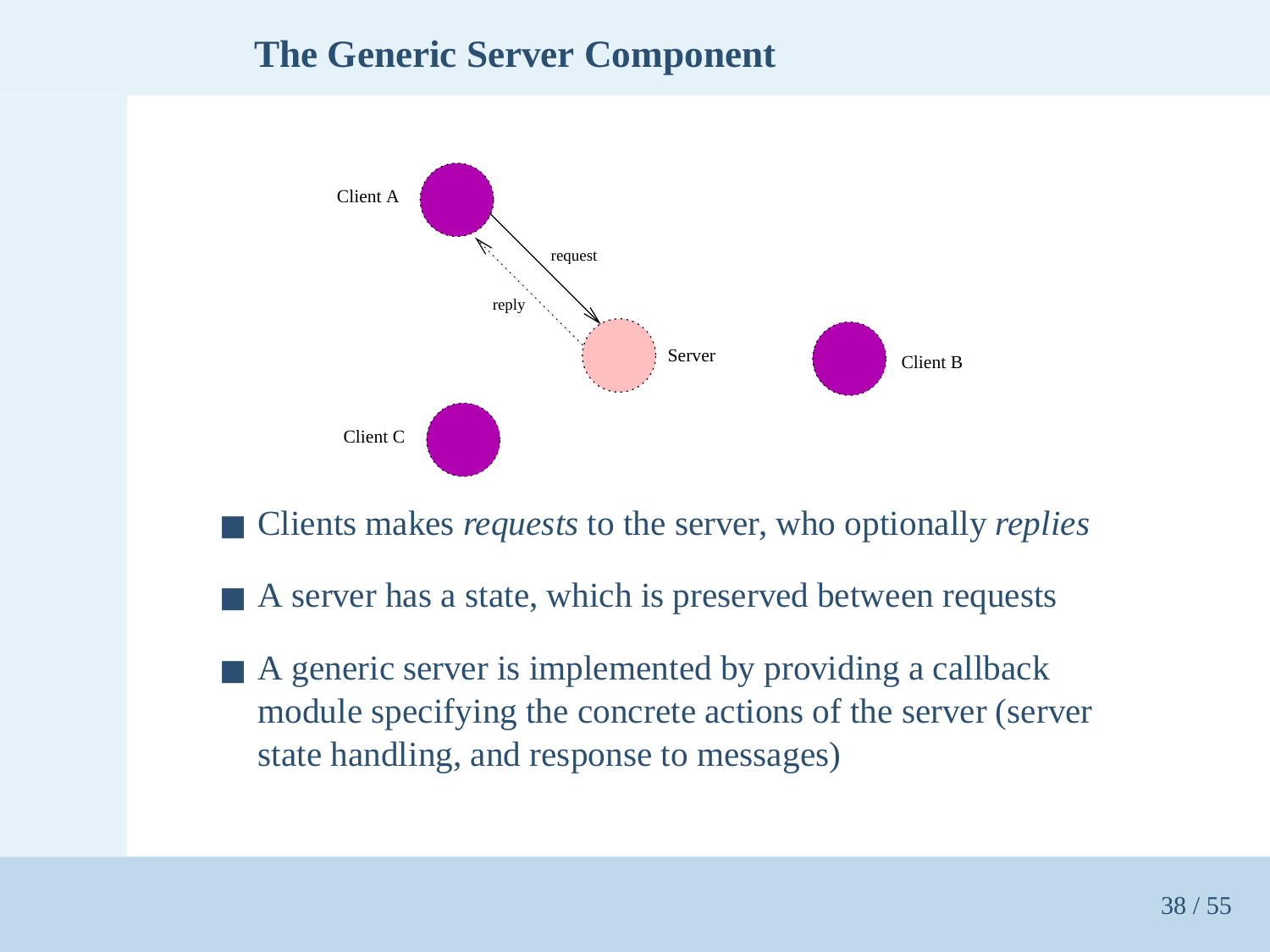#### (1): A client sends <sup>a</sup> request:

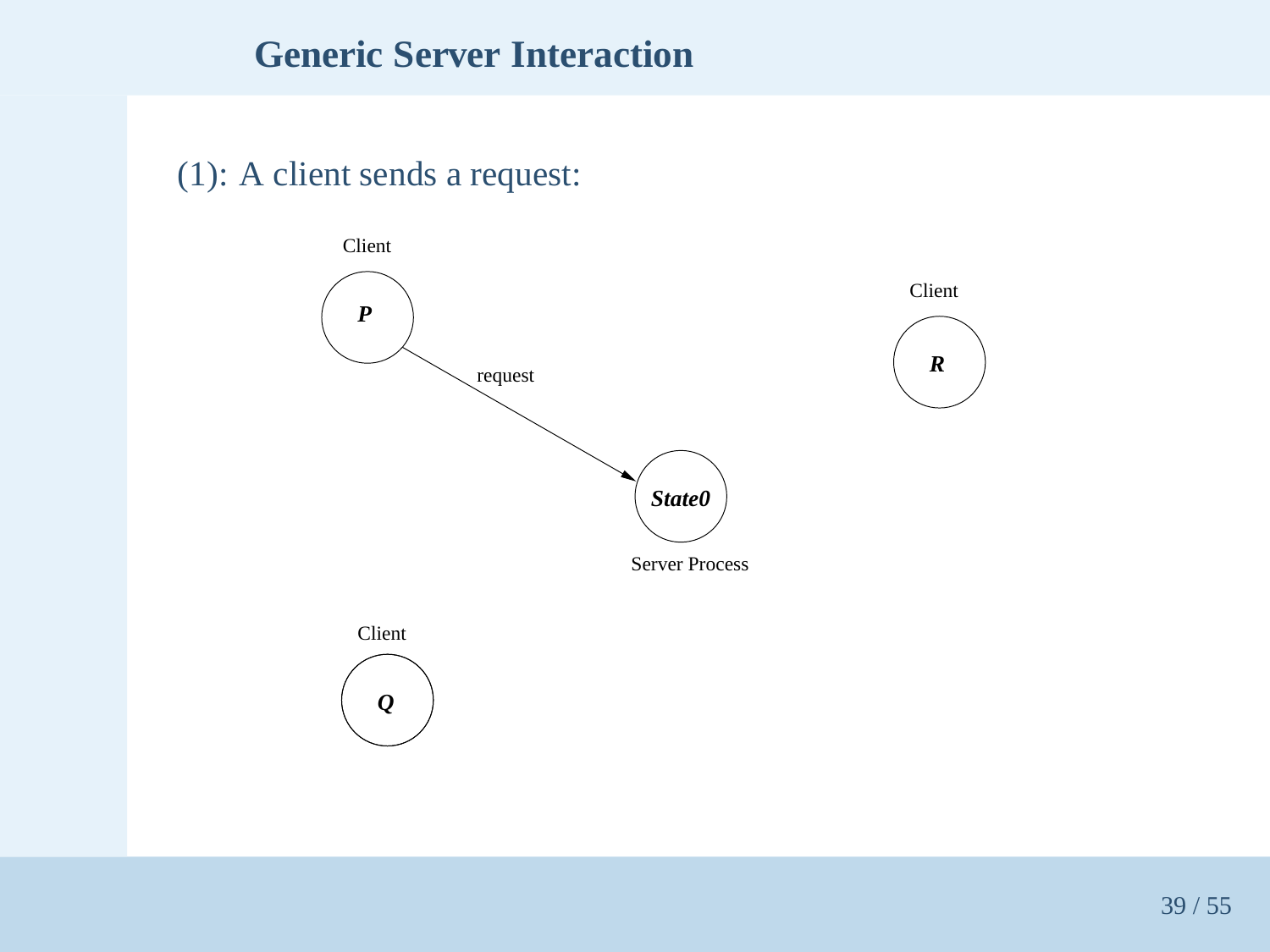(2): The server does some internal processing to answer, resultingin <sup>a</sup> new server state **State1**:

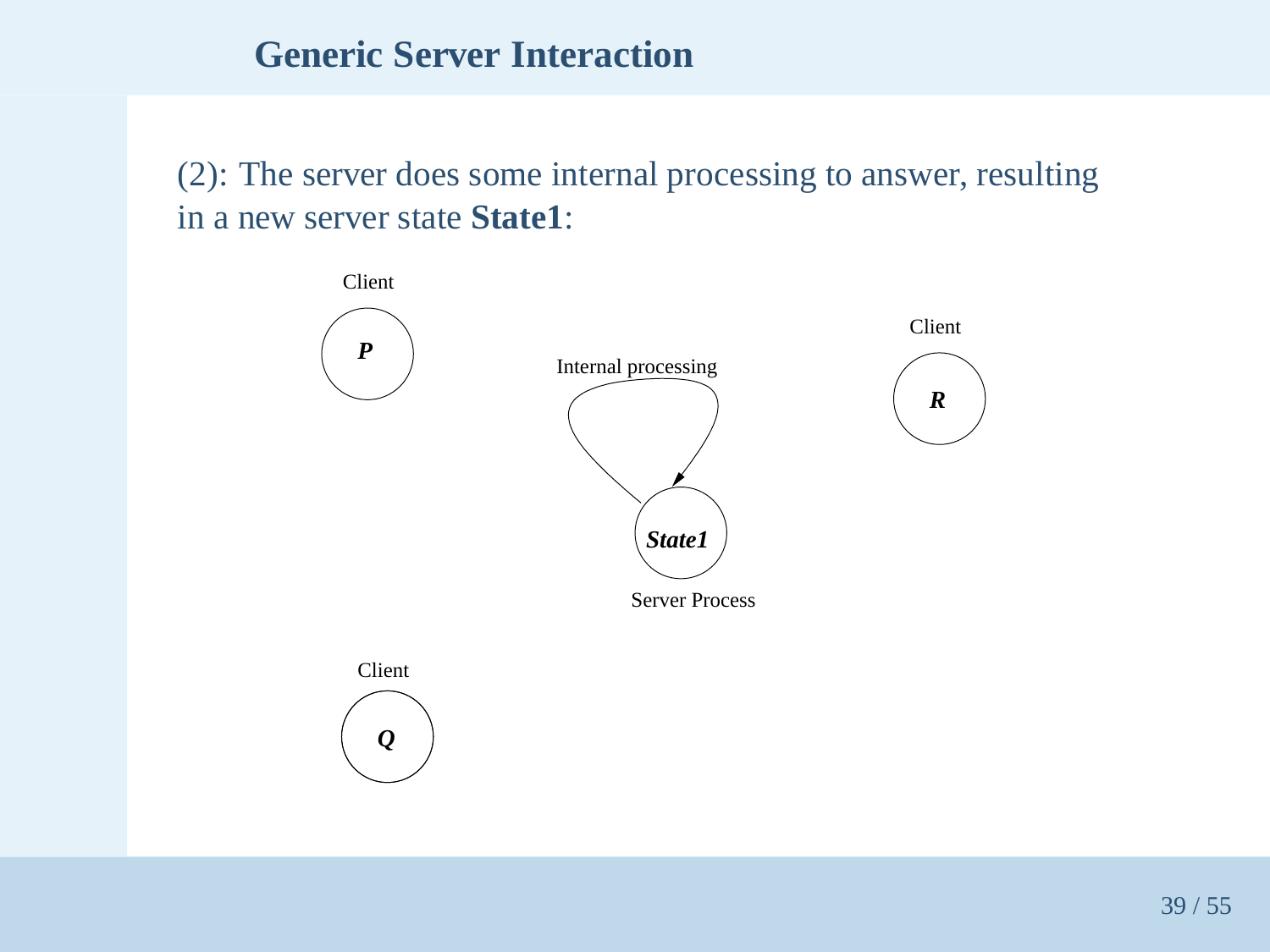#### (3a): And eventually sends the reply to the client:

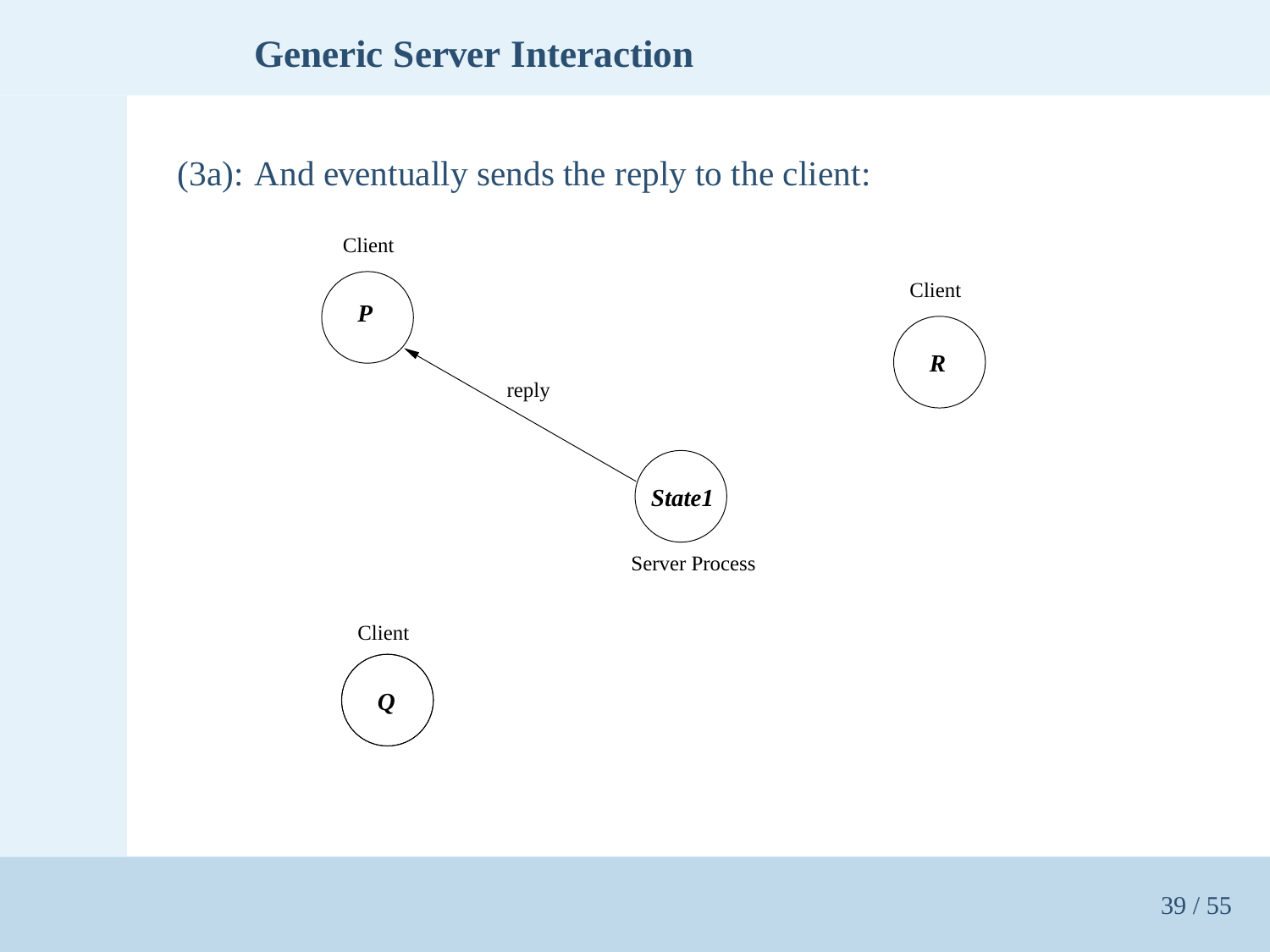(3b): Or it doesn't send <sup>a</sup> reply, but may do so in the future, and inthe meanwhile accepts <sup>a</sup> new request:

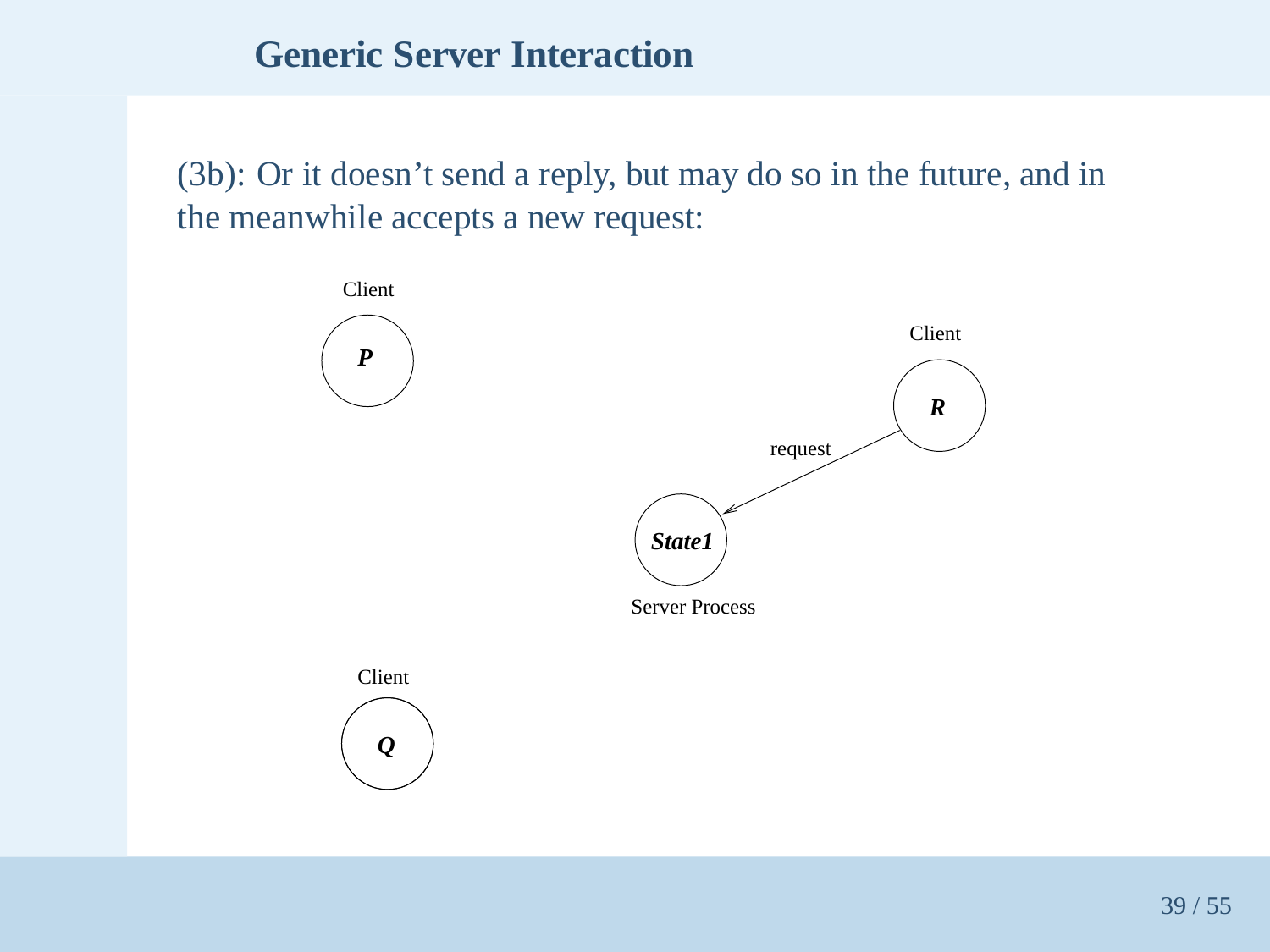#### **Generic Server: client interface**

Client interface:

■ Res <sup>=</sup> gen\_server:call(ServerName, Message) A call to ServerName (a <sup>p</sup>id) with <sup>a</sup> return value

■ gen\_server:cast(ServerName, Message)<br>----When no return value is expected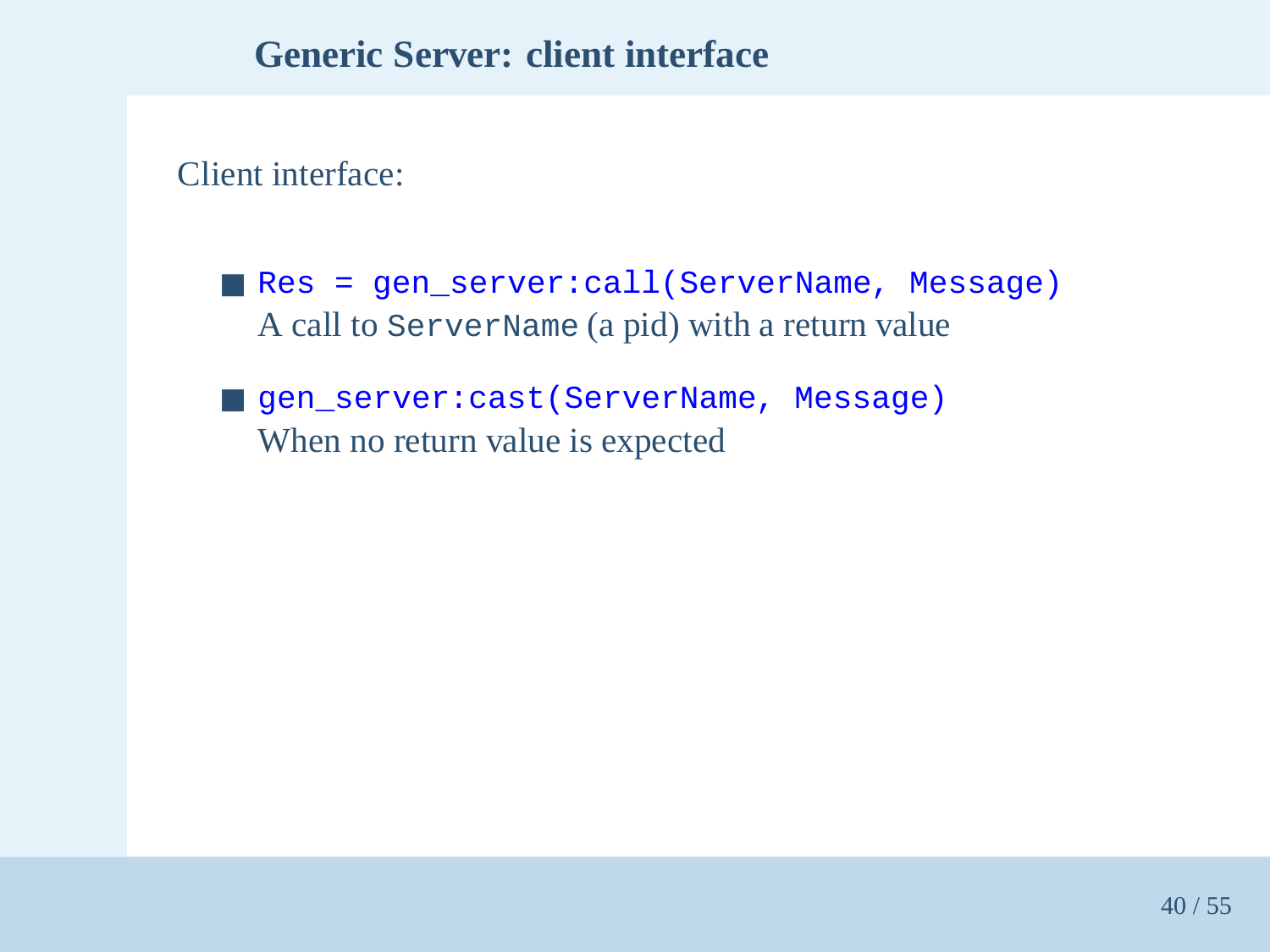Server interface:

- init(Args) at startup, returns the initial state of the server
- handle\_call(Message, ClientId, ServerState) called when <sup>a</sup> gen\_server:call is made, ServerState is the current state of the server. Should return <sup>a</sup> new server state
- handle\_cast(Message, ServerState) called when <sup>a</sup> gen\_server:cast is made. Should return <sup>a</sup> new server state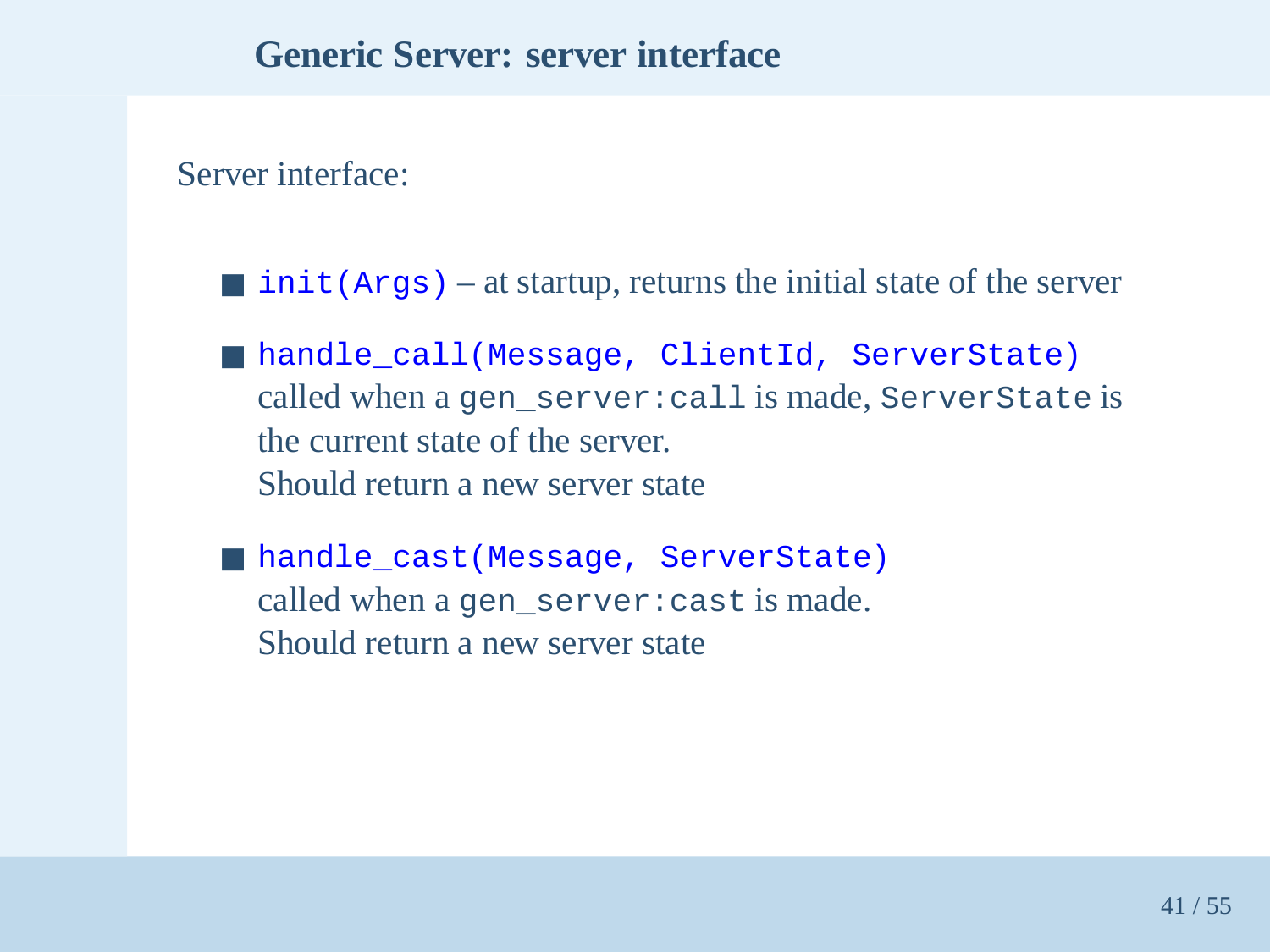Server return values:

- ■**{**reply, Value, NewState **}**server replies with Value, and new server state is NewState
- ■**{**noreply, NewState **}** server send no reply (yet), but may do so in the future, thenew server state is NewState
- ■**{**stop, Value **}**server stops but first returns Value to the current reques<sup>t</sup>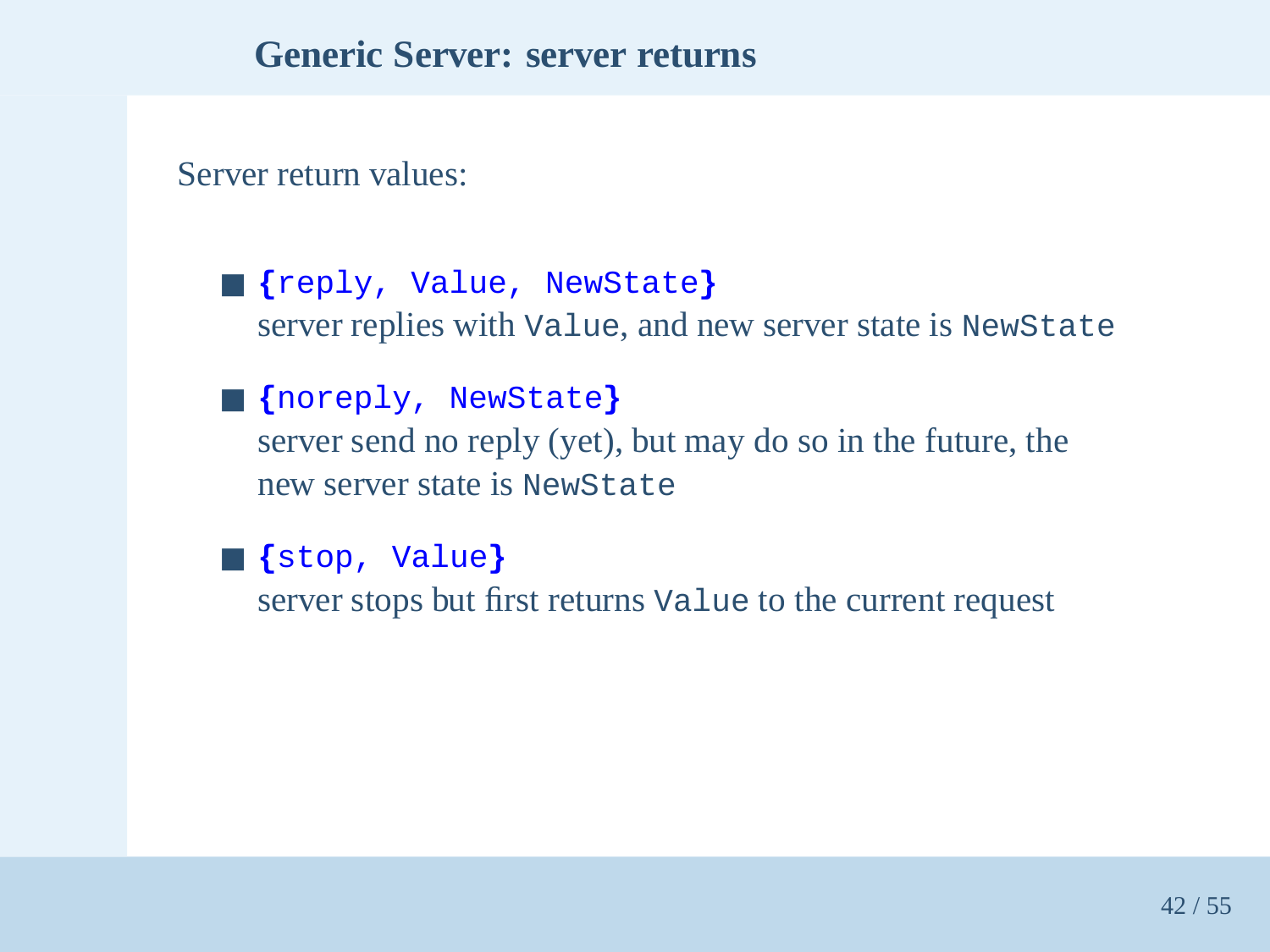## **A simple generic server example**

- We want to implement a simple server locker that grants access to <sup>a</sup> resource for only <sup>a</sup> single client at <sup>a</sup> time
- Clients request access to the server using a message request
- Once a client has finished with the resource it is released by sending the message release
- A client function that requests the resource, applies a function  $F$  on the resource, and then releases:

```
client(F) ->
  {ok, Resource
} = gen_server:call(locker, request),
 %% We have resource, call F
 NewResource = apply(F,
[Resource]),

gen_server:call(locker,{release, NewResource
}).
```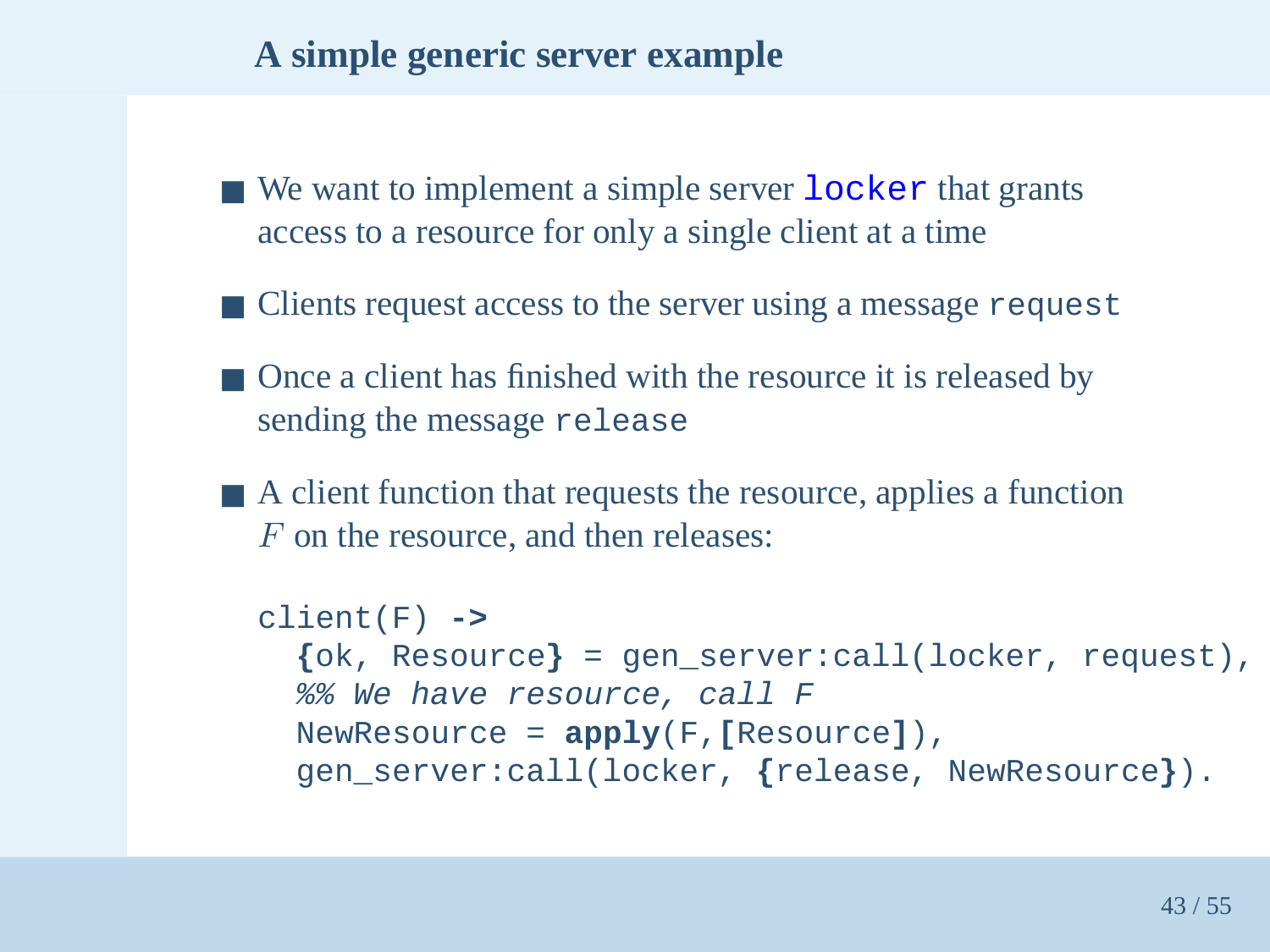#### **Server side: server state example**

■ The state of the server is a tuple of two components:

- ◆ the current value of the resource, and
- ◆ <sup>a</sup> list where the first element is the client currently accessing the resource, and the rest of the list is thequeue of clients wanting to access it
- The initial state is **{**Res, **[]}** no clients accessing
- An example state: **{**Res,**[**Pid1,Pid2,Pid3**]}**Pid1 is accessing the resource, Pid2 , Pid3 are awaiting their turn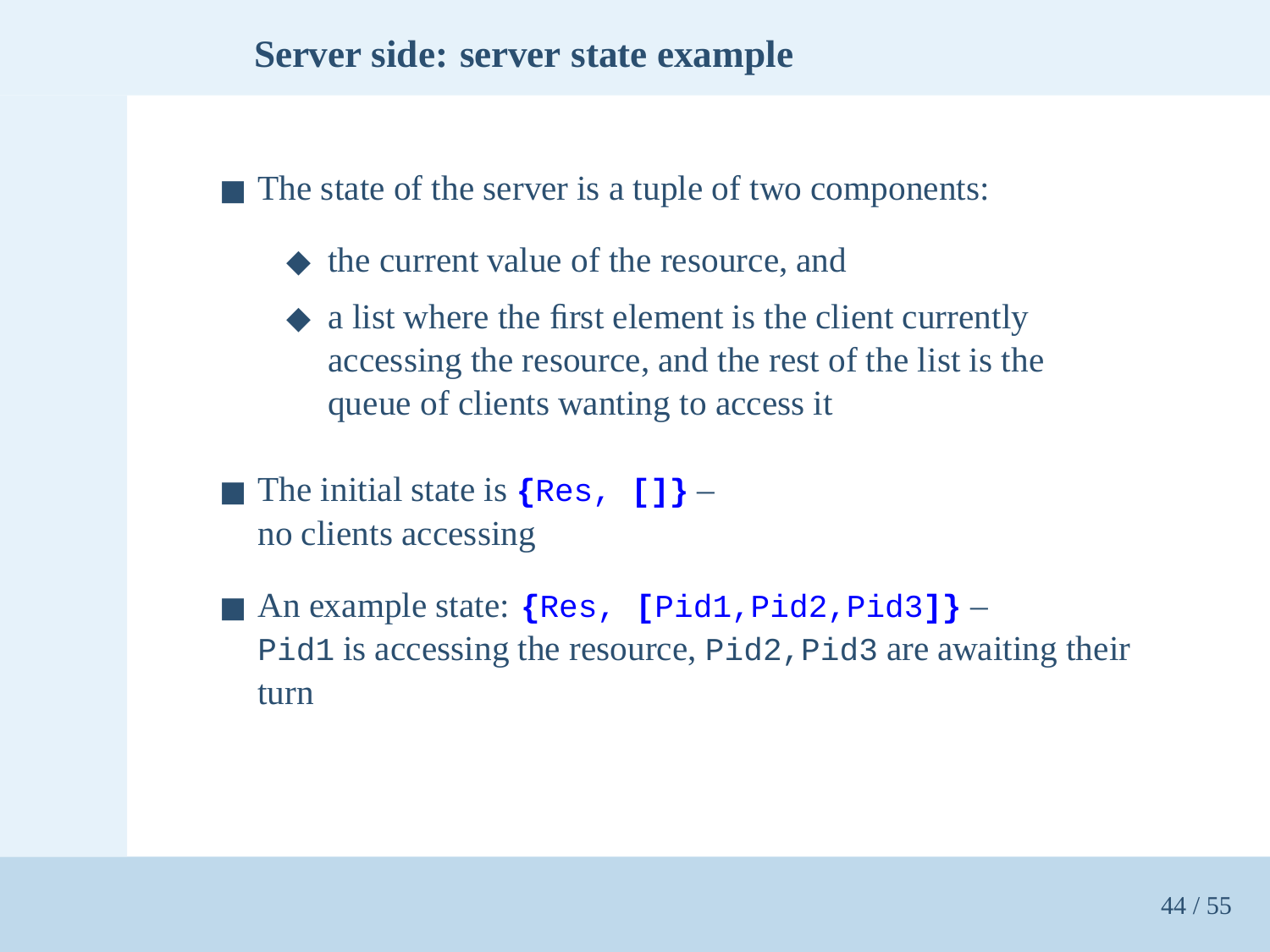#### **Server side: callback module example**

```
init(Res) -> {ok,
{Res, []}}.
%% No clients queued
handle_call(request, Client,
{Res,Queue}) ->
  ifQueue==[] -> {reply,
{ok,Res}, {Res,
[Client]}};

Queue=/=[] -> {noreply,
{Res, Queue++
[Client]}}end;handle_call({release,Res}, Client,
{_, Queue
}) ->

case Queue of
    [Client] ->
      {reply, done,
{Res,[]}};
[Client,FirstWaiter|RestQueue] ->
      gen_server:reply(FirstWaiter,{ok,Res}),

{reply, done,
{Res,[FirstWaiter|RestQueue]}}end.
```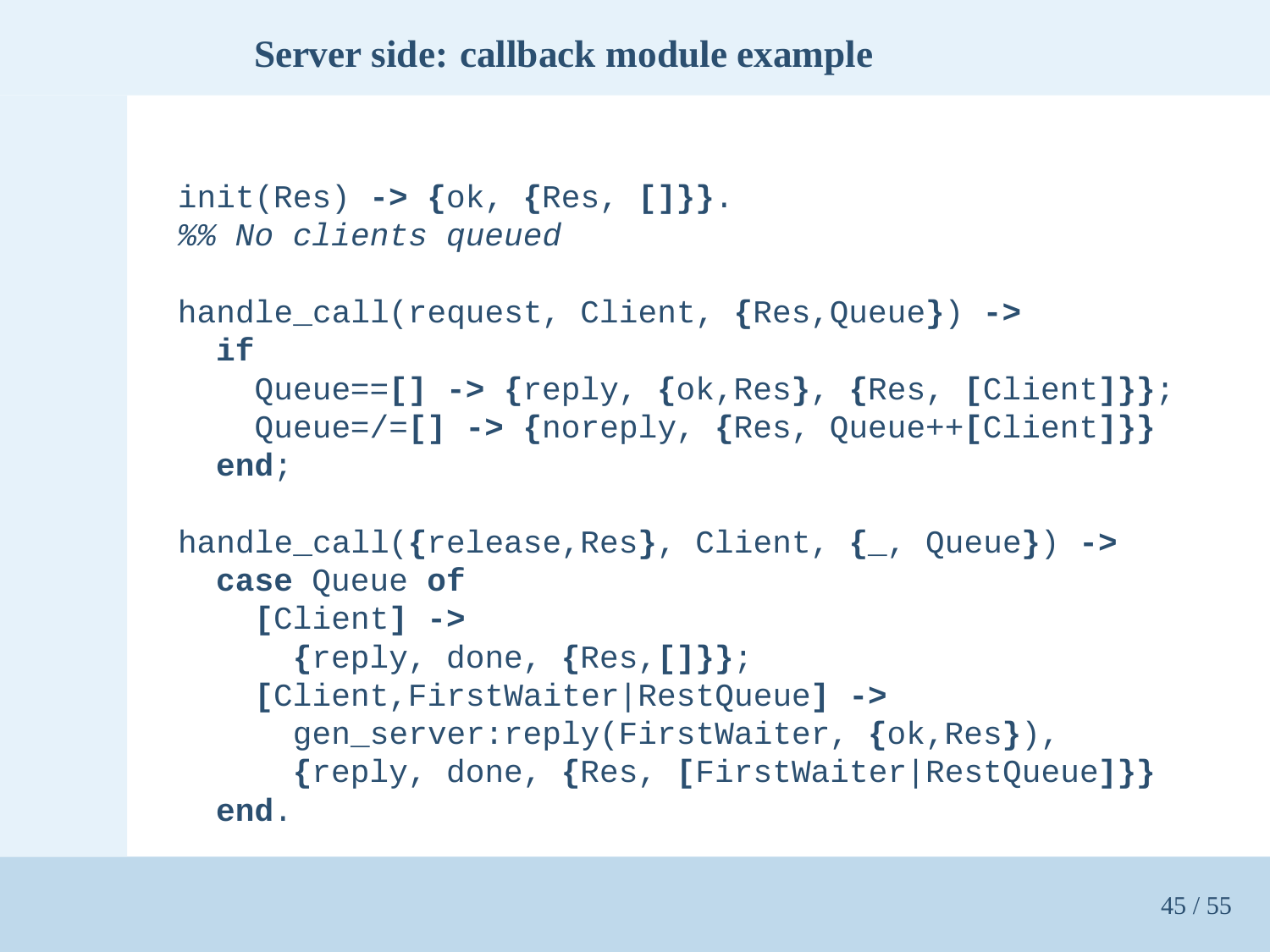# **example: handling errors**

■ But what happens if the client crashes while it has access to the resource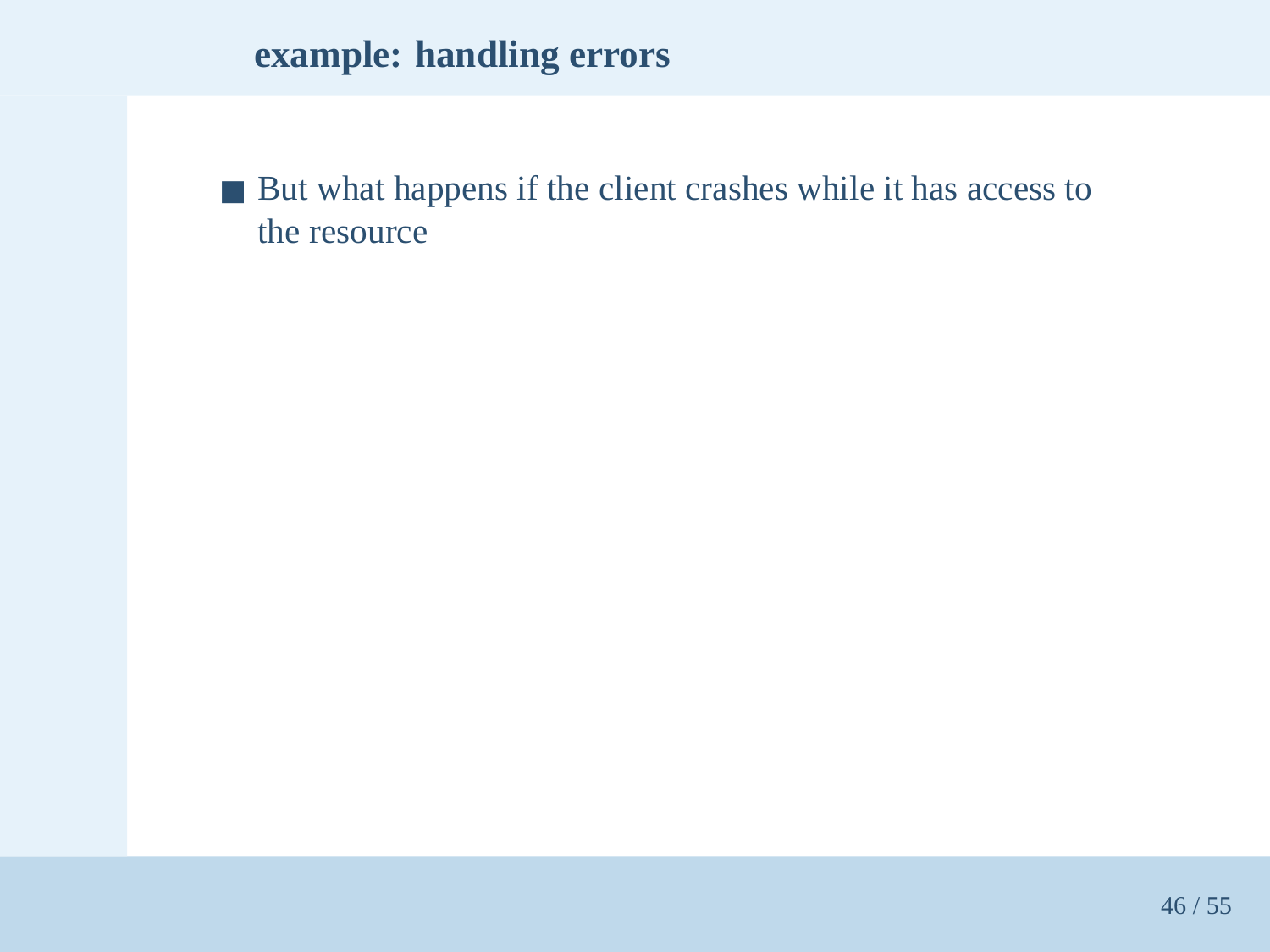## **example: handling errors**

- But what happens if the client crashes while it has access to the resource
- ... well the server will stay locked for ever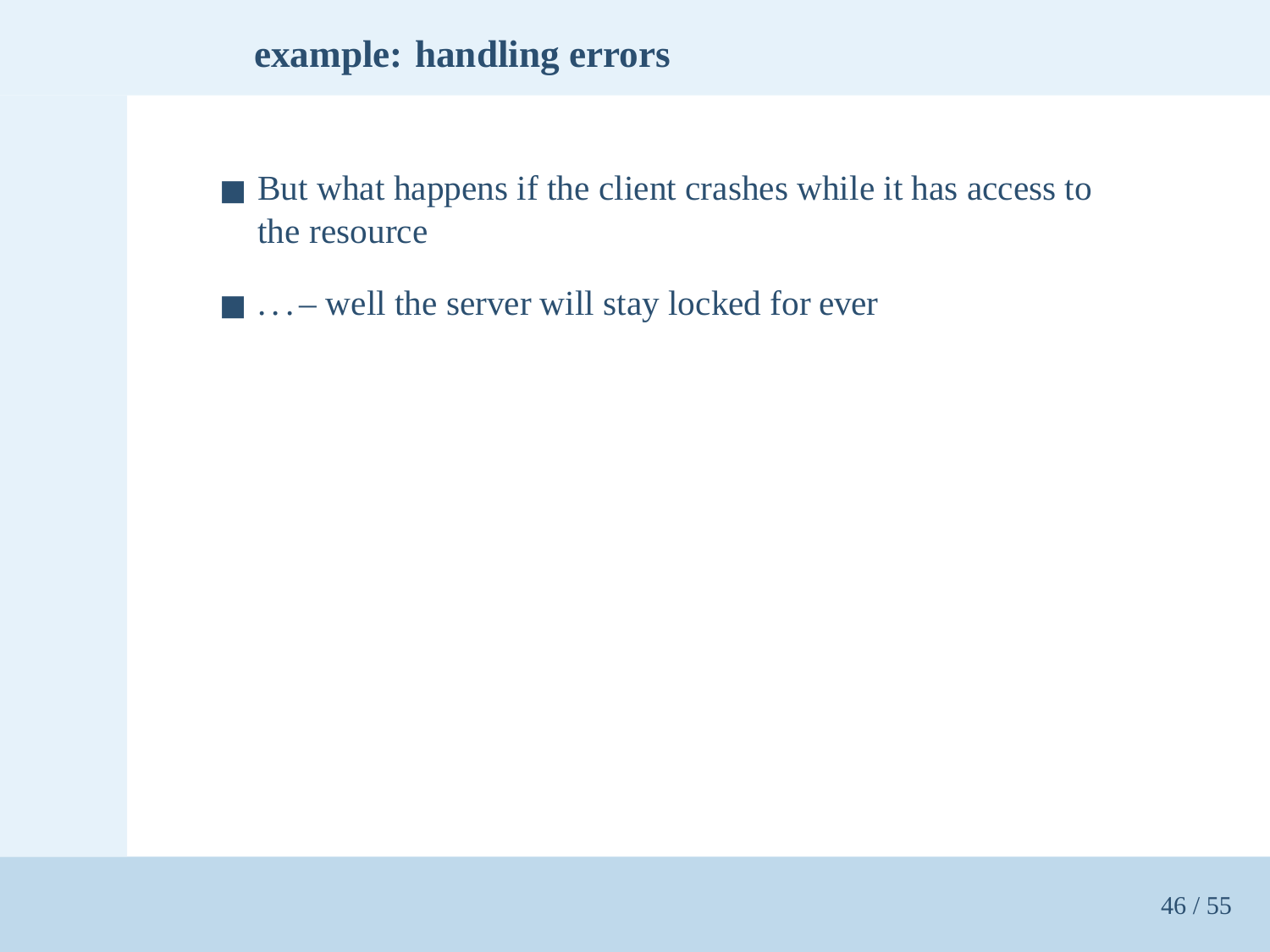#### **example: handling errors**

- But what happens if the client crashes while it has access to the resource
- ... well the server will stay locked for ever
- We had better handle this case; the callback function handle\_info will be called whenever <sup>a</sup> linked process terminates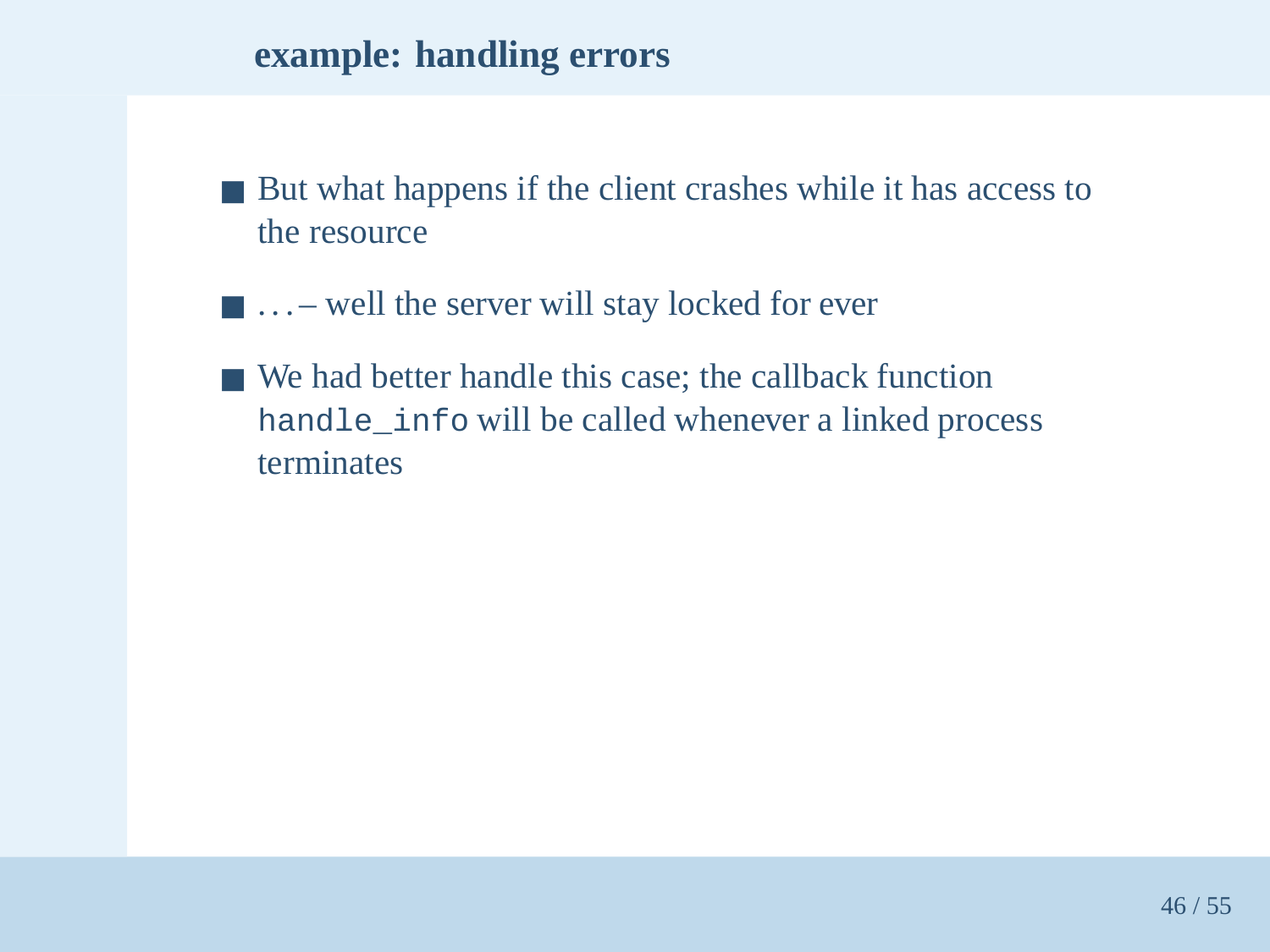## **Handling Errors in the example**

Modifying hand ${\tt le\_call}$  to link to the client requesting access:

```
handle_call(request, Client,
{Res,Queue}) ->
 link(Client),ifQueue==[] -> {reply,
{ok,Res}, {Res,
[Client]}};

Queue=/=[] -> {noreply,
{Res, Queue++
[Client]}}end;
```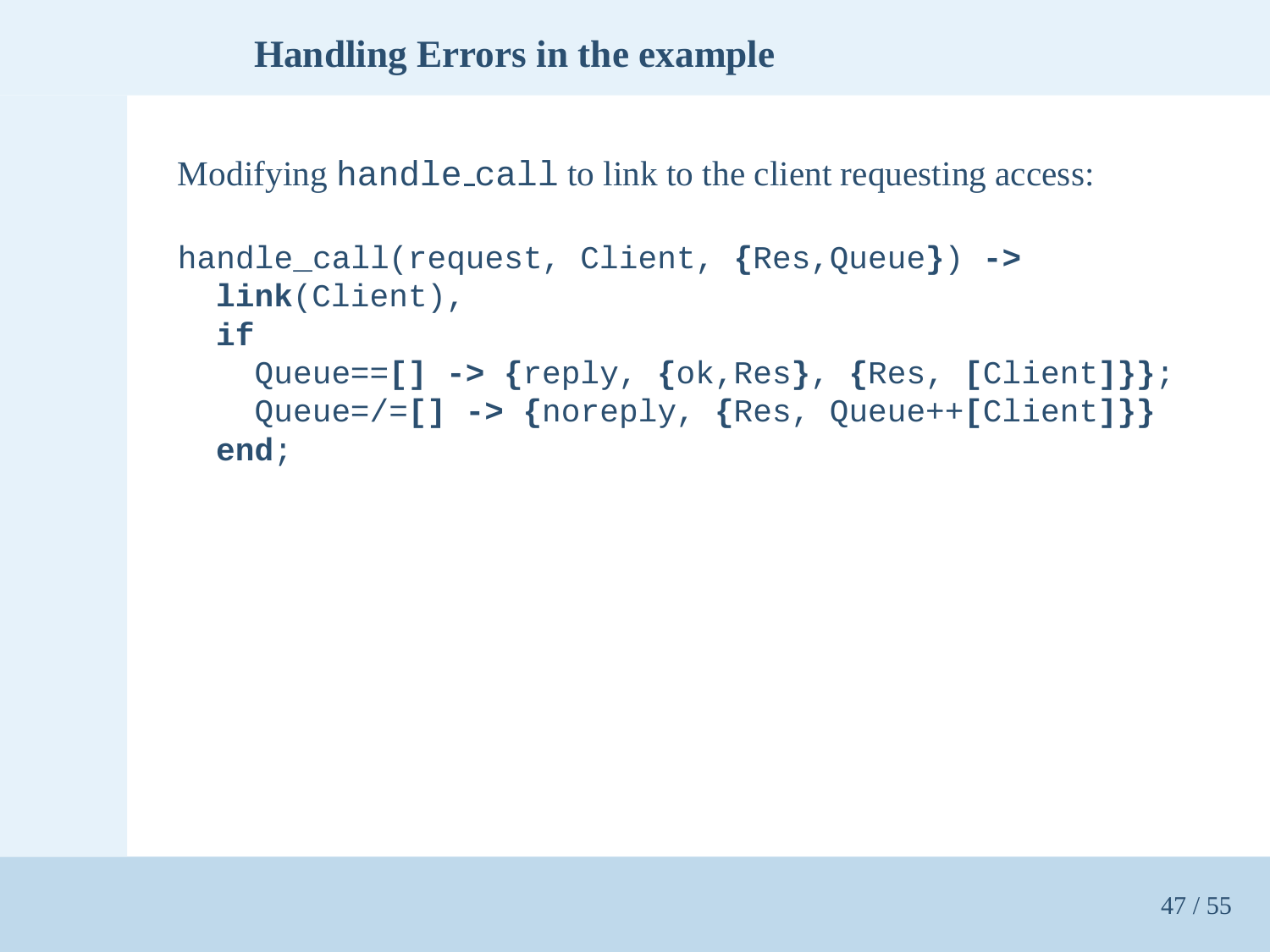## **Handling Errors in the example**

Adding the function which handles errors:

```
handle_info({'EXIT',Client,_},{Res,Queue}) ->

case Queue of
    [Client,FirstWaiter|RestQueue] ->
      gen_server:reply(FirstWaiter,{ok, Res
}),

{noreply,{Res,[FirstWaiter|RestQueue]}}; ->
      {noreply,{Res,remove(Client,Queue)}}end.
```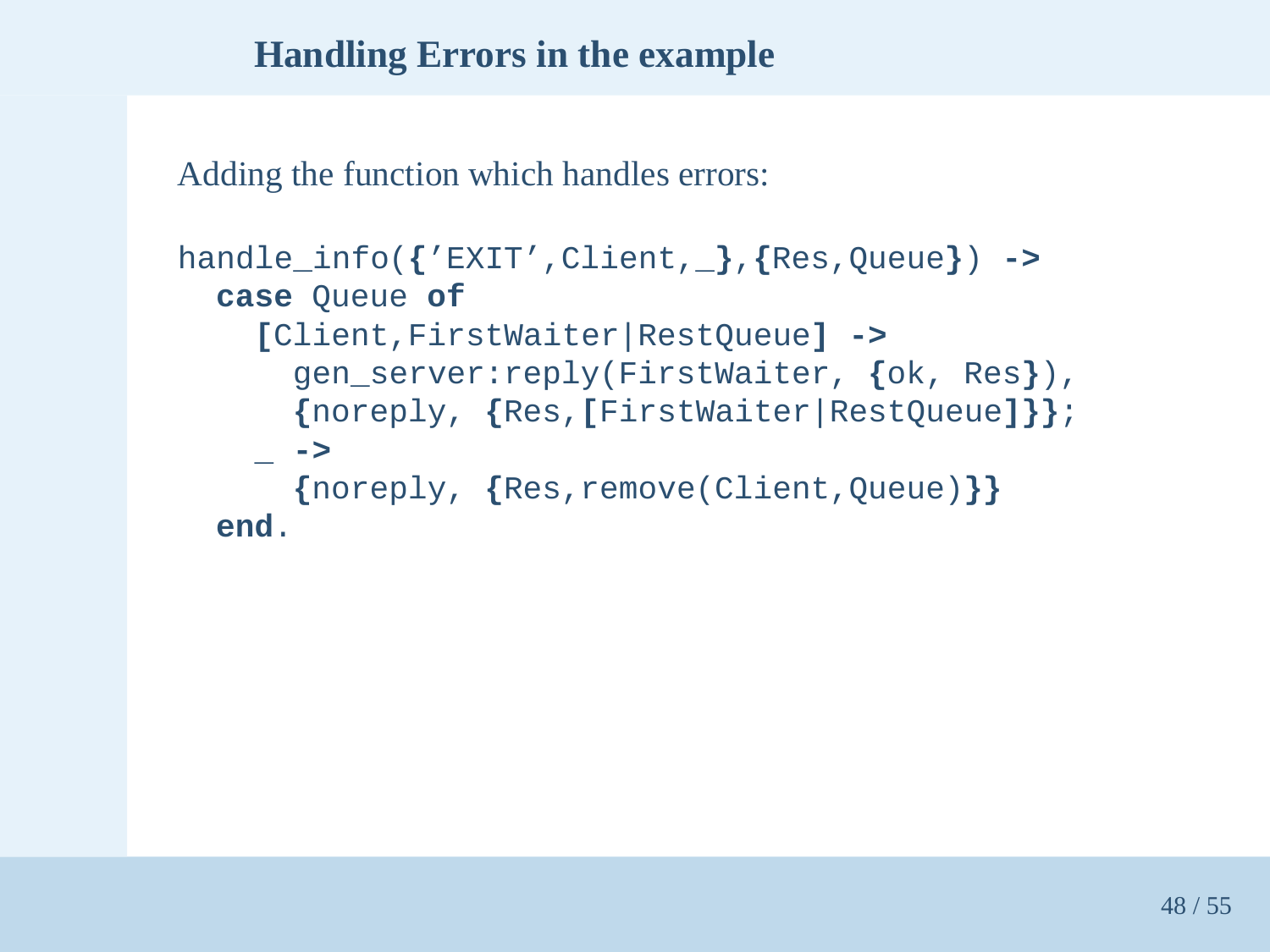#### **Error Handling in the Generic Server component**

Note some nice properties of error handling in generic servers:

- only handling errors in one (1) place in the code
- only handling errors at very controlled points in time (when not processing <sup>a</sup> request)
- We control error handling we do not letting error handling control us!
- Such separation of concerns (between error handling and normal processing) is the real key to the power of the OTPcomponents!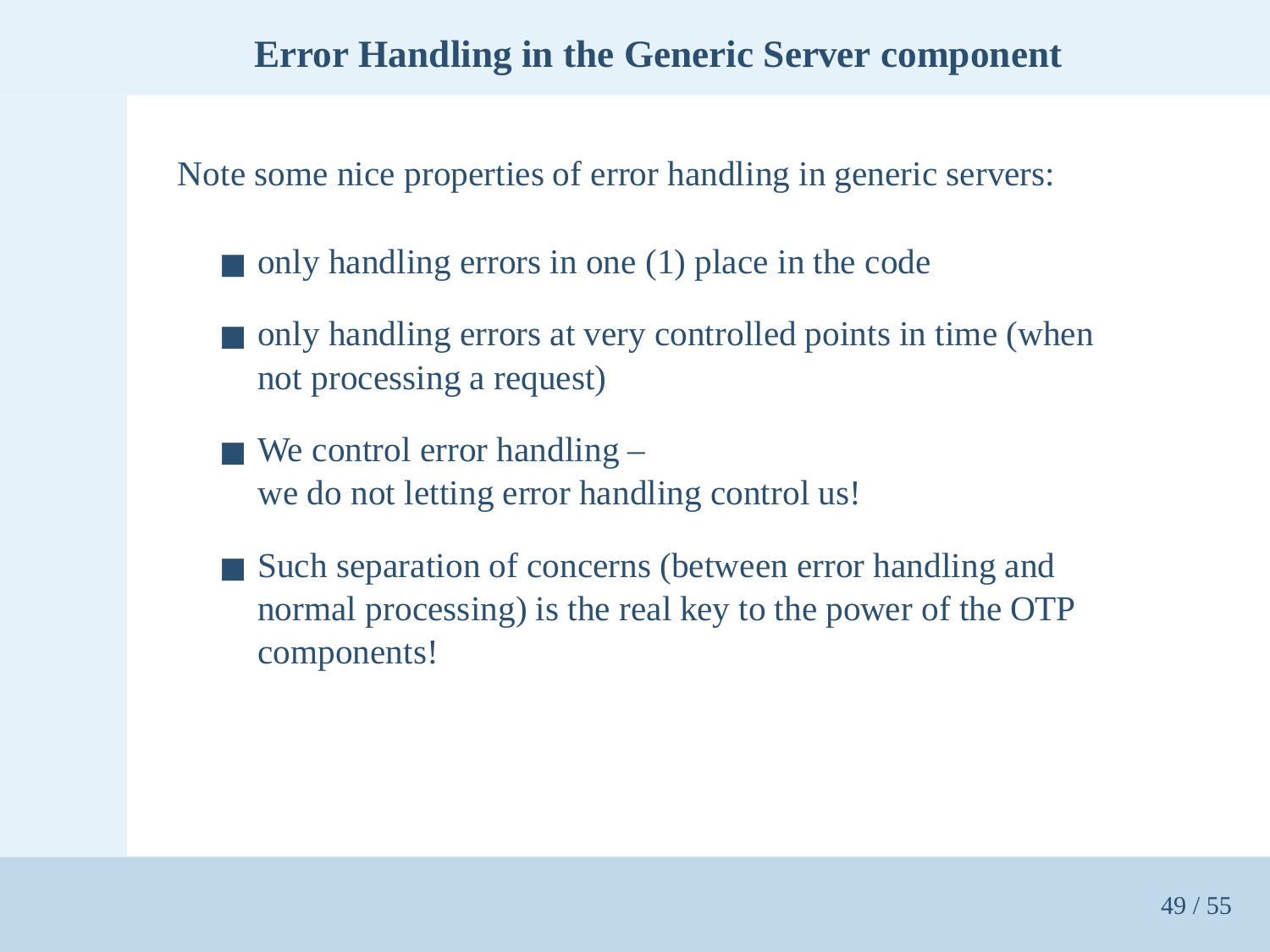# ■ Not shown:

- ◆ handling timeouts
- Generic behaviours handled mostly automatically by the component:
	- ◆ How to trace and log the actions of the server
	- ◆ How to terminate and restart <sup>a</sup> server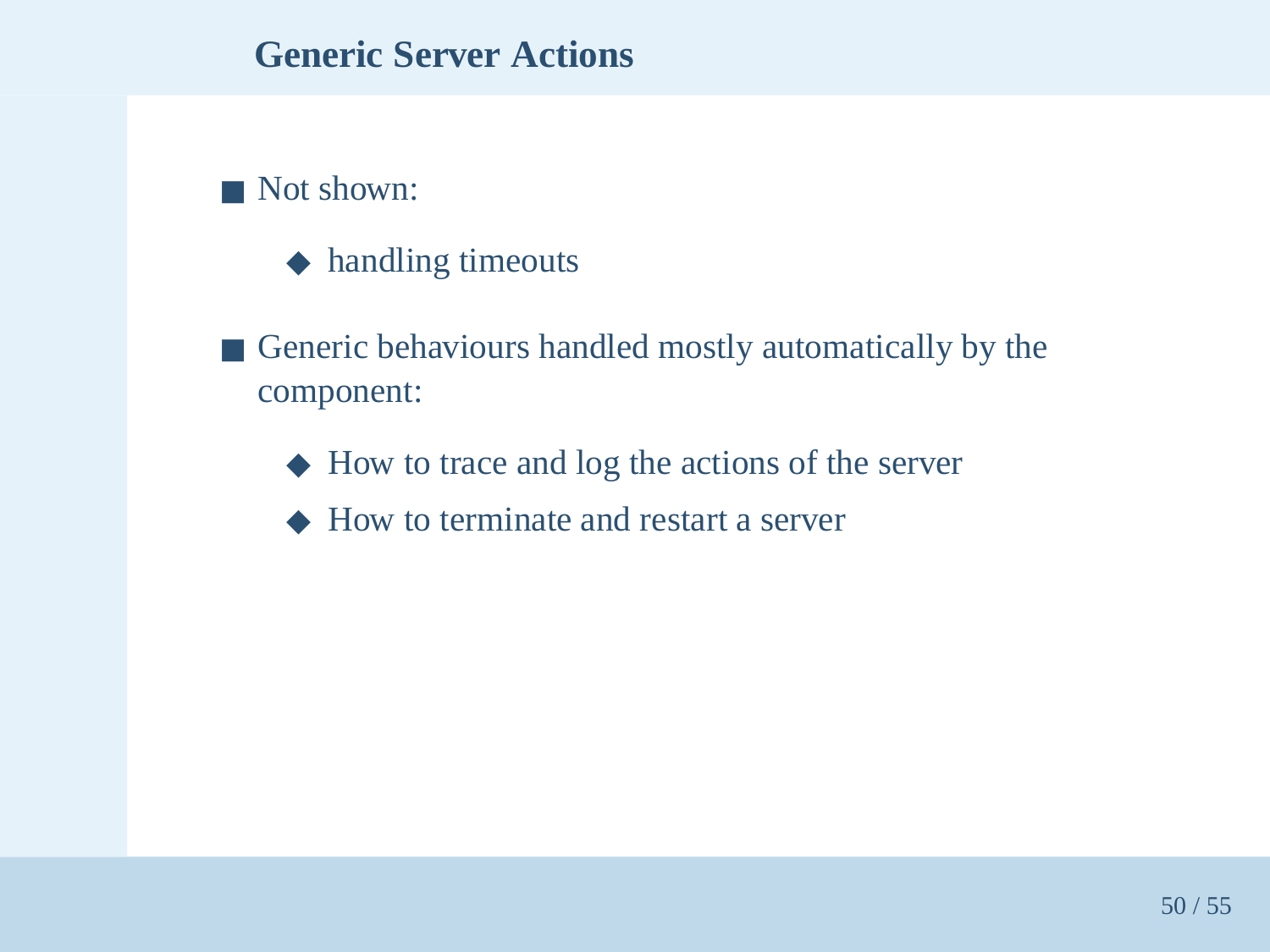# **Generic Server Code Upgrades**

- Since components are alive for a long time, it may be necessary to update the code of <sup>a</sup> componen<sup>t</sup> (itsimplementation) during its lifetime
- The generic server behaviour, like other Erlang behaviours, offers <sup>a</sup> standard method to do this
	- ◆ Upgrades are handled through the code\_change(Info1,OldState,Info2) callback function which is called when <sup>a</sup> code change has takenplace
	- ◆ OldState is the state of the server running the old version of the code
	- ◆ The callback should return a tuple  $\{\circ\mathbf{k}$  , NewState}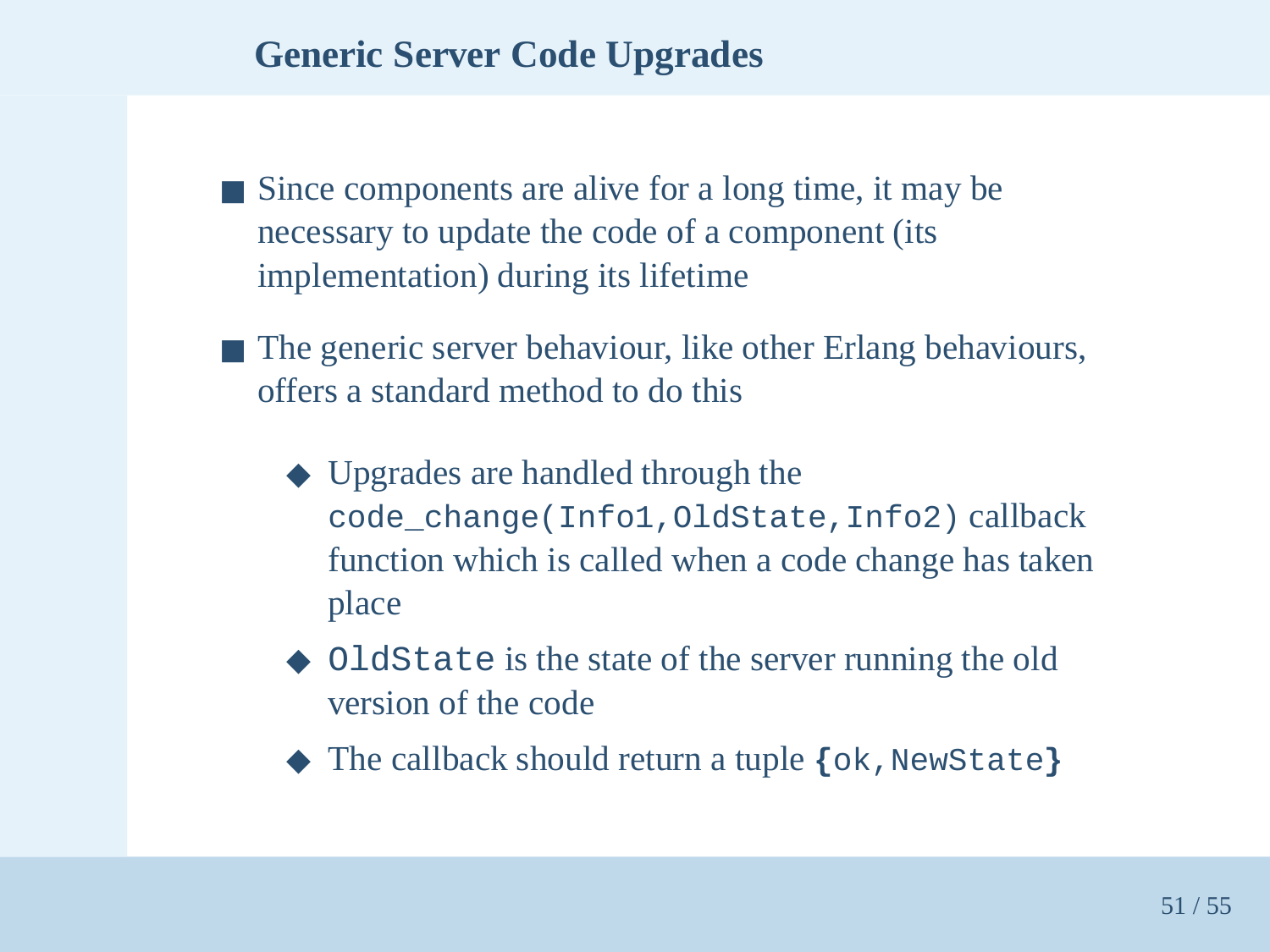## **Code Update in the example server**

- Suppose that we want to add a field NumOfRequest to the server state for counting the number of <sup>a</sup> requests made to theresource
- Recall that the state is **{**Res, WaitingClients **}**
- To do a code upgrade we provide in the new server implementation the function:

```
code_change(_,{Res,WaitingClients}, _) ->
 {ok,{Res,
WaitingClients,
length(WaitingClients)}}.
```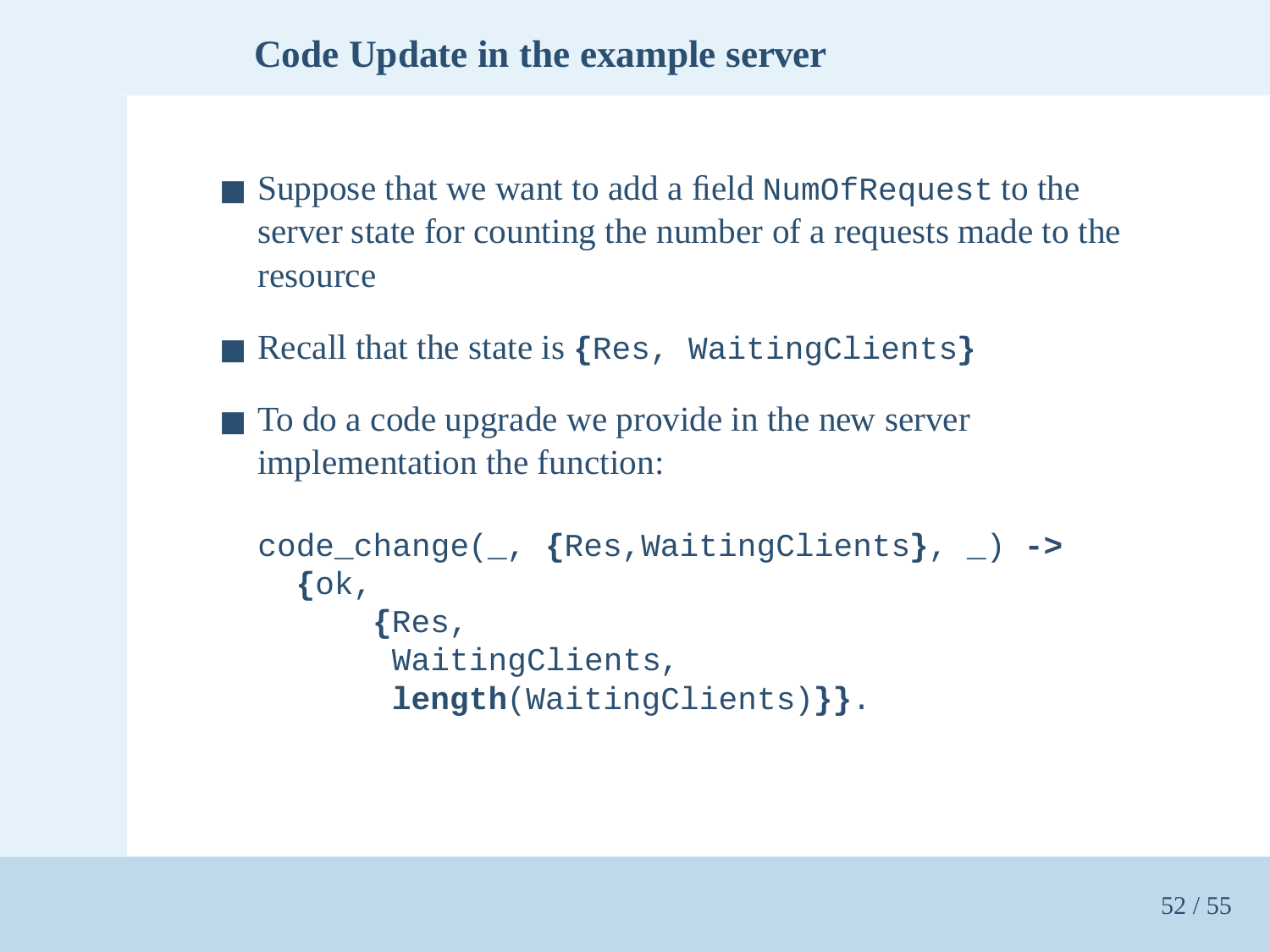## **Server Component – messages handling philosophy**

- The generic server component processes messages in strict sequential (oldest first) order
- Good: makes for good performance (no searching of mailbox), bounded queues (no messages left in queue)
- Bad: can make for complex processing logic (e.g., how to cleanly implement <sup>a</sup> one-bit buffer with twomessages: push and pop )
- Normally leads to a more complex server state (having queues inside the server state)
- Other more stateful components are possible, accepting different messages at different timesBut how is low-level performance impacted, andhow are unexpected messages handled (growing queues)?
- A central problem in the design of Erlang processes!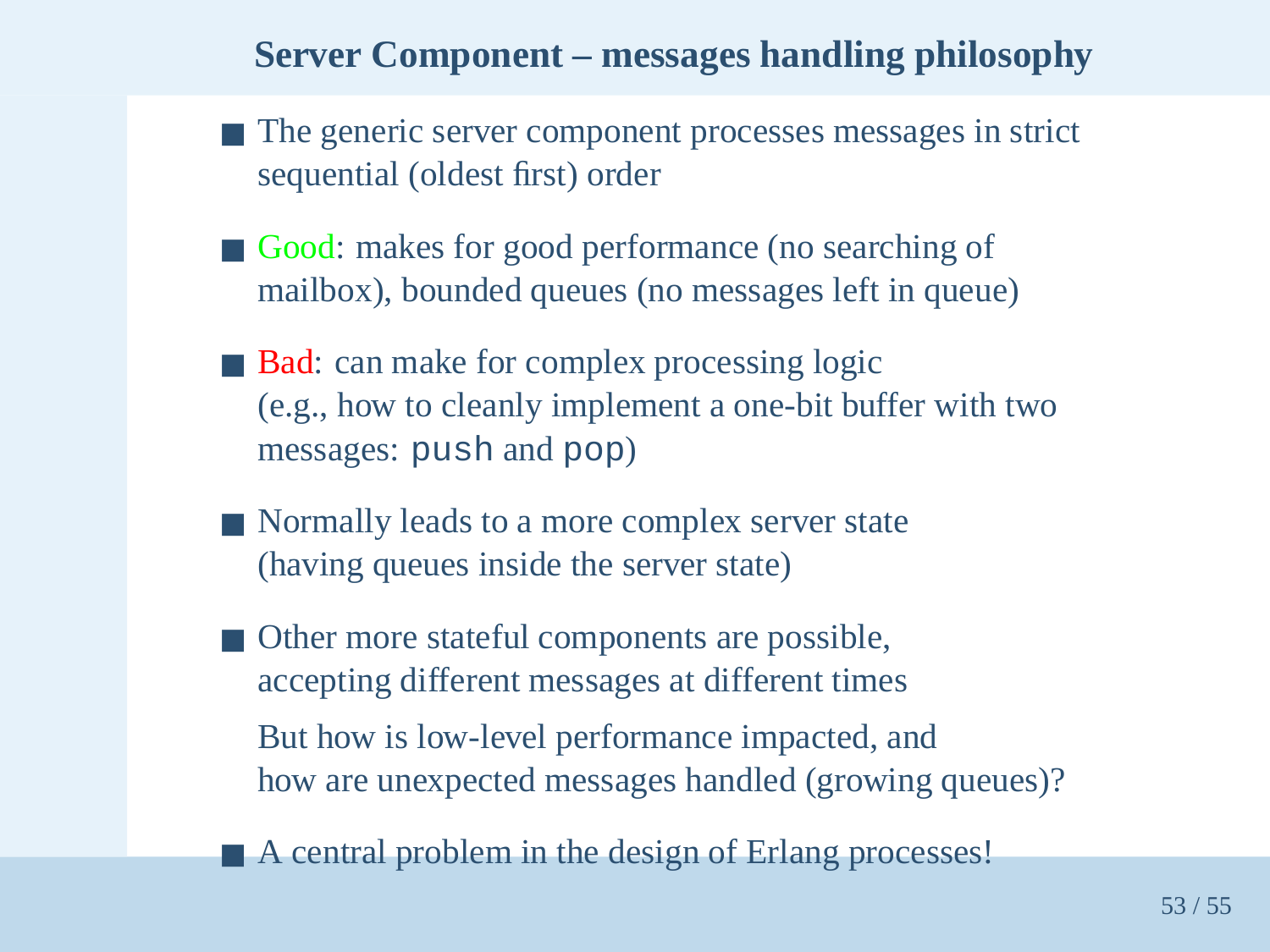# **Erlang/OTP Tools**

- Mnesia database relational/object data model, soft-real time properties, transactions, language integration, persistence, monitoring . . .
- Yaws web server for serving dynamic content produced by Erlang code (good performance, elegant – everything writtenin Erlang; no need for Perl)
- Interfaces to other applications and systems: SQL databases, libraries for communicating with Java, XML parsers. . .
	- ◆ languages: port concept
	- ◆ databases
- And SASL (release upgrade, alarm handling), SNMP, ...